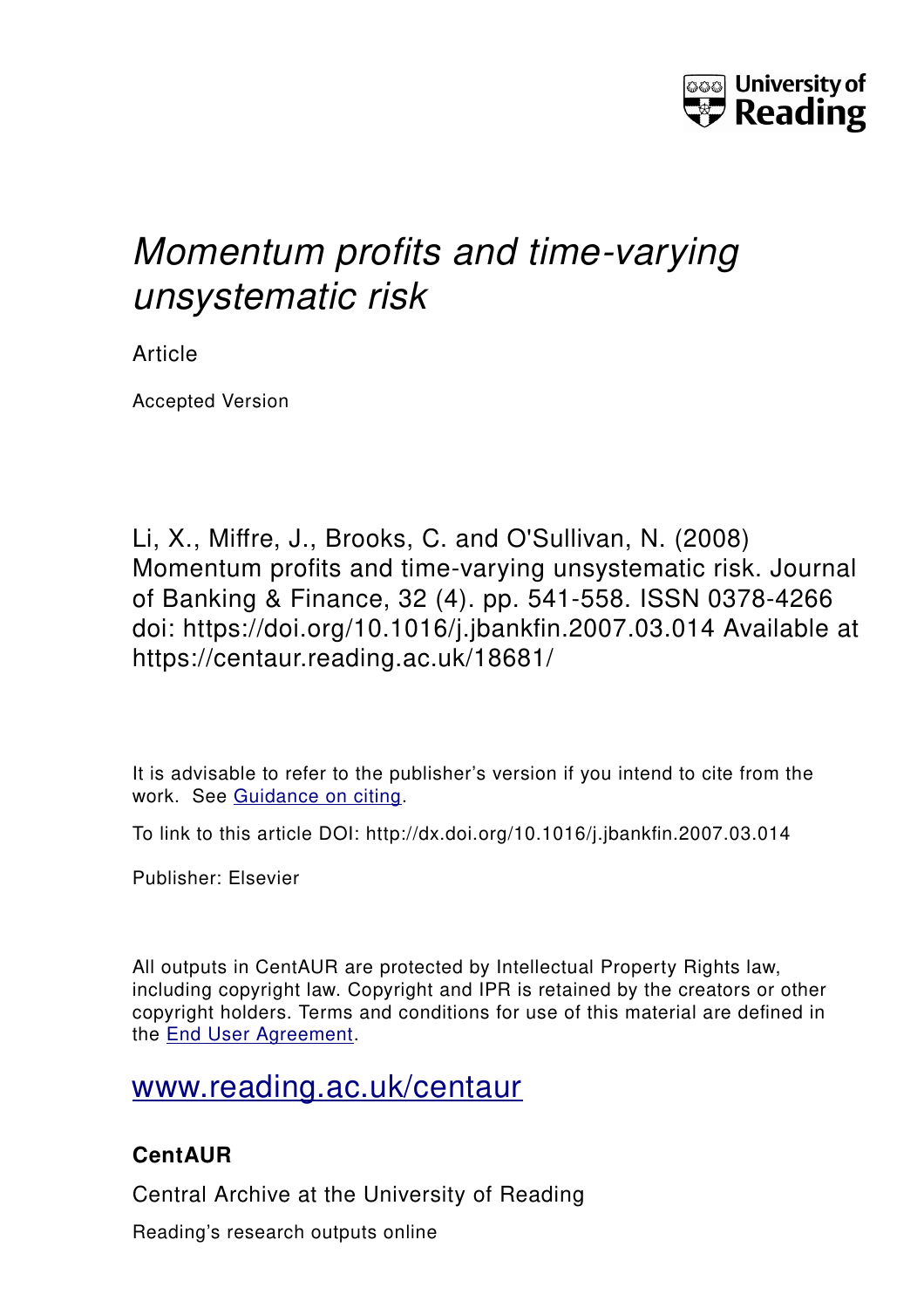**NOTICE: this is the author's version of a work that was accepted for publication in the** *Journal of Banking and Finance***. Changes resulting from the publishing process, such as peer review, editing, corrections, structural formatting, and other quality control mechanisms may not be reflected in this document. Changes may have been made to this work since it was submitted for publication. A definitive version was subsequently published in the** *Journal of Banking and Finance***, 32.4 (2008), DOI: 10.1016/j.jbankfin.2007.03.014**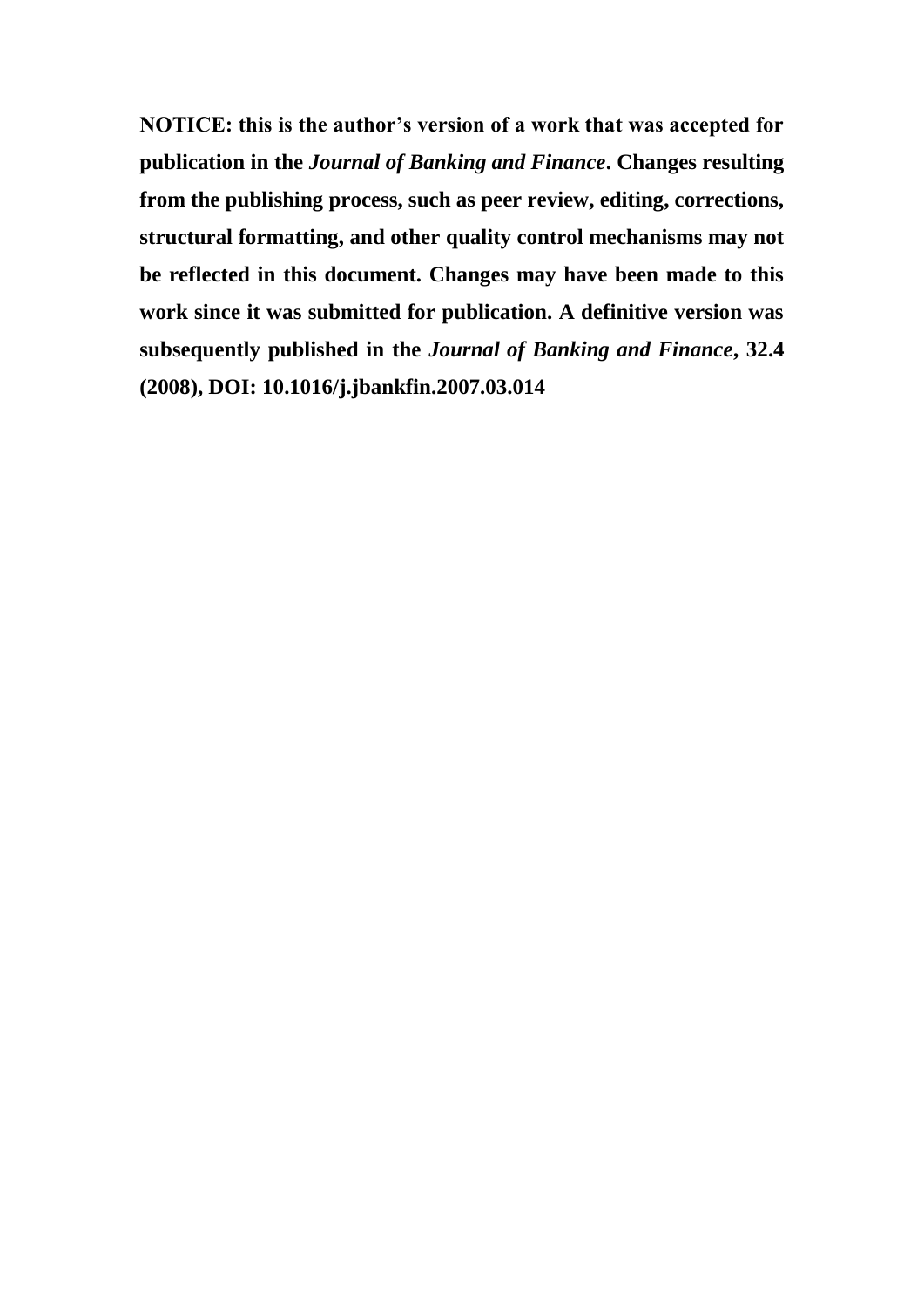## **Momentum Profits and Time-Varying Unsystematic Risk**

**Xiafei Li\*, Joëlle Miffre\*\*, Chris Brooks\*\*\*, and Niall O'Sullivan\*\*\*\***

#### **Abstract**

This study assesses whether the widely documented momentum profits can be attributed to time-varying risk as described by a GJR-GARCH(1,1)-M model. We reveal that momentum profits are a compensation for time-varying unsystematic risks, which are common to the winner and loser stocks but affect the former more than the latter. In addition, we find that, perhaps because losers have a higher propensity than winners to disclose bad news, negative return shocks increase their volatility more than it increases those of the winners. The volatility of the losers is also found to respond to news more slowly, but eventually to a greater extent, than that of the winners.

**Keywords:** Momentum profits, Unsystematic risk, GJR-GARCH(1,1)-M model **JEL classifications:** G12, G14 **This version:** 29 March 2007

\_\_\_\_\_\_\_\_\_\_\_\_\_\_\_\_\_\_\_\_\_\_\_\_\_\_\_\_\_\_\_\_

 The authors would like to thank two anonymous referees for useful comments on a previous version of this paper. The usual disclaimer applies.

<sup>\*</sup> Cass Business School, City University (UK),

<sup>\*\*</sup> EDHEC (France),

<sup>\*\*\*</sup> ICMA Centre, University of Reading (UK),

<sup>\*\*\*\*</sup> Department of Economics, University College Cork (Ireland).

*Author for correspondence:* Chris Brooks, ICMA Centre, University of Reading, Whiteknights, PO Box 242, Reading, RG6 6BA, UK; tel: (+44) 118 378 7809; fax: (+44) 118 931 4741; e-mail: [C.Brooks@rdg.ac.uk](mailto:C.Brooks@rdg.ac.uk)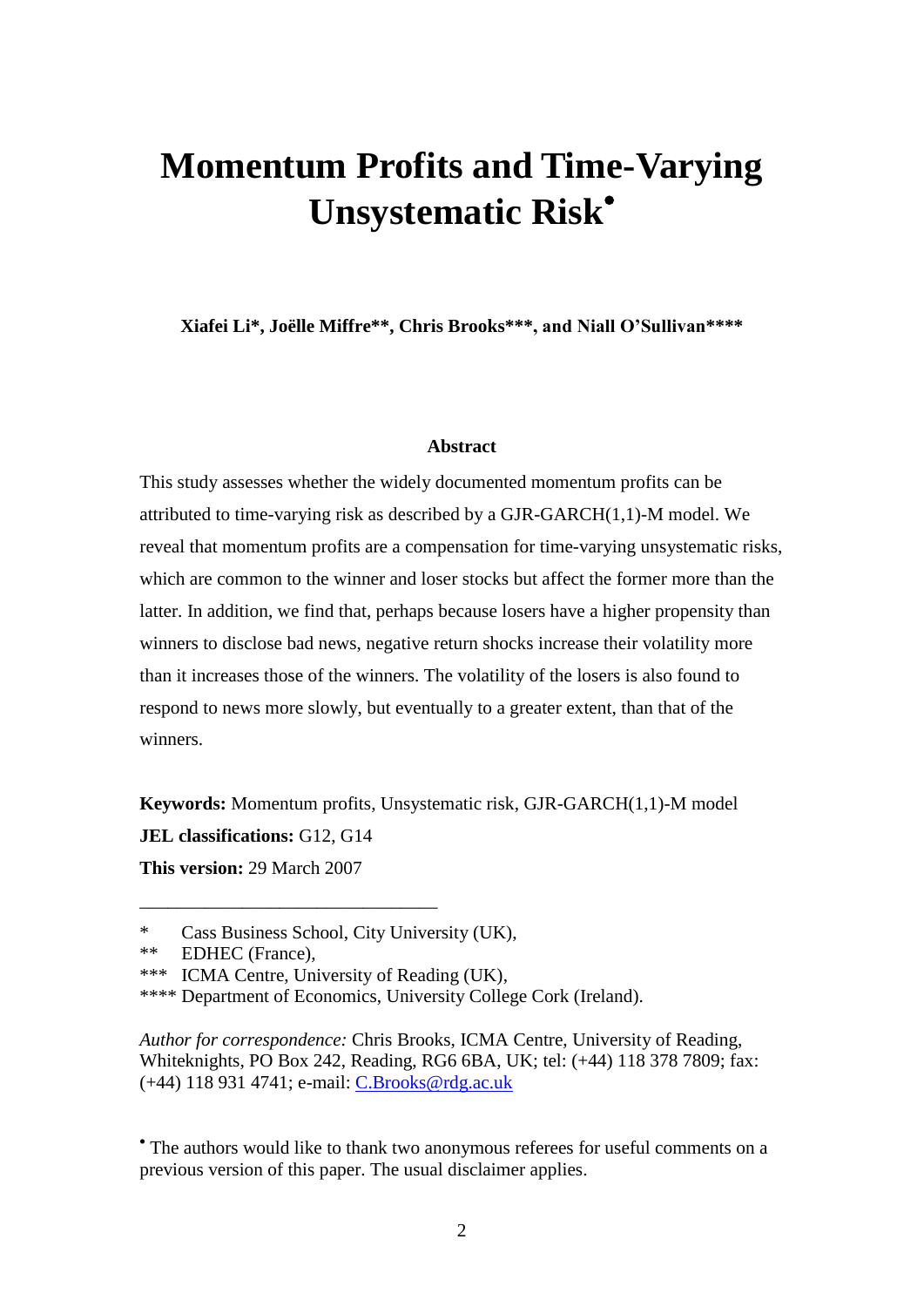#### **1. Introduction**

1

Momentum strategies that buy recent winners and sell recent losers are profitable over short horizons of 3 to 12 months (Jegadeesh and Titman, 1993). Price continuation has prevailed over time (Jegadeesh and Titman, 2001), across countries (Griffin et al., 2003; Liu et al., 1999; Ellis and Thomas, 2003), across industries (Moskowitz and Grinblatt, 1999), across equity styles (Chen and De Bondt, 2004) and across asset classes (Okunev and White, 2003). While the profitability of relative-strength portfolios is not disputed, there is still a lot of controversy as to why these abnormal returns occur. Two explanations have been put forward.

The first is based on psychology and market inefficiency. Behavioral proponents relate price under- and over-reaction to cognitive errors that investors make when incorporating information into prices. For example, investors may be too quick to draw the conclusion that a given stock follows a particular "ideal type" (the representativeness heuristic), and they may be too slow to update their beliefs when confronted with new, especially contradictory, evidence (the conservatism bias). These behavioral attributes lead first to momentum as stock prices react with delay to firmspecific information and, once deviations from equilibrium are acknowledged, to subsequent mean reversion (Barberis et al., 1998; Daniel et al., 1998; Hong and Stein, 1999).<sup>1</sup> This suggests that the irrationality from which agents suffer may push prices away from fundamentals and allow profitable mispricings to survive.

The second explanation relies on the notion of market efficiency and argues that the returns of the relative-strength portfolios are a fair compensation for the risk and/or trading costs of implementing the strategies. On balance, however, the evidence suggests that the profitability of the relative-strength portfolios is not solely a compensation for exposure to higher risks (Jegadeesh and Titman, 1993; Chan et al., 1996; Fama and French, 1996; Griffin et al., 2003; Karolyi and Kho, 2004; Sadka, 2006).<sup>2</sup> Studies that allow for time-variation in systematic risks reach conflicting

<sup>&</sup>lt;sup>1</sup> Other behavioral deficiencies that investors may suffer from include biased self-attribution and overconfidence (Daniel et al., 1998), and bounded rationality (Hong and Stein, 1999).

<sup>2</sup> Jegadeesh and Titman (1993) estimate a market model, to which Chan et al. (1996) and Fama and French (1996) add the return of portfolios sorted on size and book-to-market value. Griffin et al. (2003) look at macroeconomic and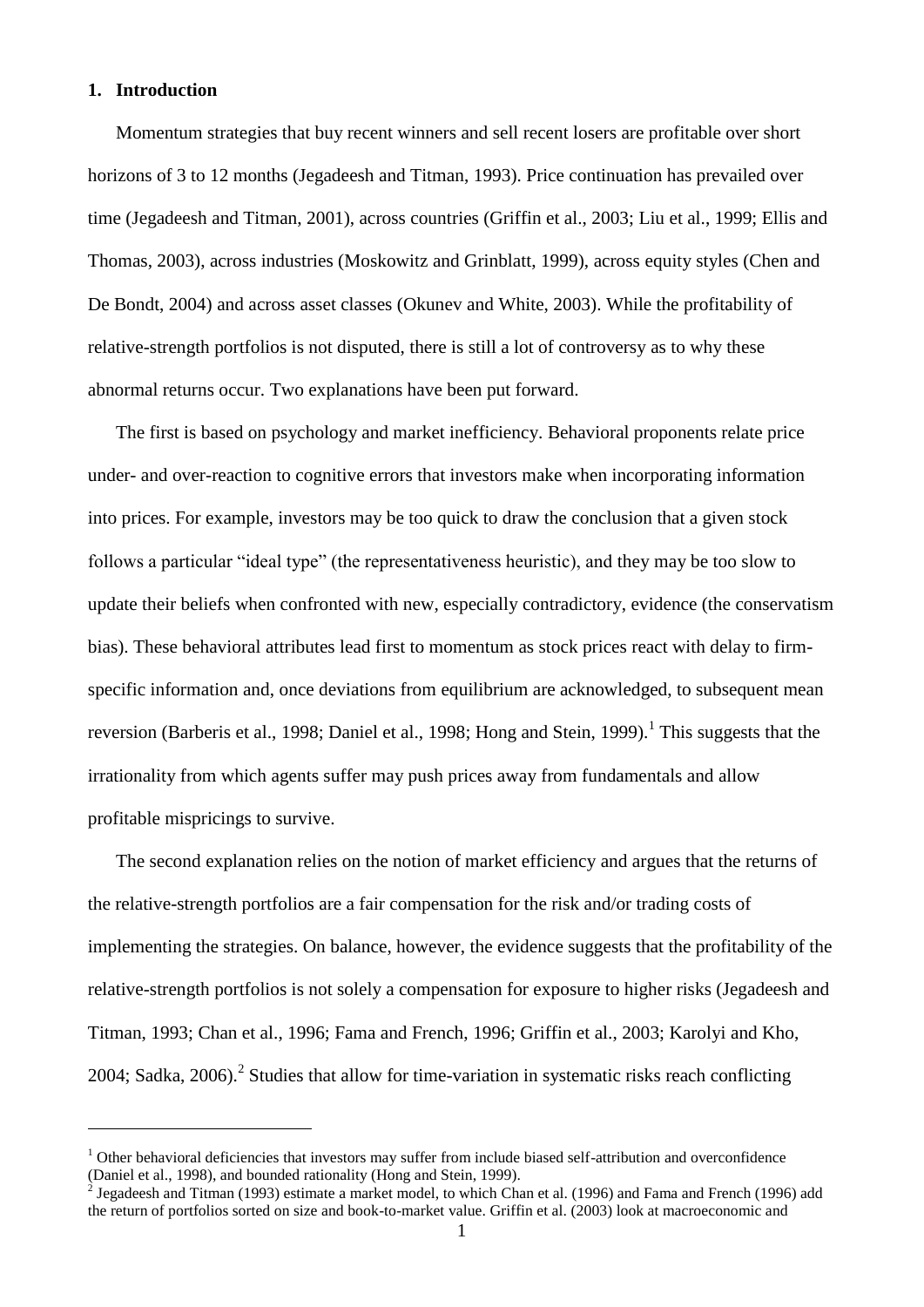conclusions. While Chordia and Shivakumar (2002), Wu (2002) and Wang (2003) explain the profitability of momentum strategies through time-variation in expected returns, Grundy and Martin (2001), Griffin et al. (2003) and Nagel and Lewellen (2003) argue that the momentum returns are too large to be accounted for in terms of time-varying risks. It is important to note also that a rationale related to transaction costs has been put forward as an explanation for the momentum profits. Lesmond et al. (2004) indeed argue that momentum profits have little to do with risk as they are simply an illusion induced by trading  $costs^3$ .

The contribution of this article to the momentum literature is with regards to the time-varying unsystematic risk of the winners and the losers and to the role it may have in explaining the abnormal returns of momentum strategies. While several studies look at variations in systematic risk (Grundy and Martin, 2001; Chordia and Shivakumar, 2002; Wu, 2002; Griffin et al., 2003; Wang, 2003; Nagel and Lewellen, 2006), this study is the first to look at variations in the unsystematic risks of the winner and loser portfolios. We do this within a GJR-GARCH(1,1)-M framework.<sup>4</sup> The rationale for choosing a GARCH(1,1)-M model stems from the idea that in rational markets, volatility is often viewed as being commensurate with news or information flow, and indeed, the autocorrelation in information arrival ("news evens happen in bunches") is one of the primary rationalizations of the volatility clustering that is almost universally observed in asset returns. The conditional standard deviation term in the mean equation captures the time-varying relationship between total risk and returns, and thus our contribution is to link momentum profits with the impact of news on returns. We use the GJR variant of the basic GARCH model in order to allow for a possible asymmetry in the relationship between the returns to the winner and loser portfolios and the volatility. By using a conditional model, we are able to capture the possibility that

financial factors that are in the spirit of the model of Chen et al. (1986). Sadka (2006) looks at the role of liquidity risk. Karolyi and Kho (2004) use bootstrap experiments and a wide range of return-generating processes.

<sup>&</sup>lt;sup>3</sup> Lesmond et al. (2004) show that momentum strategies are highly trading intensive and pick up stocks that are expensive and risky (small, high beta, illiquid, off-NYSE extreme performers). Besides, the momentum profits are mainly driven by the losers (Hong et al., 2000) and thus short-sale costs also need to be taken into account. <sup>4</sup> GJR-GARCH(1,1)-M stands for Glosten et al. (1993) Generalized Autoregressive Conditional Heteroscedasticity of order 1,1 with a Mean term that models the conditional risk premium. A number of studies (Nelson, 1991; Glosten et al., 1993; Rabemananjara and Zakoian, 1993) show that good news (measured by positive return shocks) and bad news (measured by negative return shocks) have an asymmetric impact on the conditional variance of stock returns.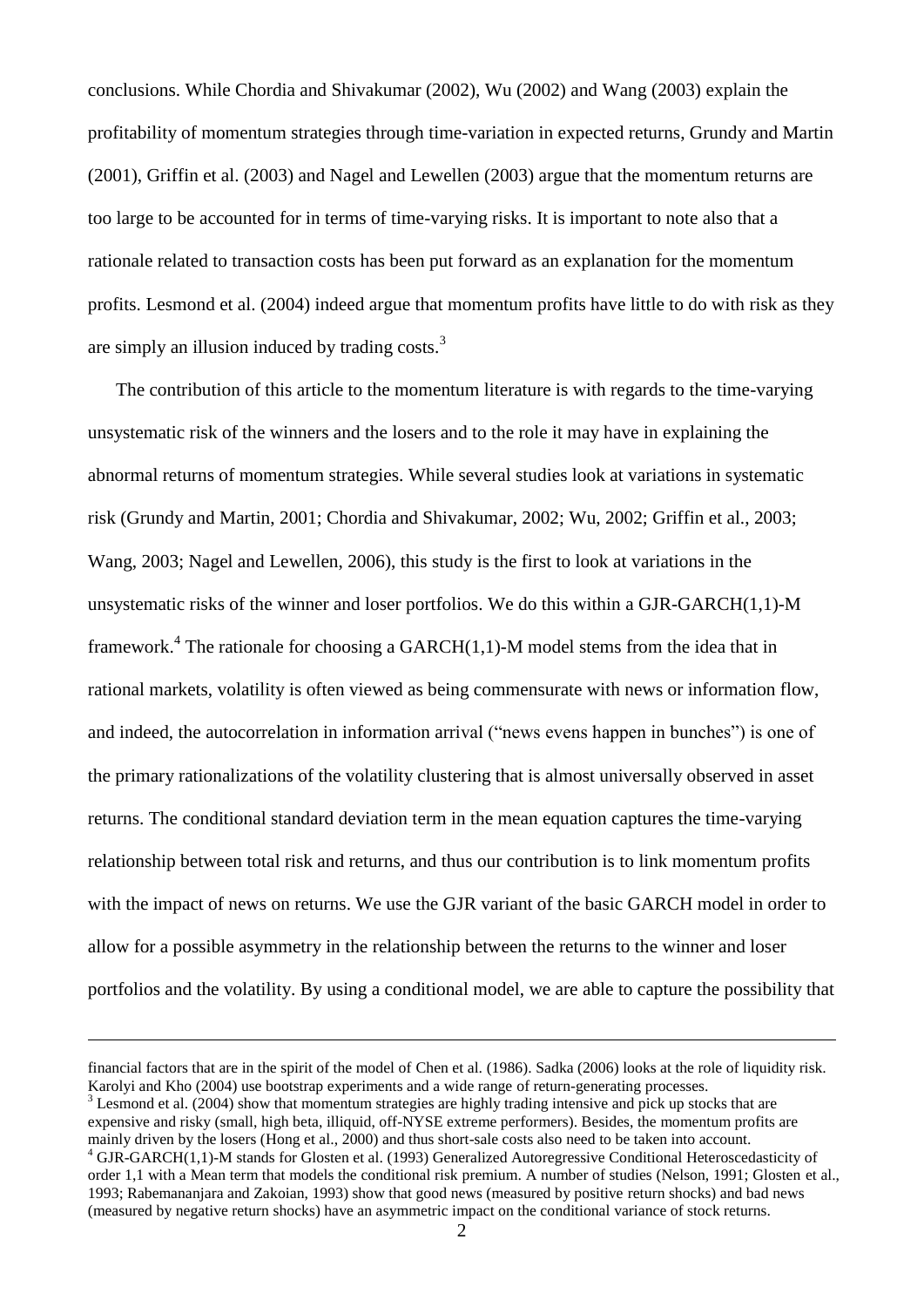the risks of the winners and the losers may change in a predictable, but different, way over time. This suggests that a model that explicitly allows for risk to be time-dependent might explain the abnormal returns of the momentum strategies. Our approach is an alternative to one where prespecified conditional variables, such as macroeconomic or firm-specific influences, are used as the risk factors in a conditional pricing model. Most such models have largely failed to explain the profitability of relative strength portfolios, and thus an advantage of the method that we employ is that it does not require any *a priori* specification of the set of risk factors in order to allow for timevarying risk.

We draw the following two conclusions from our analysis. First, we identify some clear patterns in the volatility of the winner and loser portfolios. The volatility of the winners is found to be more sensitive to recent news than that of the losers, whereas by contrast, the volatility of the losers is found to be more sensitive to distant news than that of the winners. Besides, the volatility of the losers (with an average volatility half-life of 24 months and 13 days) shows a higher level of persistence than that of the winners (whose volatility half-life only equals 3 months and 5 days on average). The second conclusion is with regards to the hypothesis that the momentum returns are a compensation for time-varying unsystematic risk as modeled by the GJR-GARCH(1,1)-M model. We show that the GJR-GARCH(1,1)-M terms, when added to the traditional market and Fama and French models, explain the abnormal performance of the momentum strategies without the need to resort to the transactions cost and illiquidity issues that were the focus of Lesmond et al. (2004) or Sadka (2006). Interestingly, neither the GJR-GARCH(1,1) nor the GARCH(1,1)-M specifications alone could account for the abnormal return of the relative-strength portfolios. It is therefore both the asymmetric response of the losers to good and bad news and the conditional risk premium embedded in the GARCH(1,1)-M model that explain the profitability of the momentum strategies. We also observe a strong impact of old news for the losers, which we rationalize by arguing that when a firm with no or low analyst coverage receives bad news, its managers are likely to withhold that news as disclosing it would put downward pressure on price. Since losers are more likely than winners to sit on bad news, they are also more likely to withhold information.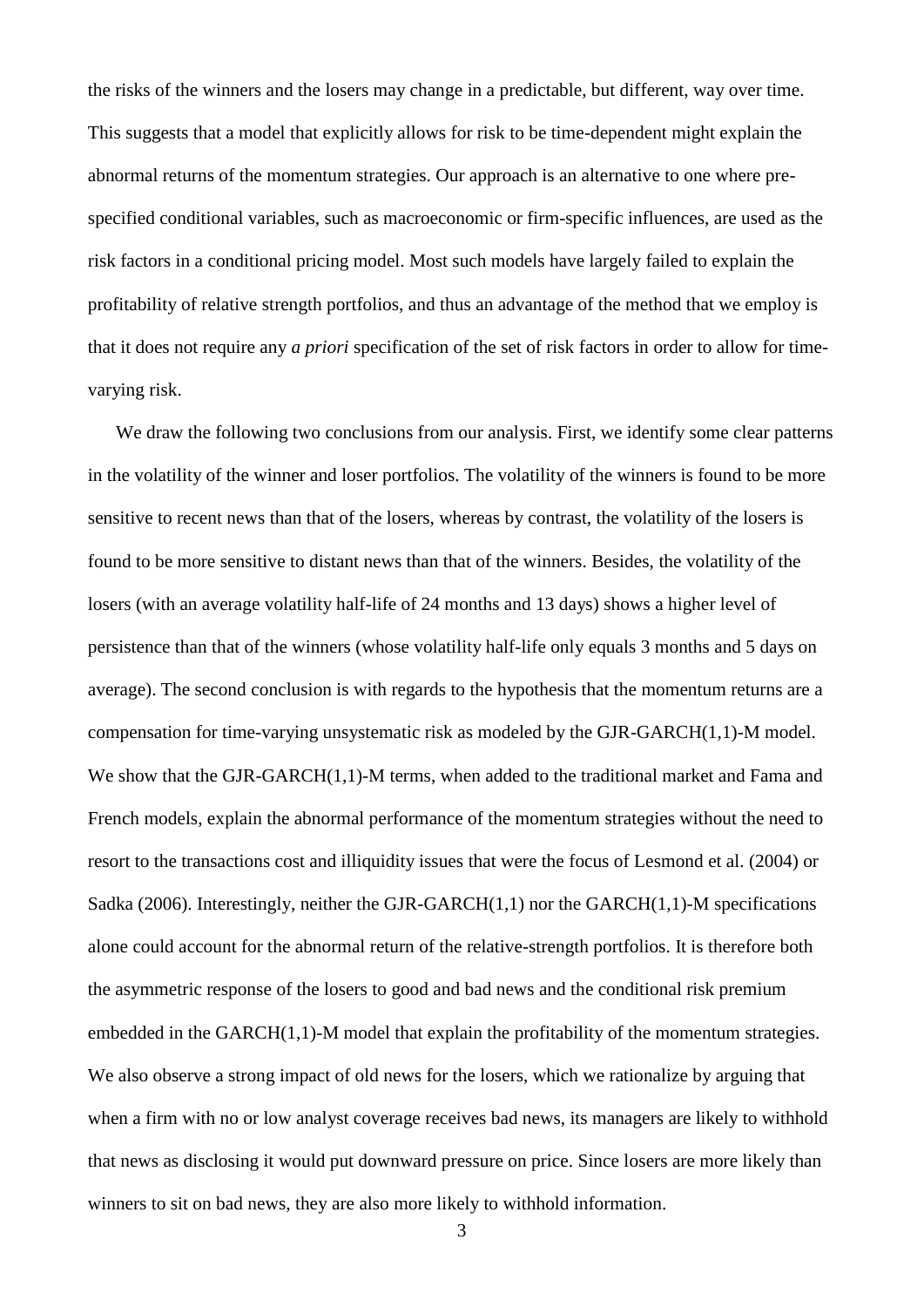The remainder of the paper is organized as follows. Section 2 introduces the dataset, the methodology employed to construct the momentum portfolios and the models used to adjust for risk. Section 3 analyzes how recent news, distant news and negative return shocks impact the volatility of the winners and losers. It also tests whether the momentum profits are a compensation for timevarying unsystematic risk common to the winners and losers. Finally, section 4 concludes the paper with a summary of our findings.

#### **2. Data and Methodology**

1

Monthly UK stock prices adjusted for dividends are obtained from the London Share Price Database over the period 28 February 1975 to 31 December 2001.<sup>5</sup> To address problems of survivorship bias, we also include stocks that were delisted due to merger, acquisition or bankruptcy. The sample includes all companies with at least 3 months of available returns. A total of 6,155 companies are considered.

All stocks are ranked and sorted into 10 equally-weighted portfolios based on their past *J*-month cumulative returns  $(J = 3, 6, 12 \text{ months})$ . The decile portfolio with the highest cumulative return is termed the "winner" portfolio, while the decile portfolio with the lowest cumulative return is called the "loser" portfolio. The return on the momentum portfolio is then measured as the return difference between the winner and loser portfolios over the next *K* months ( $K = 3, 6, 12$  months).<sup>6</sup> The resulting portfolio is referred to as the *J-K* momentum portfolio. The procedure is rolled forward at the end of each holding period to produce new winner, loser and momentum portfolios. The formation of the relative-strength portfolios is therefore non-overlapping, thus reducing the trading frequency and the transaction costs incurred in portfolio construction and ensuring that statistical tests are valid without requiring modification of the standard errors. Our framework is also more realistic in terms of the behavior of investors than one based on overlapping portfolios where they would presumably have to vary the amount of wealth devoted to the strategies over time.

<sup>&</sup>lt;sup>5</sup> The returns to the Fama-French factor portfolios that we employ subsequently are only available to December 2001, which necessitates this truncation of our sample period.

<sup>&</sup>lt;sup>6</sup> We also employed holding periods of 15 months' duration, but the results were qualitatively identical to those employing a 12-month horizon and are therefore not reported.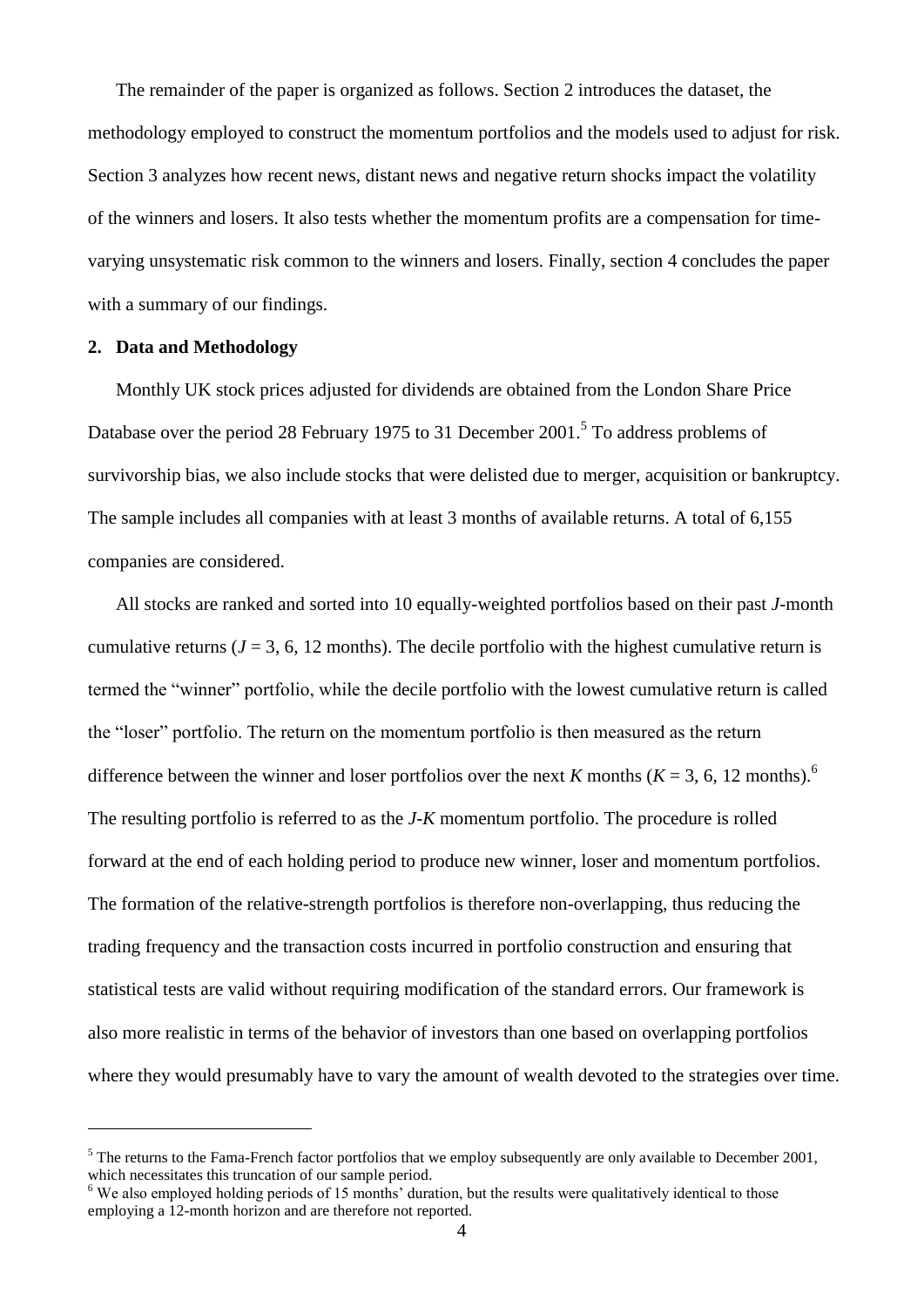Traditionally, performance has been measured by regressing a portfolio's returns on a set of systematic risk factors emanating from the CAPM of Sharpe (1964) or the three-factor model of Fama and French (1993), which can be expressed respectively as

$$
R_t = \alpha + \beta \left( R_{Mt} - R_{ft} \right) + \varepsilon_t \tag{1}
$$

$$
R_t = \alpha + \beta \left( R_{Mt} - R_{ft} \right) + sSMB_t + hHML_t + \varepsilon_t \tag{2}
$$

where  $R_t$  is either the return on the momentum portfolio or the return of the winner and loser portfolios in excess of the risk-free rate,  $R_f$  is the three-month Treasury bill rate,  $R_{Mt}$  is the valueweighted market return on all stocks quoted on the London Stock Exchange, *SMB<sup>t</sup>* and *HML<sup>t</sup>* are UK-based returns of Fama and French (1993) size and book-to-market value portfolios as provided by Nagel<sup>7</sup> and  $\varepsilon_t$  is a white noise error term. The performance of the portfolios is then evaluated by testing the statistical significance of the  $\alpha$  coefficient in (1) and (2). The Carhart (1997) four-factor version of the Fama-French model is often used in performance attribution for mutual funds. The fourth factor, known as UMD ("up-minus-down") is a measure of the return to momentum portfolios. The key distinction between this approach and what we propose here is that we are trying to explain the profitability of momentum portfolios using a previously unexamined measure of risk, whereas the UMD term uses momentum to explain the returns from other strategies. Thus, in our study, momentum is the explained variable whereas in the Carhart model, it is an explanatory variable.

Embedded in equations (1) and (2) is the assumption that  $\varepsilon_t \sim N(0, \sigma^2)$  and, thus, that there is no conditional volatility in the market. Since Engle (1982), numerous studies have been written on the family of GARCH models (Poon and Granger, 2003; Andersen et al., 2006; Bauwens et al., 2006). The attractiveness of the GARCH models stems from the fact that they model the conditional variance of asset returns by taking into account persistence in volatility (where volatility shocks today influence expected volatility many months from now) and "leverage effects" (where negative return shocks impact volatility more than positive return shocks of the same magnitude). These two

<u>.</u>

<sup>&</sup>lt;sup>7</sup> These data are available at [http://faculty-gsb.stanford.edu/nagel/data/UK\\_FFFact.csv](http://faculty-gsb.stanford.edu/nagel/data/UK_FFFact.csv)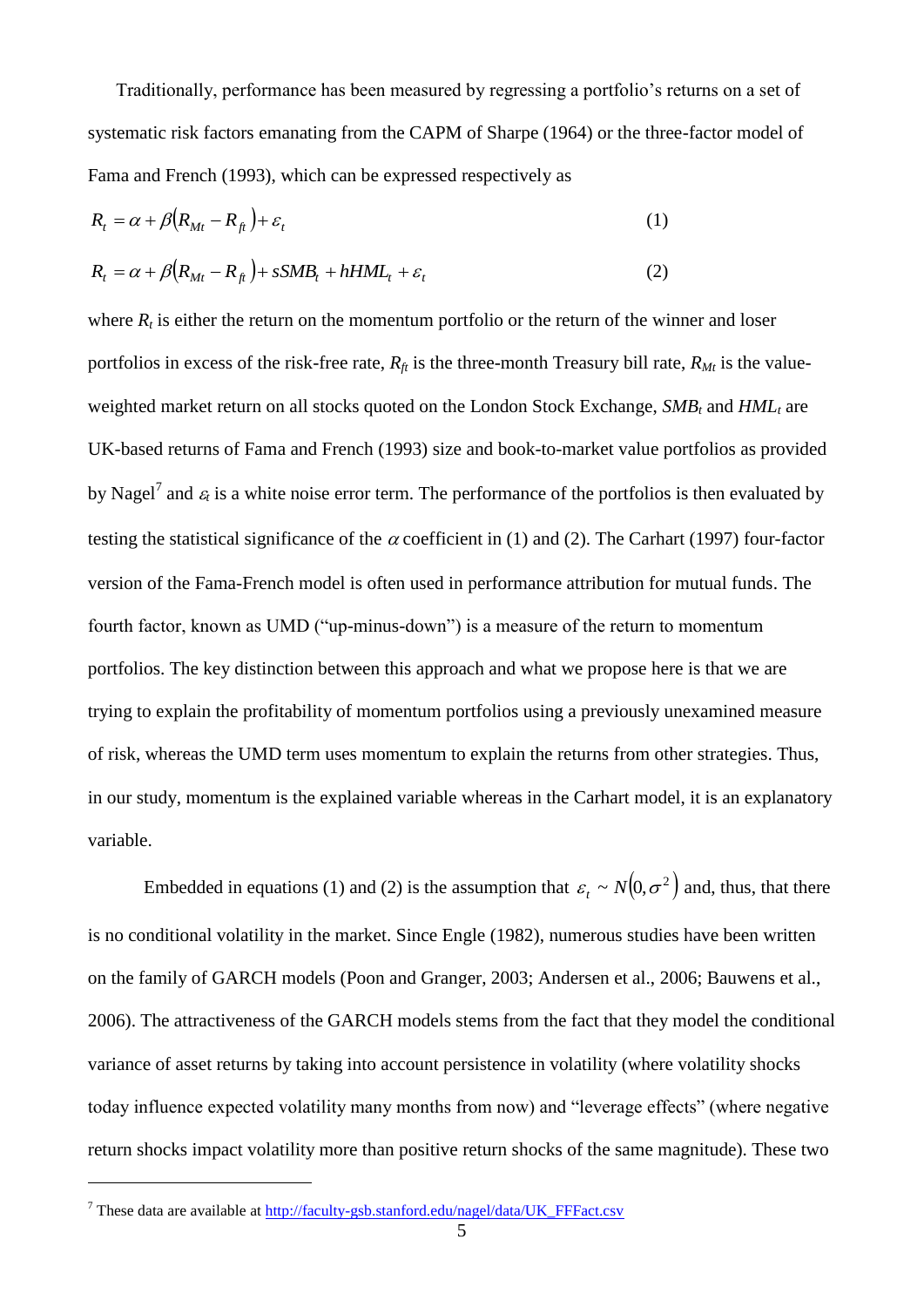features are central to our hypotheses that the losers' volatilities show more persistence and asymmetry than those of the winners.

We investigate whether momentum profits in the UK are a compensation for time-varying risk within GJR-GARCH(1,1)-M versions of the market and Fama and French models:

$$
R_{i,t} = \alpha_i + \beta_i (R_{Mt} - R_{ft}) + \delta_i \sigma_{i,t} + \varepsilon_{i,t}
$$
  
\n
$$
\sigma_{i,t}^2 = \omega_i + \gamma_i \varepsilon_{i,t-1}^2 + \eta_i I_{i,t-1} \varepsilon_{i,t-1}^2 + \theta_i \sigma_{i,t-1}^2
$$
  
\n
$$
R_{i,t} = \alpha_i + \beta_i (R_{Mt} - R_{ft}) + s_i \text{SMB}_t + h_i \text{HML}_t + \delta_i \sigma_{i,t} + \varepsilon_{i,t}
$$
\n(4)

2  $,t-1$ 

2  $t-1$  $\boldsymbol{\epsilon}$ <sub>i</sub>, $t-1$ 

2  $,t-1$ 

 $\sigma_{i,t}^2 = \omega_i + \gamma_i \varepsilon_{i,t-1}^2 + \eta_i I_{i,t-1} \varepsilon_{i,t-1}^2 + \theta_i \sigma_{i,t-1}^2$ 

2

Where, for portfolio *i* (*i* = winner, loser or momentum),  $\sigma_{i,t}^2$  is the conditional variance of the winner, loser and momentum portfolios,  $\delta_i \sigma_{i,t}$  measures the time-varying risk premium,  $\gamma_i$ .  $\eta_i$  relates to the lagged squared error term and measures the impact of recent news on volatility,  $\eta_i$  also measures any asymmetric response of volatility to bad and good news (commonly attributed to as leverage effect),  $I_{i,t-1} = 1$  if  $\varepsilon_{i,t-1} < 0$  (bad news, also called negative return shock) and  $I_{i,t-1} = 0$ otherwise,  $\theta$  relates to the lagged conditional volatility and measures the impact of old news on volatility.

Within the framework of systems (3) and (4), the following two hypotheses can be tested. First, the coefficients on conditional volatility indicate how news impacts the volatility of the winners and of the losers. In particular, we analyze the speed of the response of the winners and losers to news and test for the presence of any asymmetry in the response of the winners' and losers' volatilities to good and bad news. Second, the sign and significance of  $\alpha$  in the mean equations of systems (3) and (4) indicate whether the momentum returns are a compensation for market risk, the risks associated with size and book-to-market value and time-varying, unsystematic risk. We also test whether the momentum profits can be explained by a simplified version of the above models in the standard GARCH(1,1)-M framework. This specification models the timevarying risk premium as in (3) and (4) but does not allow for asymmetric response of volatility to good and bad news. Practically, this breaks down to estimating the following systems of equations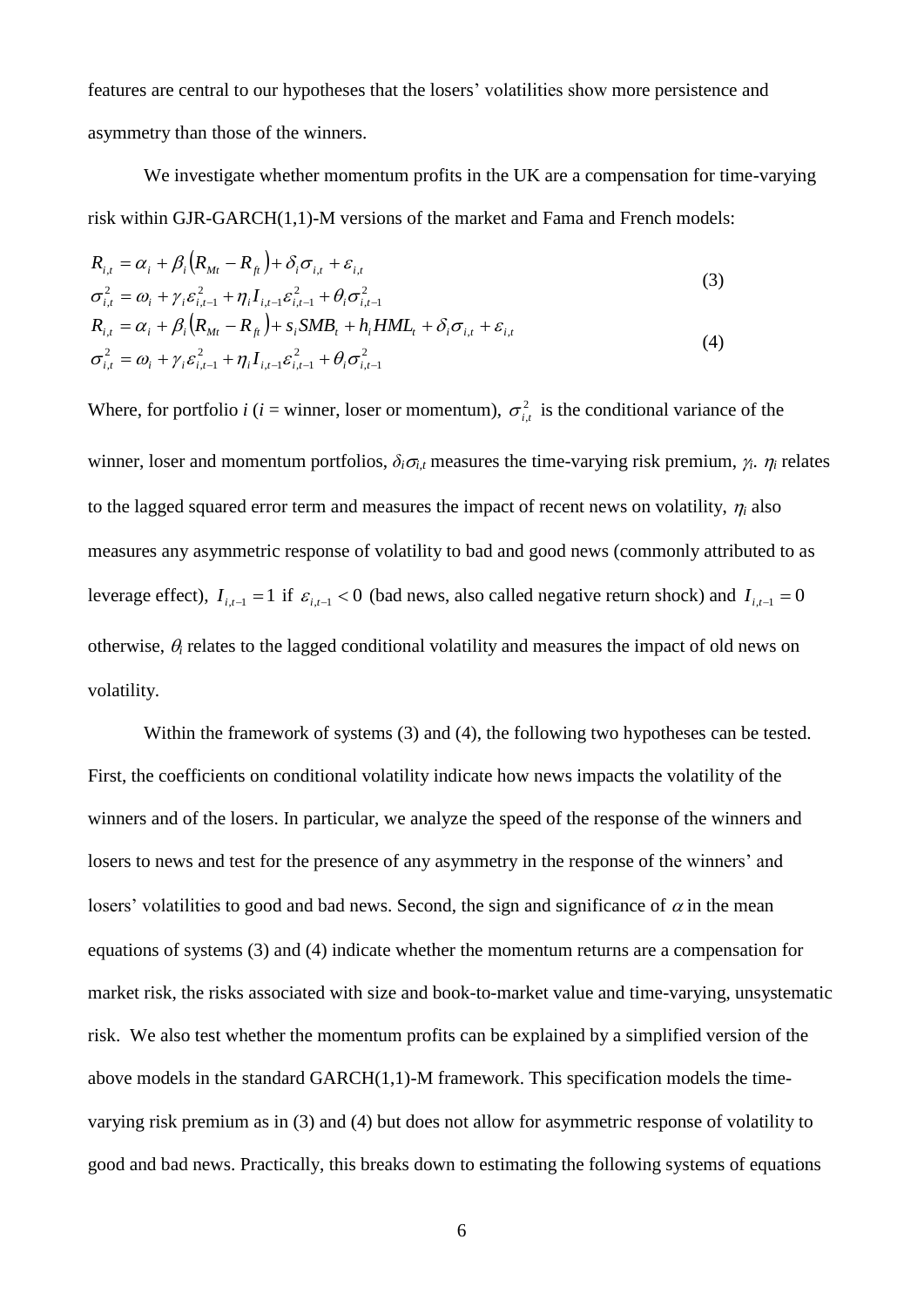$$
R_{t} = \alpha + \beta (R_{Mt} - R_{ft}) + \delta \sigma_{t} + \varepsilon_{t}
$$
  
\n
$$
\sigma_{t}^{2} = \omega + \gamma \varepsilon_{t-1}^{2} + \theta \sigma_{t-1}^{2}
$$
  
\n
$$
R_{t} = \alpha + \beta (R_{Mt} - R_{ft}) + sSMB_{t} + hHML_{t} + \delta \sigma_{t} + \varepsilon_{t}
$$
  
\n
$$
\sigma_{t}^{2} = \omega + \gamma \varepsilon_{t-1}^{2} + \theta \sigma_{t-1}^{2}
$$
\n(6)

#### **3. Empirical Results**

1

Table 1 presents summary statistics for the winner, loser and momentum portfolios. The rows represent the ranking periods ( $J = 3$ , 6 and 12 months) and the columns represent the holding periods  $(K = 3, 6$  and 12 months). It is clear from this table that the winners systematically outperform the losers at the 1% level. Across strategies, the momentum portfolios earn an average return of 0.0151 a month, with a range from 0.0093 for the 3-3 strategy to 0.0193 for the 6-6 strategy.<sup>8</sup> These results corroborate those of Liu et al. (1999) and Ellis and Thomas (2003) for the UK. Table 1 also reports the monthly standard deviations and reward-to-risk ratios of each portfolio returns. Consistent with rational expectations, the momentum portfolios with higher returns have also more risk. For instance, the 6-6 strategy earns the highest average return (0.0193) and, with a standard deviation of 0.0511, it is also the second most volatile strategy. With a rewardto-risk ratio of 0.3856, the 12-6 strategy generates the highest average return in risk-adjusted terms, while the 3-3 strategy offers the lowest risk-adjusted return  $(0.1925)$ .

The contribution of the article is with regards to the time-varying unsystematic risk of the winner and loser portfolios and the impact that it may have on momentum profits. With this in mind, we first analyze the performance of the winner, loser and momentum portfolios within the standard market and Fama and French models and then allow for time-varying unsystematic risk through different specifications of the GARCH(1,1) model. While doing this, we will also analyze the impact of recent news, old news and bad news on the volatility of the winners and losers.

<sup>&</sup>lt;sup>8</sup> Note that all figures in this study refer to monthly proportion returns rather than percentage returns, unless otherwise stated.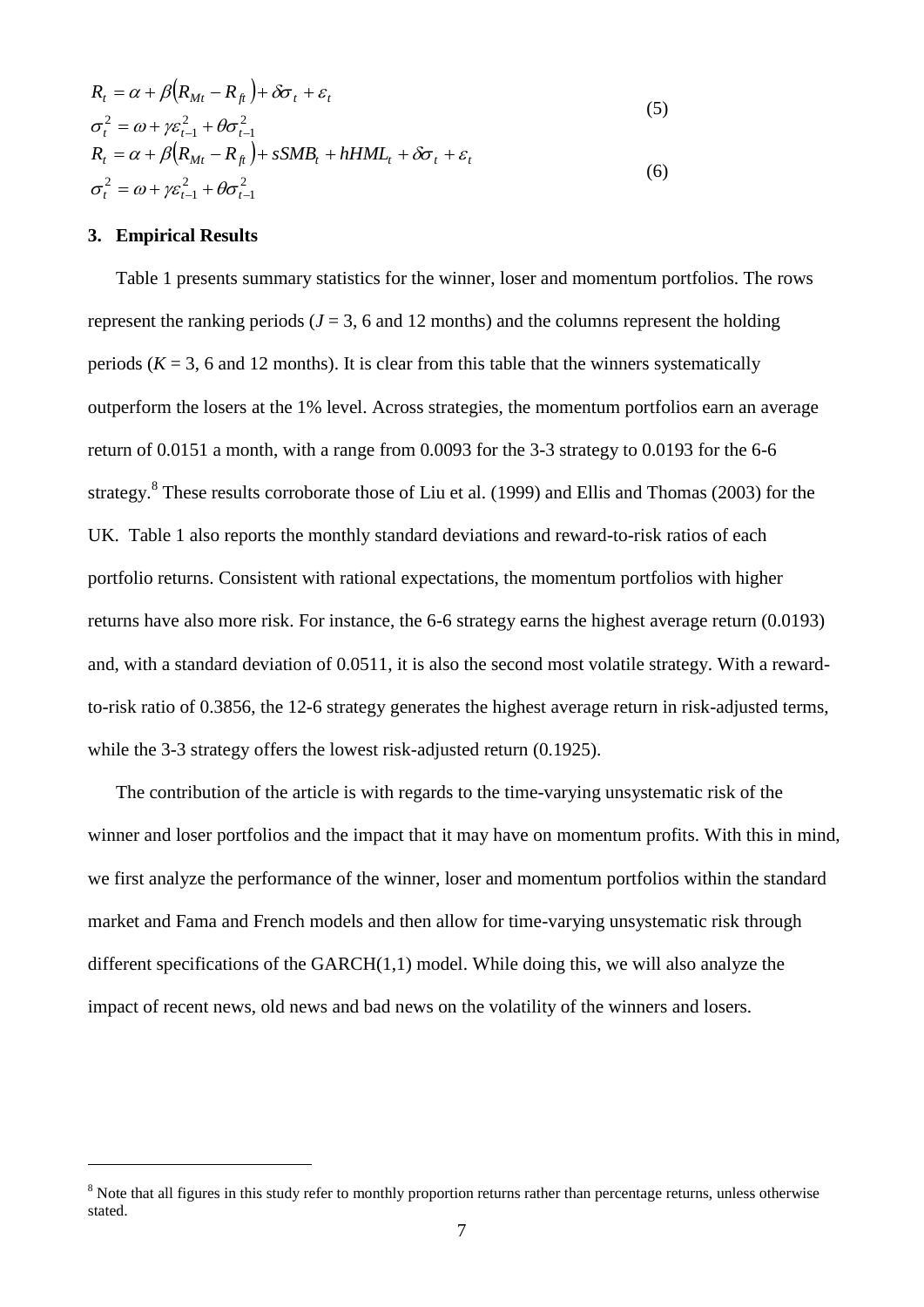#### **3. 1. Static market and Fama and French models**

Table 2 reports the OLS estimates of the market and Fama and French models (1) and (2) for the winner, loser and momentum portfolios.<sup>9</sup> In line with previous research (Jegadeesh and Titman, 1993; Fama and French, 1996; Karolyi and Kho, 2004), the results indicate that traditional versions of the market and Fama and French models fail to explain momentum profits. Regardless of the model, of the ranking period, and of the holding period, the  $\alpha$  coefficients of the momentum strategies in equations (1) and (2) are positive and significant at the 1% level. The momentum profits estimated from the market model range from 0.0095 (3-3 strategy) to 0.0194 (6-6 strategy), with an average return at 0.0151 a month. According to the Fama and French model, the winners outperform the losers by 0.0177 on average, with a range of 0.0110 (3-3 strategy) to 0.0222 (12-6 strategy). While systematic risk explains most of the over-performance of the winners, it fails to account for the under-performance of the losers. Irrespective of the ranking period, of the holding period and of the risk model considered, the losers indeed have negative alphas that are significant at the 1% level. As in Hong et al. (2000), the momentum profits are therefore driven by the losers.

The factor loadings on  $R_{Mt}$ ,  $SMB_t$  and  $HML_t$  in (1) and (2) suggest that the winner and loser portfolios tend to pick small capitalization stocks  $(s>0)$  with high market risk  $(\beta>0)$ . The winners have growth characteristics (*h*<0) and the losers have value characteristics (*h*>0). The momentum strategies are predominantly market-neutral ( $\beta$ =0) and size-neutral ( $s$ =0) and have negative loadings on *HML<sup>t</sup>* . These results are consistent with those previously reported, including the studies by Chan et al. (1996) and Liu et al. (1999).

#### **3. 2. GARCH(1,1) versions of market and Fama and French models**

1

Table 3 reports estimates of the market and Fama and French models (3) and (4) that include a GJR-GARCH(1,1)-M term. To facilitate exposition, the averages across ranking and holding periods of the coefficient estimates are discussed in the following section for the winner, loser and momentum portfolios, but are not reported directly in the Table due to space constraints. The

<sup>&</sup>lt;sup>9</sup> Engle (1982)'s ARCH-LM test provides strong evidence of heteroscedasticity in the OLS residuals of the market and Fama-French models. Hence, we use White's heteroscedasticity-robust standard errors.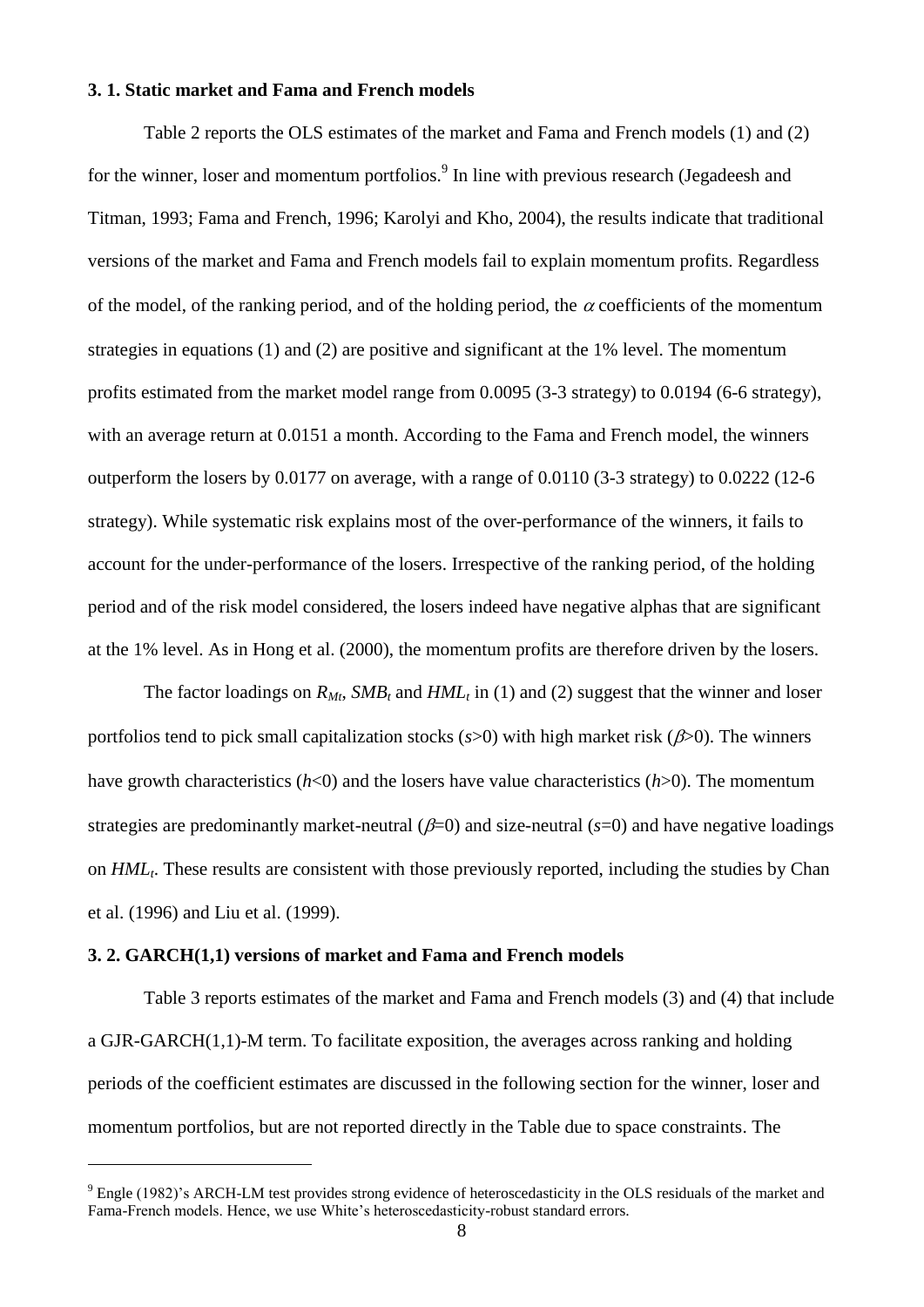estimation method is Maximum Likelihood with Bollerslev-Wooldridge robust standard errors. We first analyze how news, whether it is recent, distant or negative, impacts the volatility of the winners and the losers. We subsequently test for whether the time-varying unsystematic risk common to the winners and losers explains the profitability of the momentum strategies.

#### **The pattern of conditional volatility**

The coefficients  $\gamma$  and  $\eta$  in systems (3) and (4) relate to the lagged squared error term and, therefore, to the impact of recent news on volatility. The average  $\nu$ + $\eta$ /2 of the conditional market model equals 0.2554 for the winners and 0.1262 for the losers. While the parameters in the conditional variance equation of a symmetric GARCH model are usually required to be positive, when the GJR form of the model is used, it is possible for the parameter on the asymmetry term  $(\eta)$ in our notation) to be negative. More specifically, if  $E(I_t) = \frac{1}{2}$ , then provided that  $\gamma > \eta/2$ , the negative parameter would not lead the conditional variance to be negative. We have checked this condition and it is satisfied for all models estimated in this study. The average  $\gamma + \eta/2$  of the conditional Fama and French model is 0.2867 for the winners and 0.1551 for the losers. Clearly, recent news impacts the volatility of the winners more than it impacts that of the losers. With only one exception (the 3-3 winner in the Fama and French model), the conclusion holds throughout in Table 3, irrespective of the ranking period, of the holding period and of the model considered.

The coefficient  $\theta$  in systems (3) and (4) reflects the effect of lagged conditional variance and captures the impact of "old news" on volatility. The results of the conditional market model in Table 4 indicate that the average  $\theta$  coefficient of the winners (0.5785) is lower than that of the losers (0.7911). The same conclusion applies to the conditional Fama and French model, for which the winners have an average  $\theta$  coefficient of 0.5017 and the losers an average  $\theta$  coefficient of 0.8072. It is clear therefore that "old news" has more impact on the volatility of the losers than on the volatility of the winners. Looking at the estimates of  $\theta$  in Table 3, it appears that the conclusion holds for the vast majority of the portfolios, the 12-12 winner in the market model being the only exception.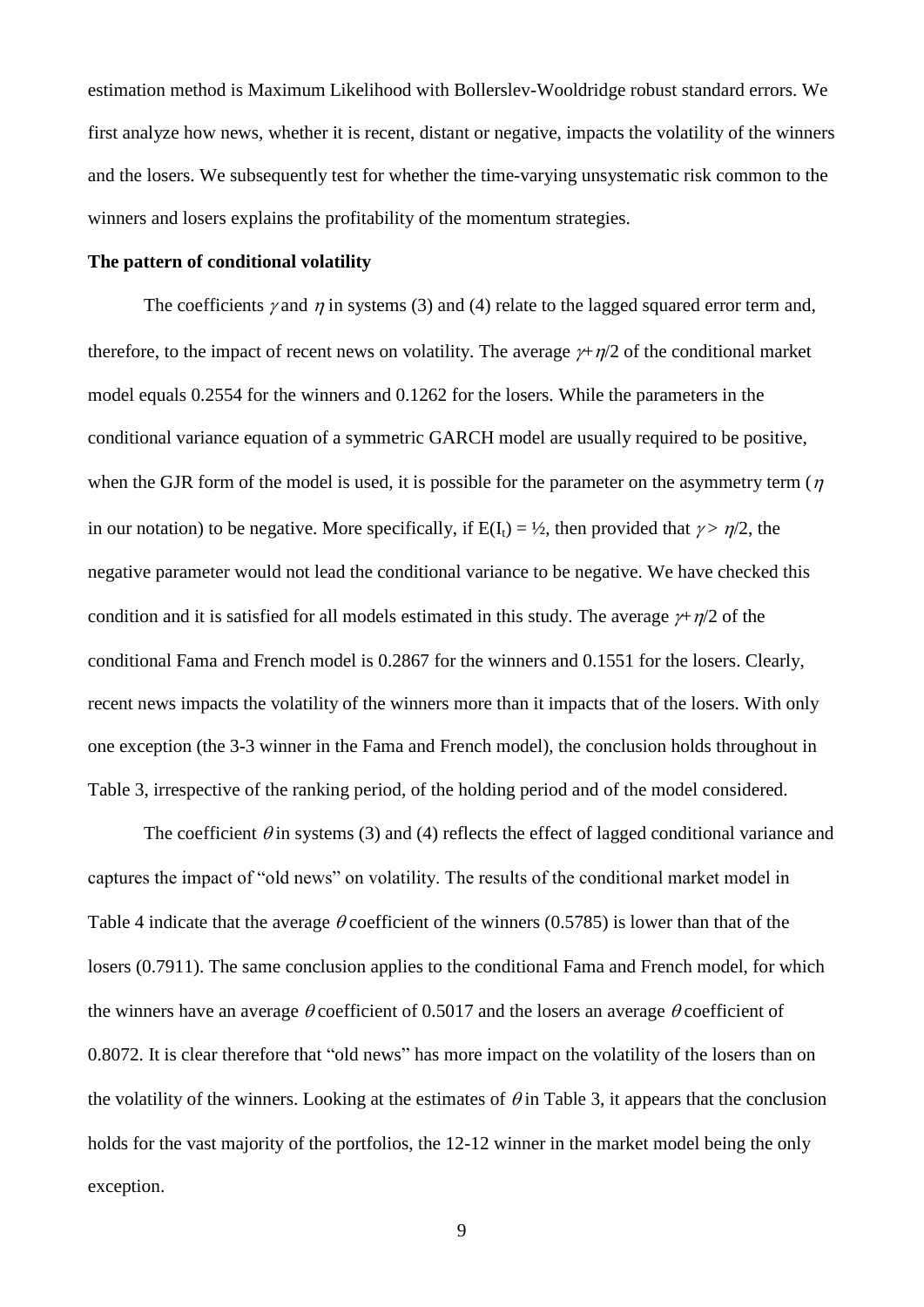The asymmetric coefficients  $(\eta)$  in Table 3 suggest that bad news has different impacts on the volatility of the winners and on the volatility of the losers. For the losers, the mean of the  $\eta$ coefficients is 0.3028 for the conditional market model and 0.2203 for the conditional Fama and French model. With only a few exceptions, these coefficients are significant at the 5% level in Table 3. Clearly, therefore, bad news increases the volatility of the losers. For the winner portfolios, however, the average  $\eta$  coefficient equals -0.1852 for the conditional market model and 0.0949 for the conditional Fama and French model, with 14 out of 18 coefficients that are insignificant at the 5% level in Table 3. It follows that the announcement of bad news does not have any noticeable impact on the volatility of the winners. It may be the case that stocks whose recent performance has already been poor are hit much harder by further bad news than stocks recently performing well, which are able to absorb bad news more easily.

The evidence of Table 3 thus far indicates that, with relatively few exceptions, the losers have higher  $\eta$  and  $\theta$ , and lower  $\gamma$ , than the winners. Table 3 also reports the persistence in volatility of the winners and losers, measured as  $\gamma + \eta/2 + \theta$ . The volatility of the losers appears to be more persistent than that of the winners. Indeed, the average  $\gamma + \eta/2 + \theta$  of the losers (winners) equals 0.9172 (0.8339) for the conditional market model and 0.9623 (0.7885) for the conditional Fama and French model. For the conditional market model, this converts into volatility half-lives of 3 months and 18 days for the winners and 8 months for the losers. The volatility half-lives estimated from the conditional Fama and French model equal 2 months and 20 days for the winners and 18 months for the losers. Clearly and with only one exception out of 18 regressions,  $10$  the volatility persistence of the losers exceeds that of the winners.

#### **The impact of time-varying firm specific risk on momentum profits**

Table 3 also reports, through  $\delta$ , the impact of conditional volatility on the returns of the winners, losers and momentum portfolios. An increase in conditional volatility decreases the return

<u>.</u>

<sup>&</sup>lt;sup>10</sup> The exception is for the 12-12 winner in the conditional market model (Table 3).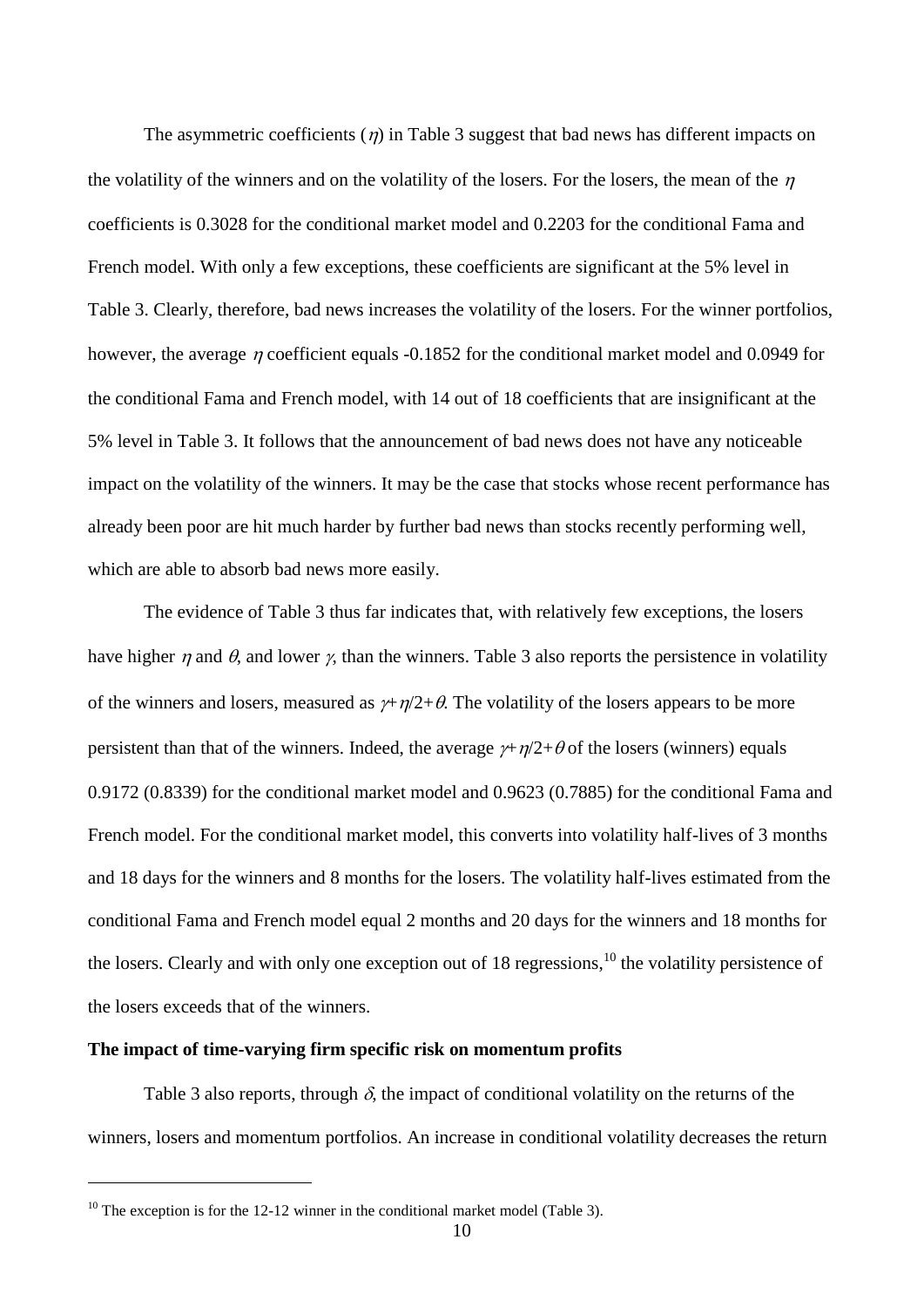of both the winners and the losers, but increases the momentum returns. The  $\delta$  coefficients of the momentum portfolios from the conditional market model range from 0.2718 (12-6 strategy) to 0.7616 (6-3 strategy) (Table 3) with an average at 0.4340. 6 (9) coefficients out of 9 are significant at the 5% (10%) level. Similar results are reported for the conditional Fama and French model, for which  $\delta$  equals 0.4368 on average, with 6 (8) coefficients out of 9 that are significant and positive at the 5% (10%) level. This suggests that there is a positive relationship between time-varying risk and momentum return: A 1% increase in conditional volatility leads, on average, to a 0.43% increase in monthly momentum returns.

The factor loadings on  $R_{Mt}$ ,  $SMB_t$  and  $HML_t$  for the conditional volatility model in Table 3 indicate that the winners and the losers have value characteristics  $(h>0)$  and are tilted towards small-capitalization stocks  $(s>0)$  with high market risk  $(\beta>0)$ . The latter two characteristics appear to corroborate the evidence from the unconditional Fama and French model (Table 2). As the loadings of the losers on  $R_{Mt}$ ,  $SMB_t$  and  $HML_t$  are typically higher than those of the winners, the momentum portfolios have coefficients on the three Fama and French factors that are predominantly negative.

The main contribution of this paper is to test whether the momentum profits are a compensation for time-varying unsystematic risk as described by the GJR-GARCH(1,1)-M model. If this is indeed the case, then the  $\alpha$  coefficients of the momentum strategies should be statistically indistinguishable from zero when these terms are incorporated into the risk attribution model. This conjecture is supported uniformly at the 5% level for both the conditional market and Fama and French models. The GJR-GARCH(1,1)-M market model is able to explain the momentum returns, since the alpha estimates are reduced both in magnitude and in statistical significance. The alphas indeed range from -0.0103 (12-3 strategy) to 0.0093 (12-6 strategy), with a mean at -0.0016. The GJR-GARCH(1,1)-M Fama and French model does a good job of explaining the momentum profits too, with an average alpha of 0.0004 and a range of -0.0085 (12-3 strategy) to 0.0093 (6-6 strategy). Clearly, the results of Tables 2 and 3 suggest that adding a GJR-GARCH(1,1)-M structure to the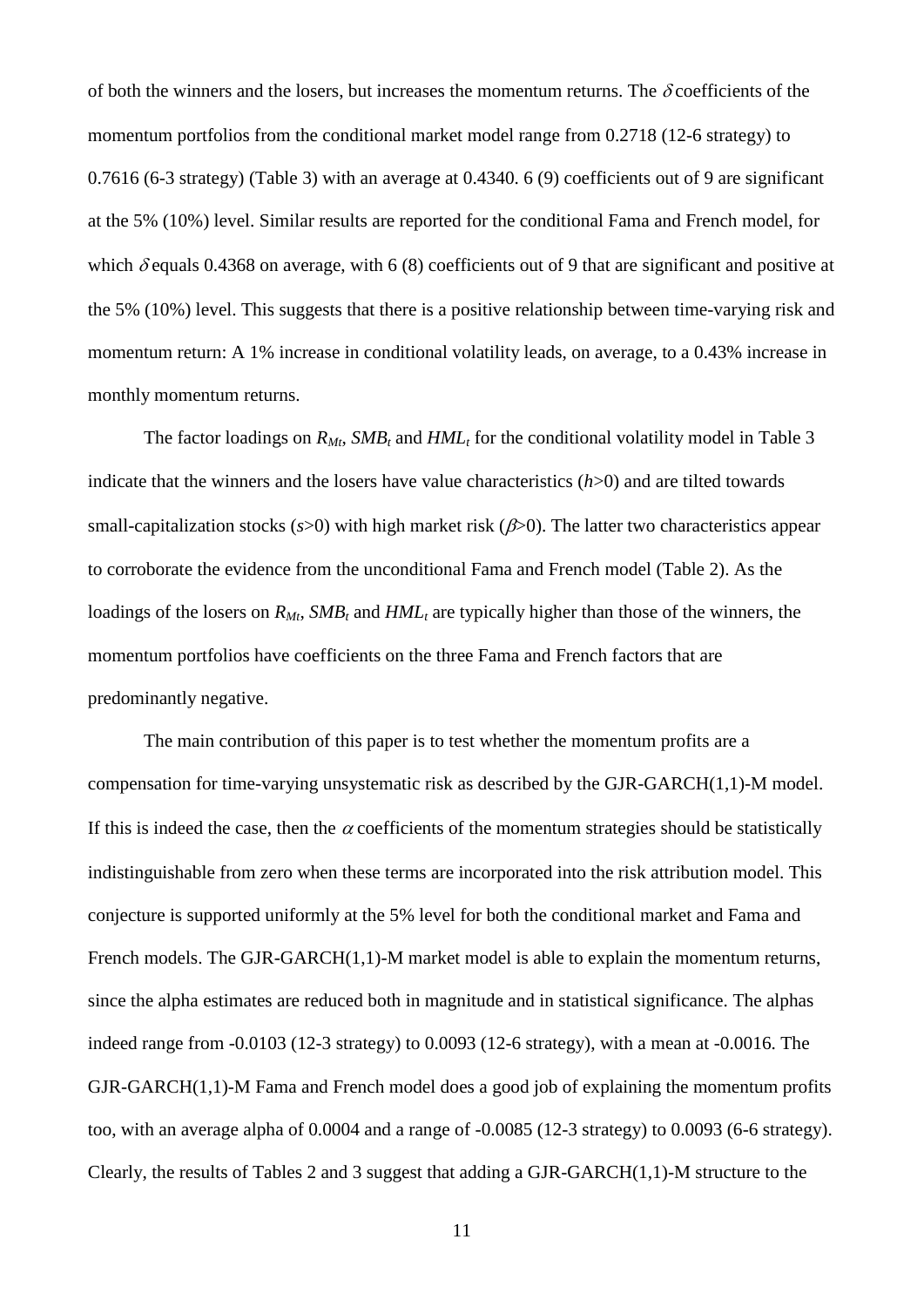models traditionally used to measure performance is crucial to explaining the abnormal return of momentum strategies. Interestingly, the considerable reduction in relative price strength returns after allowing for time-varying risk seems to stem from an increase in the performance of the loser portfolios. This suggests that the underperformance of the losers identified in Table 2 is in part due to their sluggish and asymmetric reaction to bad news.

#### **Analysis of results**

Proponents of the efficient markets hypothesis could argue that our results are an indication of momentum profits being merely a compensation for unsystematic risks common to the winners and losers but stronger for the former than the latter. This line of thought would therefore conclude that our findings are consistent with rational pricing in efficient markets. Thus, future research could seek to determine why unsystematic risk is important. It may be the case, for example, that the time-varying risks are related to industry effects, where certain industries that may be overrepresented in the momentum portfolios become relatively more or less risky in a cyclical fashion over time as they go into and out of investment favour.

However, our results are also consistent with a behavioural explanation along the lines of Hong, Lim and Stein (2000), where information on the loser stocks takes longer to be fully reflected in prices. The strong impact of old news identified for the losers and the persistence in their volatility are in support of the statement of Hong et al. that "bad news travels slowly". When a firm with no or low analyst coverage receives bad news, its managers are likely to withhold that news as disclosing it would put downward pressure on price. Since losers are more likely than winners to sit on bad news, they are also more likely to withhold information. For the losers, this converts into higher volatility persistence (or higher volatility half-lives) and higher sensitivity of volatility to distant news. The results in Table 3 also give credence to the conjecture that, for winners, good news travels fast. Managers of no or low coverage firms have strong incentives to disclose good news the minute it arrives as this stimulates the share price. Since winners are, by definition, more likely than losers to receive good news, they are more eager to disclose information. This converts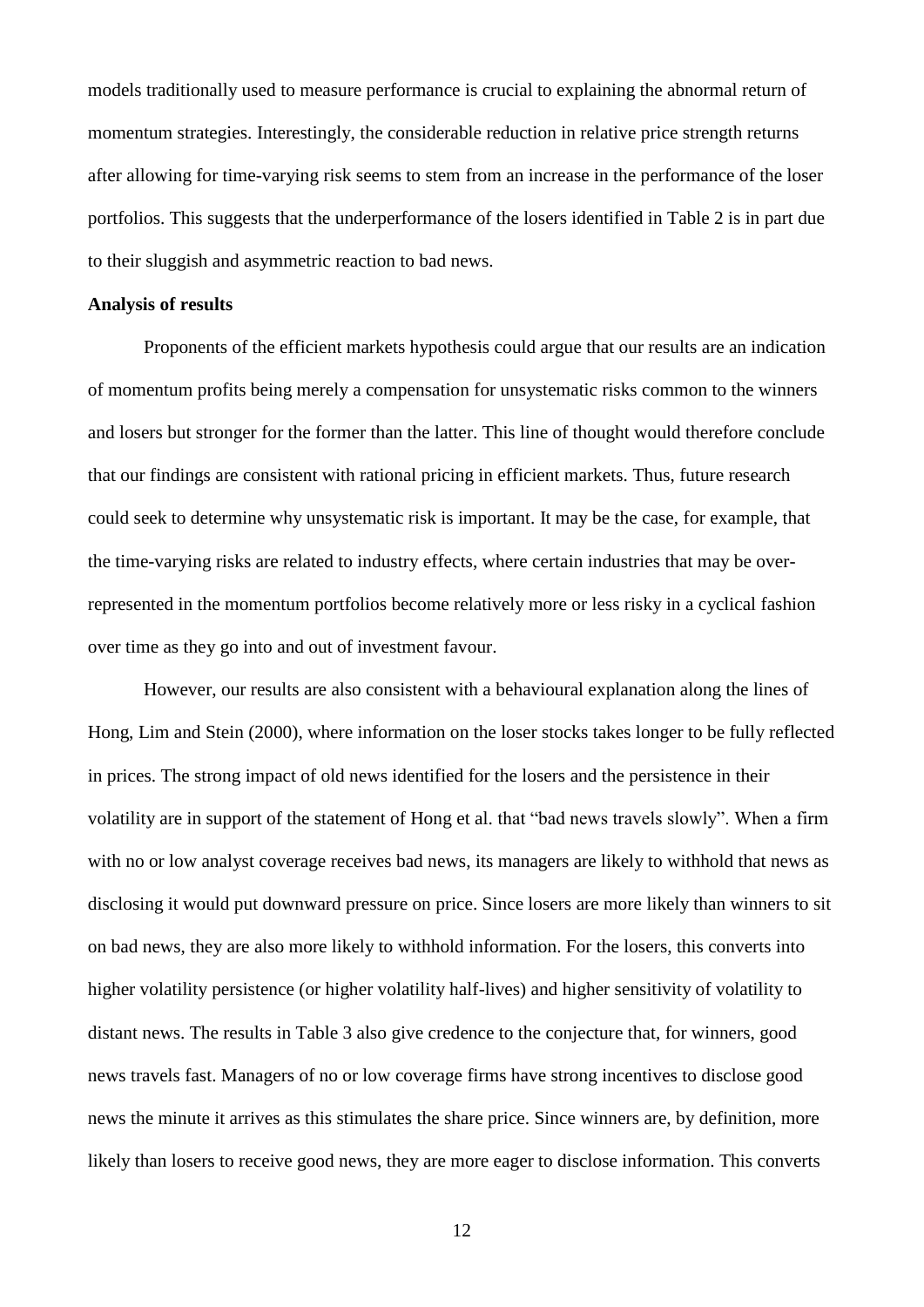in our setting into a higher sensitivity of winners' volatility to recent news and less volatility persistence (or lower volatility half-lives).

We identify another interesting pattern in the volatility of the winner and losers. Relative to the volatility of the winners, the volatility of the losers clearly shows an asymmetric response to good and bad news: bad news substantially increases the volatility of the losers, while it does not impact that of the winners. This is in line with the prediction of the behavioural argument put forward above. Since, relative to winners, losers have a higher probability of disclosing bad news, negative return shocks increase their volatility more than they increase that of the winners. The asymmetric response of losers to negative returns shocks could be explained as follows. Relative to winners, the probability that losers disclose bad news is far greater. Thus the announcement of a bad piece of news does not alter the volatility of winners (as bad news is expected to be transitory only) while it pushes up that of losers. When losers do disclose bad news, investors interpret this as a sign that their beliefs were correct, leading them to sell the losers. As a result, their volatility increases and becomes more persistent.

A failure to explicitly model the asymmetric response of the losers and winners to bad news might therefore lead us to under-estimate the volatility of the losers, and consequently their performance, following a price drop or to over-estimate the volatility of the winners, and consequently their performance, following a price rise. This motivates the hypothesis that the momentum profits might, at least in part, be a compensation for an asymmetric response of winners and losers to negative return shocks.

#### **Robustness of the results to the specification of the GARCH(1,1) model**

In this section, we test whether the momentum profits can be explained by a simplified version of the conditional models. Table 4 reports the parameter estimates of systems (5) and (6) for the winner, loser and momentum portfolios. Table 4 therefore assumes that the return and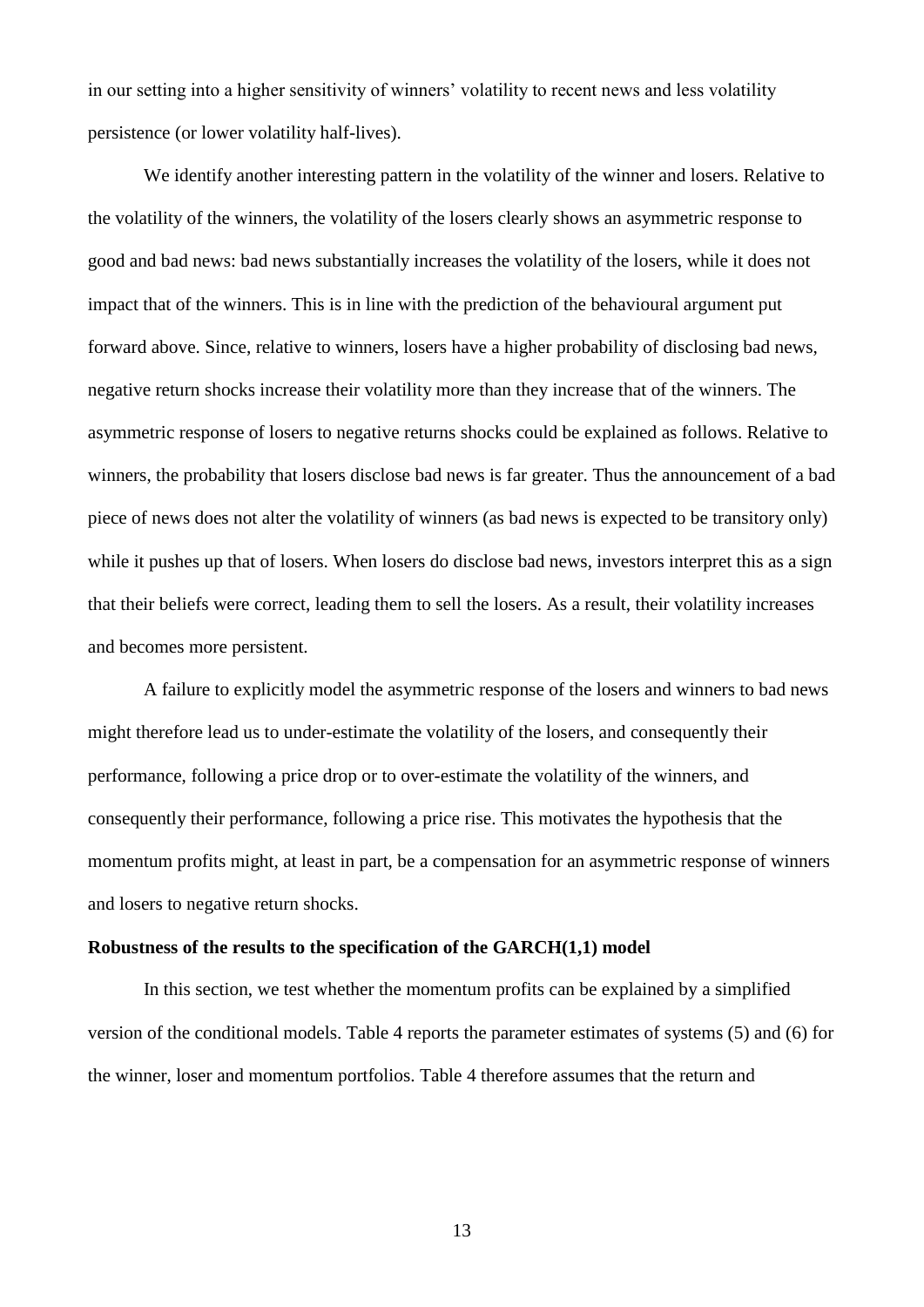conditional volatility of the momentum portfolios are better described by a GARCH(1,1)-M model $11$ 

The omission of the leverage effect in Table 4 does not alter the main conclusions of Table 3 with regards to the pattern of volatility for the winners and the losers. For example, Table 3 and 4 document that the volatility of the winners (*W*) is more sensitive to recent news than the volatility of the losers (*L*); namely,  $\gamma_W > \gamma_L$ . Similarly, the impact of old news on volatility in Tables 3 and 4 is stronger for the losers; namely,  $\theta_L > \theta_W$ . Finally, volatility in both tables is found to be more persistent for the losers; namely,  $\gamma_L + \eta_L/2 + \theta_L > \gamma_W + \eta_W/2 + \theta_W$  in Table 3 and  $\gamma_L + \theta_L >$  $\gamma_W + \theta_W$  in Table 4.<sup>12</sup> As a result, the average volatility half-lives are much smaller for the winners than for the losers. Across GARCH specifications, ranking periods, and holding periods, the volatility half-life of the winners is 3 months and 5 days on average, while that of the losers is 24 months and 13 days.

The omission of the leverage effect however has a direct impact on the significance of the time-varying risk parameter  $\delta$  in Table 4. Out of the 18  $\delta$  coefficients estimated for the momentum strategies in Table 3, 17 were significant at the 10% level. When, as in Table 4, the impact of news on volatility is assumed to be symmetric, the number of significant  $\delta$  coefficients drops to 3. As a result, the market and Fama and French models with GARCH(1,1)-M terms are less able to explain the momentum profits. Though largely insignificant in Table 4, the average abnormal returns of the momentum strategies equal 0.0125 a month for the GARCH(1,1)-M market model and 0.0079 for the GARCH $(1,1)$ -M Fama and French model. These average  $\alpha$  coefficients are in excess of the -0.0016 and 0.0004 average abnormal return for the GJR-GARCH(1,1)-M market model and the GJR-GARCH(1,1)-M Fama and French model, respectively.

<u>.</u>

<sup>&</sup>lt;sup>11</sup> We also examined a pure GJR-GARCH $(1,1)$  – that is, a model without a conditional volatility term in the mean equation. However, unsurprisingly, it did not explain the observed momentum profits since in such a model, there is no linkage between the time-varying volatility and the returns. Therefore, the estimates from this model are not included in the paper, but are available from the authors on request.

<sup>&</sup>lt;sup>12</sup> Again there are a few exceptions ( $\gamma_L > \gamma_W$  for the 3-3 and 3-12 winners of the conditional Fama and French model), but these are extremely rare.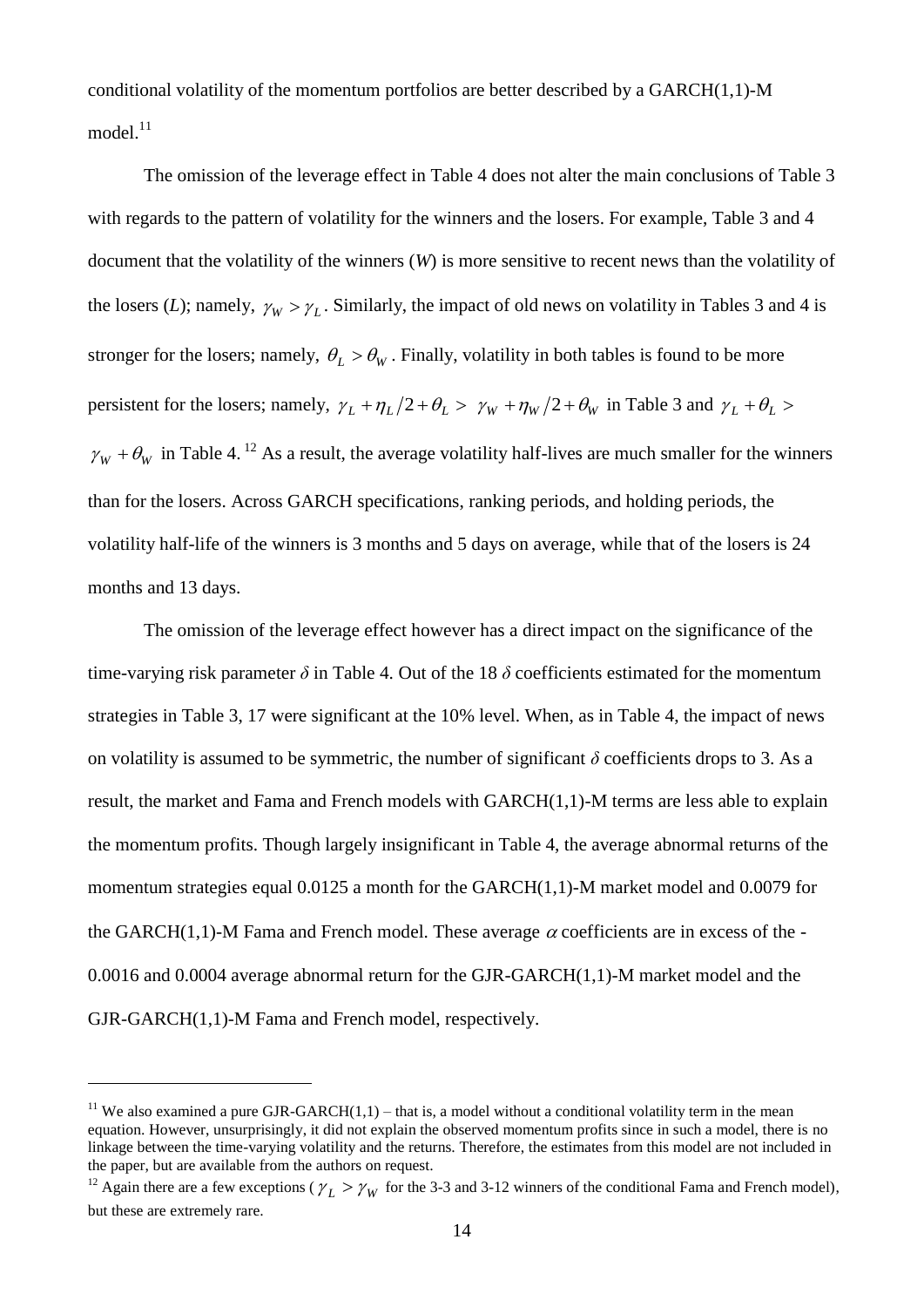To summarize, the evidence in Tables 3 and 4 suggests that it is both the asymmetric response of the losers to good and bad news and the conditional risk premium that explain the profitability of the momentum strategies. Neither the leverage effect, nor the conditional risk premium in isolation can explain the abnormal performance of the momentum strategies. It is the interaction between two that drives the momentum returns.

To judge the relative merits of models (1) to (6), the Akaike information criterion (AIC) is calculated for the winners, losers and momentum portfolios. AIC trades off better model fit for greater numbers of parameters, and thus a preferred model is one with the lowest value of the criterion. The results are reported in Table 5 for different specifications of the market and Fama and French models. These specifications include the static models (1) and (2), the GJR-GARCH(1,1)-M models (3) and (4), and the GARCH(1,1)-M models (5) and (6). or a given specification of the riskreturn relationship, the data always favor the Fama and French model over the market model. This indicates that the size and book-to-market value risk factors add explanatory power to the models over and above that provided by the market return. More pertinent to our study, the data evidently prefer the GJR-GARCH(1,1)-M models to the static approaches. The GJR-GARCH(1,1)-M market and Fama and French models have the lowest AIC in the vast majority of the cases, and never rank last in terms of AIC. These results for the GJR-GARCH (1,1)-M models compare favorably to the AIC of the GARCH(1,1)-M. Irrespective of the ranking and holding periods, the static versions of the market and Fama and French model stand out as having the highest values of the AIC. This suggests that out of the three specifications of the market and Fama and French models, the static versions provide the worst account of the returns of the winner, loser and momentum portfolios, while the time-varying conditional volatility models allowing for asymmetries provide the best.

#### **Robustness of the results to the market examined**

In order to determine whether the ability of the asymmetric conditional volatility model to explain the results of the momentum portfolios results from some specific feature of the UK market, or whether it is likely to be more general, we repeat the entire analysis above on winner, loser and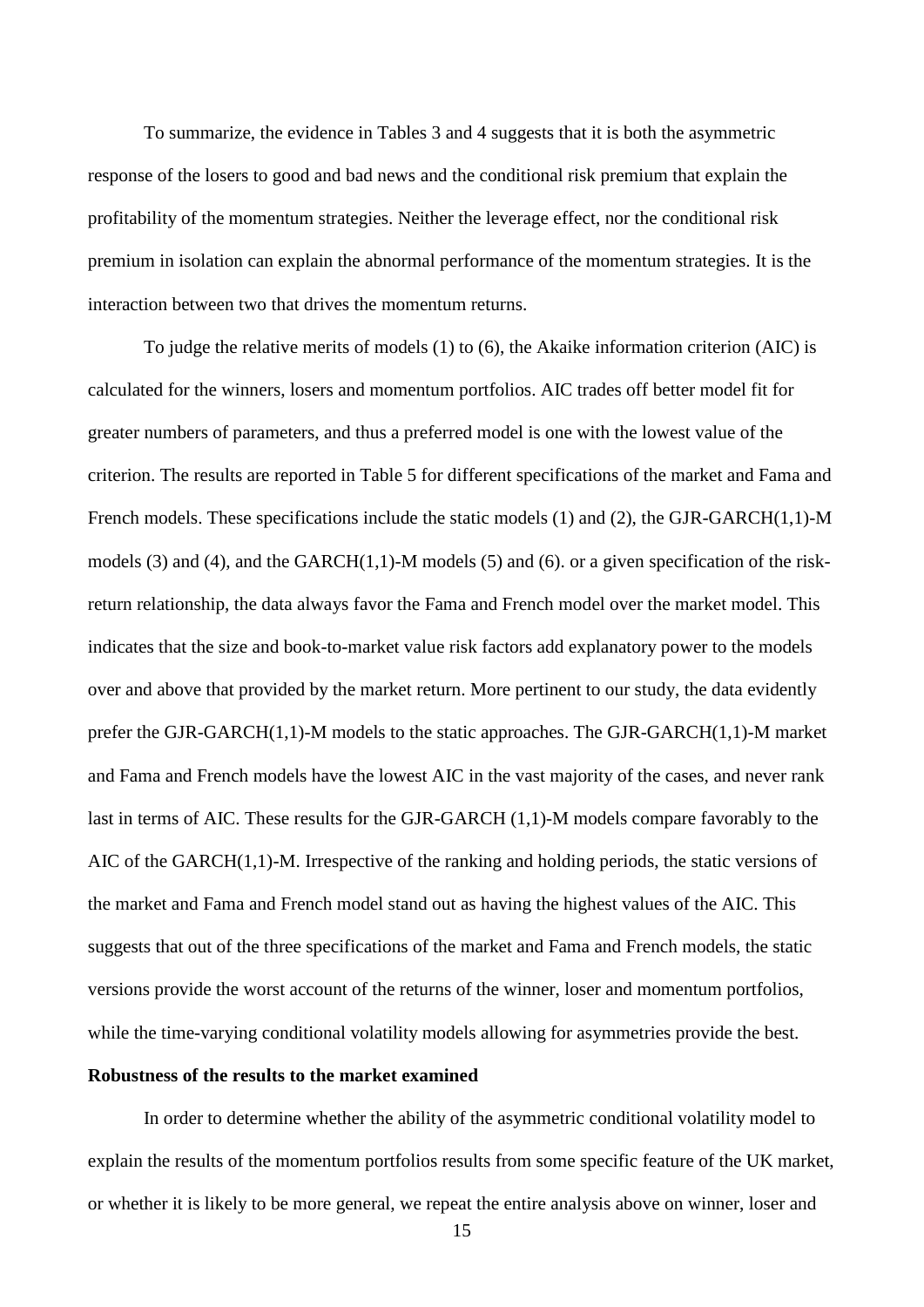momentum portfolios formed from US stocks. The US data cover the period January 1978 to December 2001, and were obtained from Datastream. The mean returns of the winner, loser, and momentum portfolios, formed in an identical way to that described above for the UK market, are presented in Table 6. There is ample evidence of momentum effects, with the winner portfolio average returns statistically significantly exceeding those of the losers for all nine portfolio formation and holding periods examined. While the sizes of the momentum effects are slightly smaller for the US, they are of the same order of magnitude as they were for the UK. For example, for the (12, 12) horizon, the average monthly return for the UK was 1.43%, and for the US it is 1.12%. For the latter market, profitability is highest at 1.71% per month for the (12, 3) strategy, whereas it was maximized at 1.93% for the (6, 6) strategy in the UK.

Table 7 reports the parameter estimates for the statistic market and Fama-French models using the US data. It is evident that the 3-factor model is no more able to explain the profitability of relative strength portfolios for this market than it was for the UK. For all nine (eight of the nine) combinations of portfolio formation and holding periods examined, the momentum profits are still positive and statistically significant at the 5% (1%) level.

Finally, Table 8 shows the parameters for the conditional market and Fama and French models with a GJR-GARCH (1, 1)-M term estimated using US Data. While the importance of timevarying unsystematic risk appears more uniformly high whatever combination of portfolio formation and holding period are used in the UK context than for the US, in the latter case, the momentum profits are again largely explained by the incorporation of the unsystematic risk terms into the equations. This leads both the sizes of the estimated alphas and their levels of statistical significance to reduce. For instance, when the time-varying unsystematic risk terms are included in the model, the alpha for the (6,6) momentum strategy of 0.0134 when the market model is used is reduced by 40% to 0.085 and it is reduced by 25% to 0.012 when the Fama-French model is used. For the augmented market models presented, only one, the (6,12) strategy, is significantly profitable at the 5% level, and none are profitable at the 1% level; similarly, only one combination of formation and holding periods leads to significant alpha when the Fama-French model is augmented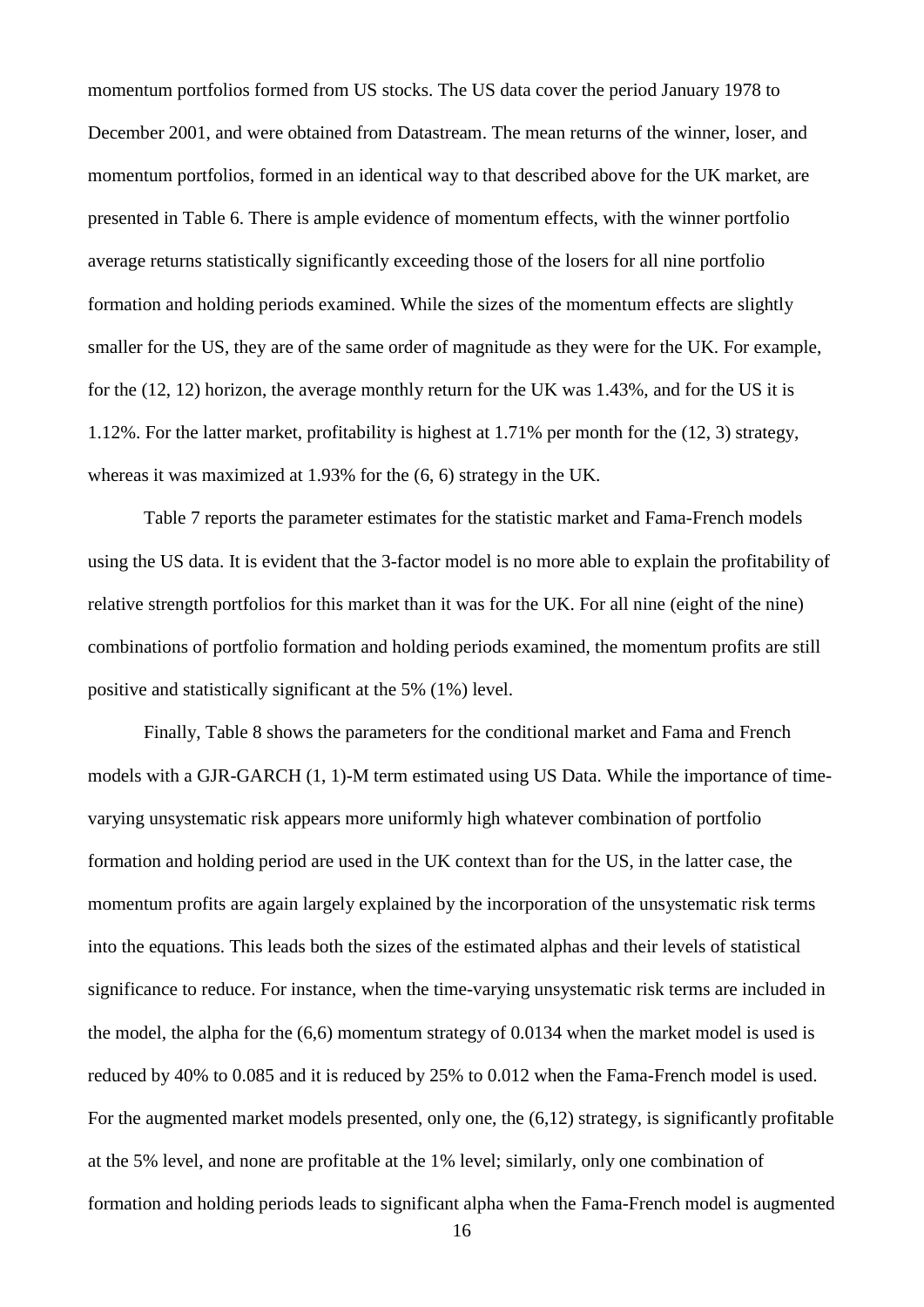by the inclusion of the conditional unsystematic risk term.<sup>13</sup> Our other major findings concerning the speed of adjustment of volatility and the asymmetric response of volatility to good and bad news for the winners relative to the losers still holds.

#### **4. Conclusions**

1

This article considers whether the widely documented momentum profits are a compensation for time-varying unsystematic risk as described by the family of autoregressive conditionally heteroscedastic models. The motivation for estimating a GJR-GARCH(1,1)-M model stems from the fact that since losers have a higher probability than winners to disclose bad news, one cannot assume a symmetric response of volatility to good and bad news. Neither can we presuppose that the speed of adjustment of volatility to news is the same for the winners and the losers. Such a suggestion is consistent with the findings of Hong et al. (2000) that for firms with no or low analysts coverage, bad news travels slower than good news and thus, the volatility of the losers may respond more slowly to news than that of the winners. Our results suggest that the timevarying unsystematic volatility of the winners indeed differs from that of the losers. For example, the volatility of the winners is found to be more sensitive to recent news and less persistent than that of the losers. The converse, that the volatility of the losers is found to be more sensitive to distant news and more persistent than that of the winners, also holds. Future research may ascertain the precise cause of these findings, and in particular whether they are best attributed to rational, riskbased or behavioral causes. But we conjecture that the time-varying risk of companies with no or low analyst coverage depends on the nature of the information that is been disclosed: Good news is disclosed earlier, and impacts volatility sooner, than bad news. Relative to the volatility of the winners, that of the losers also clearly shows a more asymmetric response to good and bad news. As losers have a higher propensity to disclose bad news, negative return shocks increase their volatility more than they increase that of winners.

<sup>&</sup>lt;sup>13</sup> Again, similar results are found, but not reported here, for the symmetric GARCH-M formulation.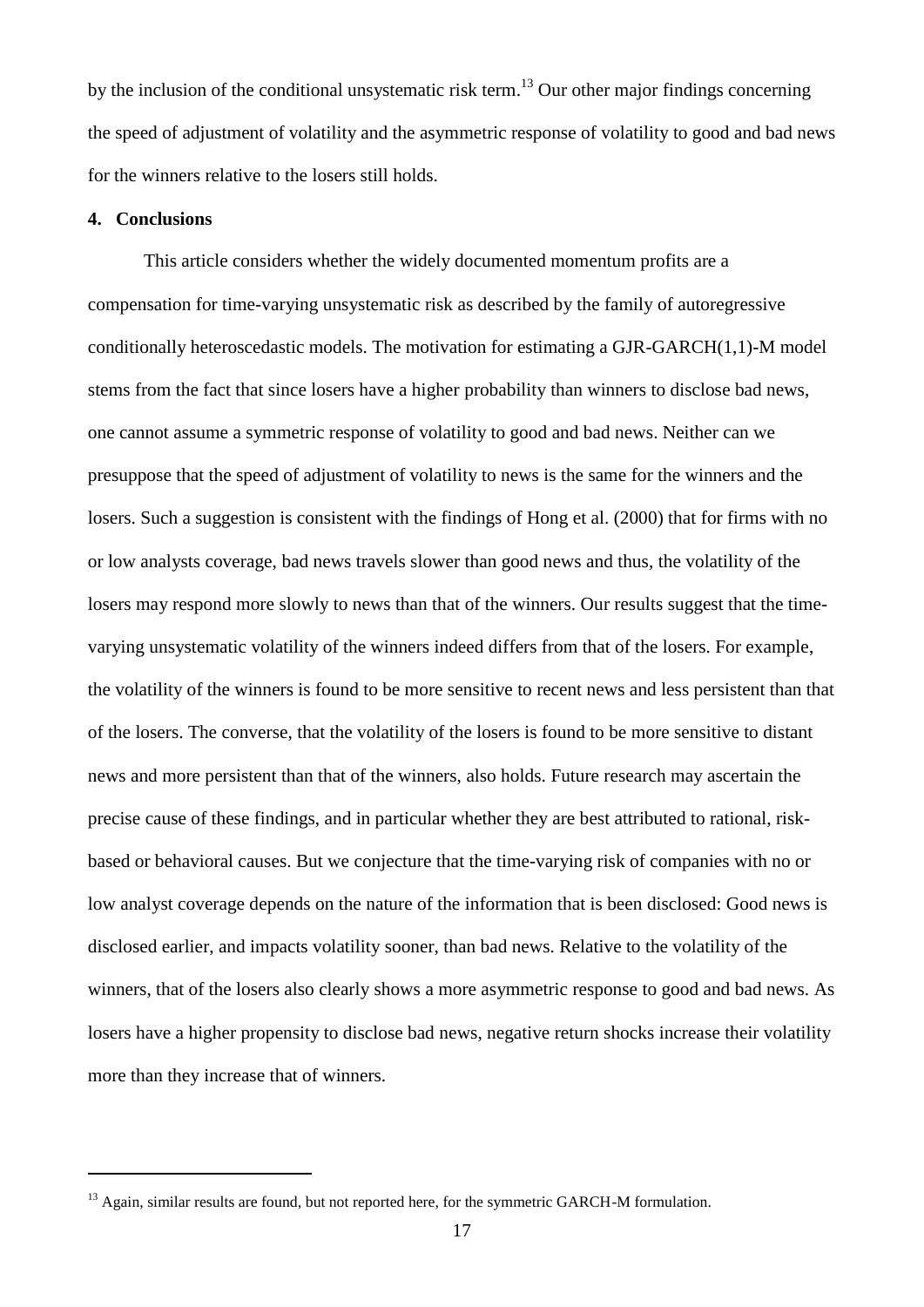Most importantly, we also document that the GJR-GARCH(1,1)-M models explain much of the profitability of the momentum strategies, and certainly have more descriptive power than the commonly used size and value risk factors. Interestingly, neither the GJR-GARCH(1,1) nor the GARCH(1,1)-M specifications alone could account for the abnormal return of the relative-strength portfolios. It is therefore a combination of the asymmetric response of the losers to good and bad news, the sluggish response of losers to bad news and the conditional risk premium embedded in the GARCH(1,1)-M model, that explain the profitability of the relative-strength portfolios.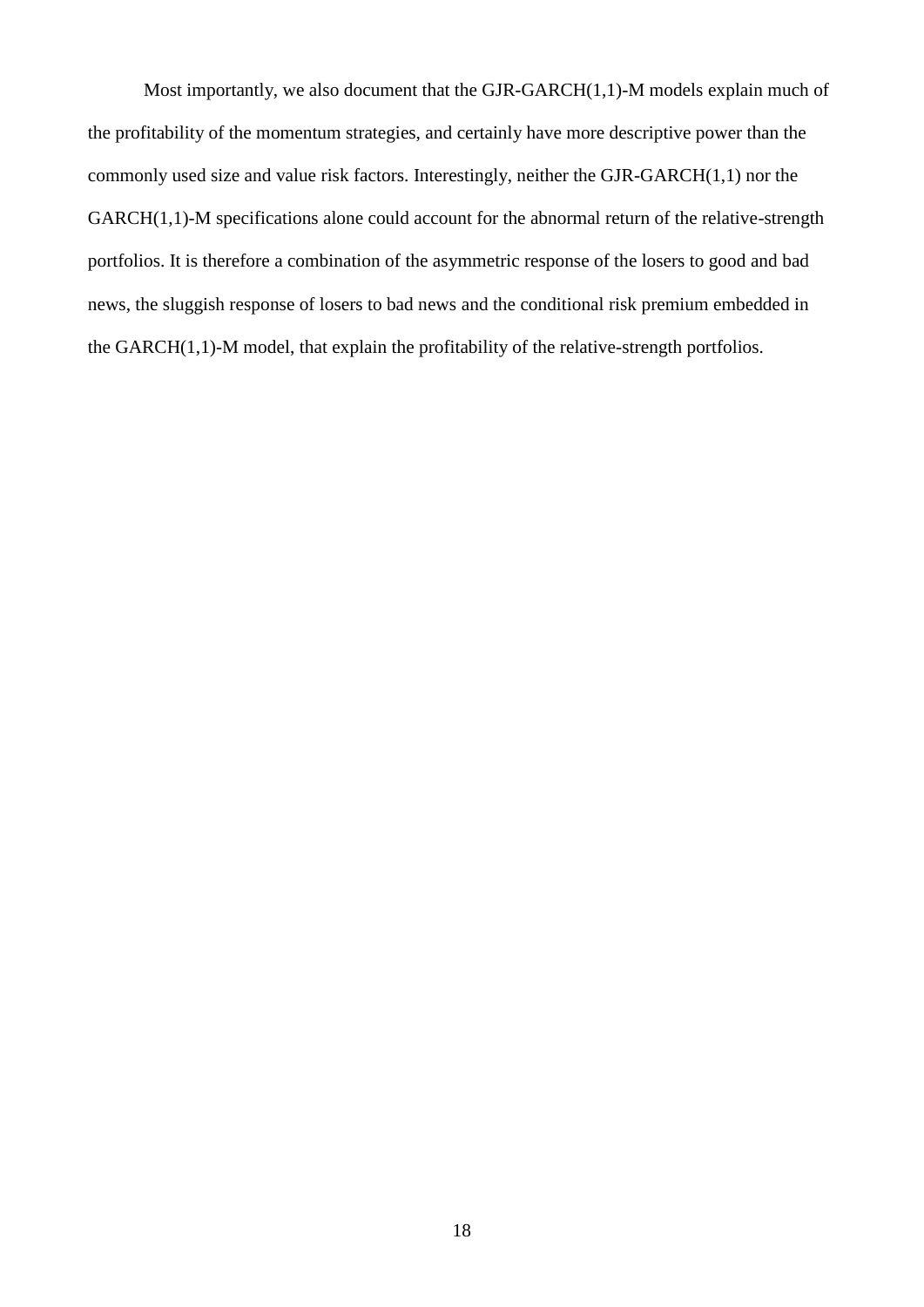#### **References**

- Andersen, T. G., Bollerslev, T., Christoffersen, P. F., Diebold, F. X. 2006. Volatility and correlation forecasting. In G. Elliott, C. W. J. Granger and A. Timmermann Eds.. Handbook of Economic Forecasting 778--878. Amsterdam: North-Holland.
- Barberis, N, Schleifer, A., Vishny, R., 1998, A model of investor sentiment. Journal of Financial Economics 49, 307--343.
- Bauwens, L., Laurent, S., Rombouts, J. V. K., 2006. Multivariate GARCH models: A survey. Journal of Applied Econometrics 21, 79--109.
- Carhart, M. (1997) On Persistence in Mutual Fund Performance. Journal of Finance 52, 57-82.
- Chan L. K. C., Jegadeesh, N., Lakonishok, J., 1996. Momentum strategies. Journal of Finance 51, 1681--1713.
- Chen, H-L., De Bondt, W., 2004. Style momentum within the S&P-500 index. Journal of Empirical Finance 11, 483--507.
- Chen, N-F., Roll, R., Ross, S. A., 1986. Economic forces and the stock market. Journal of Business 59, 383--403.
- Chordia T, Shivakumar, L., 2002. Momentum, business cycle and time-varying expected returns. Journal of Finance 57, 985--1018.
- Daniel, K, Hirshleifer, D., Subrahmanyam, A., 1998. Investor psychology and security market under- and overreactions. Journal of Finance 53, 1839--1885.
- Ellis, M., Thomas, D. C., 2003. Momentum and the FTSE 350. Journal of Asset Management 5, 25- -36.
- Engle, R. F., 1982. Autoregressive conditional heteroscedasticity with estimates of the variance of UK inflation. Econometrica 50, 987--1008.
- Fama, E. F., French, K., 1993. Common risk factors in the returns on stocks and bonds. Journal of Financial Economics 33, 3--56.
- Fama, E. F., French, K., 1996. Multifactor explanations of asset pricing anomalies. Journal of Finance 51, 55--84.
- Glosten L. R., Jagannathan, R., Runkle, D. E., 1993. On the relation between the expected value and the volatility of the nominal excess return on stocks. Journal of Finance 48, 1779--1801.
- Griffin, J. M., Ji, X., Martin, S., 2003. Momentum investing and business cycle risk: Evidence from pole to pole. Journal of Finance 58, 2515--2547.
- Grundy B. D., Martin, J. S., 2001. Understanding the nature of the risks and the source of the rewards to momentum investing. Review of Financial Studies 14, 1, 29--78.
- Hong, H., Lim, T., Stein, J., 2000. Bad news travels slowly: Size, analyst coverage, and the profitability of momentum strategies. Journal of Finance 55, 265--295.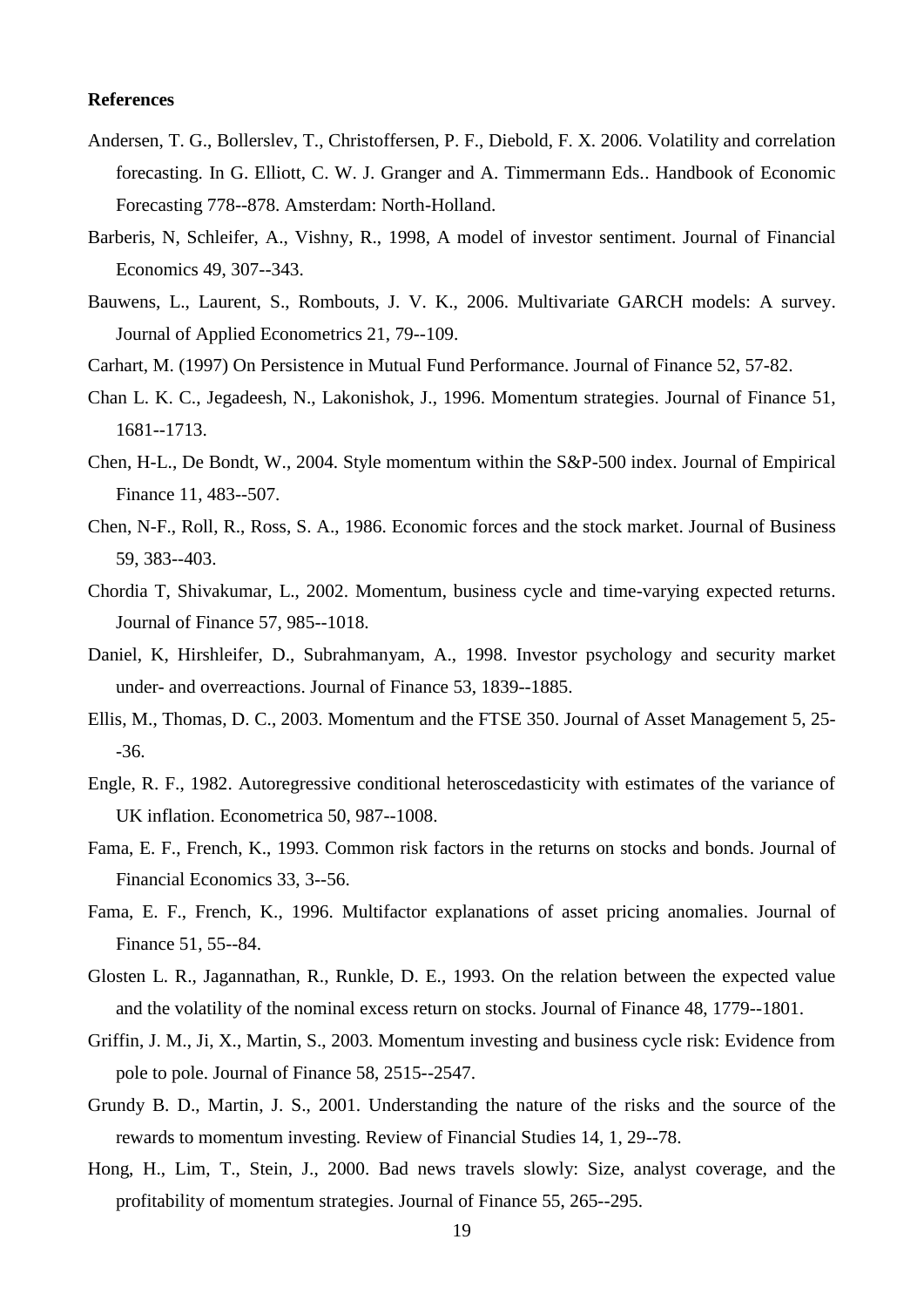- Hong, H., Stein, J., 1999. A unified theory of underreaction, momentum trading and overreaction in asset markets. Journal of Finance 54, 2143--2184.
- Jegadeesh, N., Titman, S., 1993. Returns to buying winners and selling losers: Implications for stock market efficiency. Journal of Finance 48, 65--91.
- Jegadeesh, N., Titman, S., 2001. Profitability of momentum strategies: An evaluation of alternative explanations. Journal of Finance 56, 699--720.
- Karolyi, A., Kho, B-C., 2004. Momentum strategies: Some bootstrap tests. Journal of Empirical Finance 11, 509--534.
- Lesmond, D. A., Schill, M. J., Zhou, C., 2004. The illusory nature of momentum profits. Journal of Financial Economics 71, 349--380.
- Liu W., Strong, N., Xu, X., 1999. The profitability of momentum investing. Journal of Business Finance and Accounting 26, 1043--1091.
- Moskowitz, T. J., Grinblatt, M., 1999. Do industries explain momentum?. Journal of Finance 54, 1249--1290.
- Nagel, S., Lewellen, J., 2006. The conditional CAPM does not explain asset pricing anomalies. Journal of Financial Economics forthcoming.
- Nelson D. B., 1991. Conditional heteroskedasticity in asset returns: A new approach. Econometrica 59, 347--370.
- Okunev, J., White, D., 2003. Do momentum-based strategies still work in foreign currency markets?. Journal of Financial and Quantitative Analysis 38, 425--447.
- Poon, S. H., Granger, C. W. J., 2003. Forecasting volatility in financial markets: A review. Journal of Economic Literature 41, 478--539.
- Rabemananjara R., Zakoian, J. M., 1993. Threshold ARCH models and asymmetries in volatility. Journal of Applied Econometrics 8, 31--49.
- Sadka, R., 2006. Momentum and post-earnings-announcement drift anomalies: The role of liquidity risk. Journal of Financial Economics forthcoming.
- Sharpe, W. F., 1964. Capital asset prices: A theory of market equilibrium under. conditions of risk. Journal of Finance 19, 425--442.
- Wang, K. Q., 2003. Asset pricing with conditional information: A new test. Journal of Finance 58, 161--195.
- Wu, X., 2002. A conditional multifactor model of return momentum. Journal of Banking and Finance 26, 1675--1696.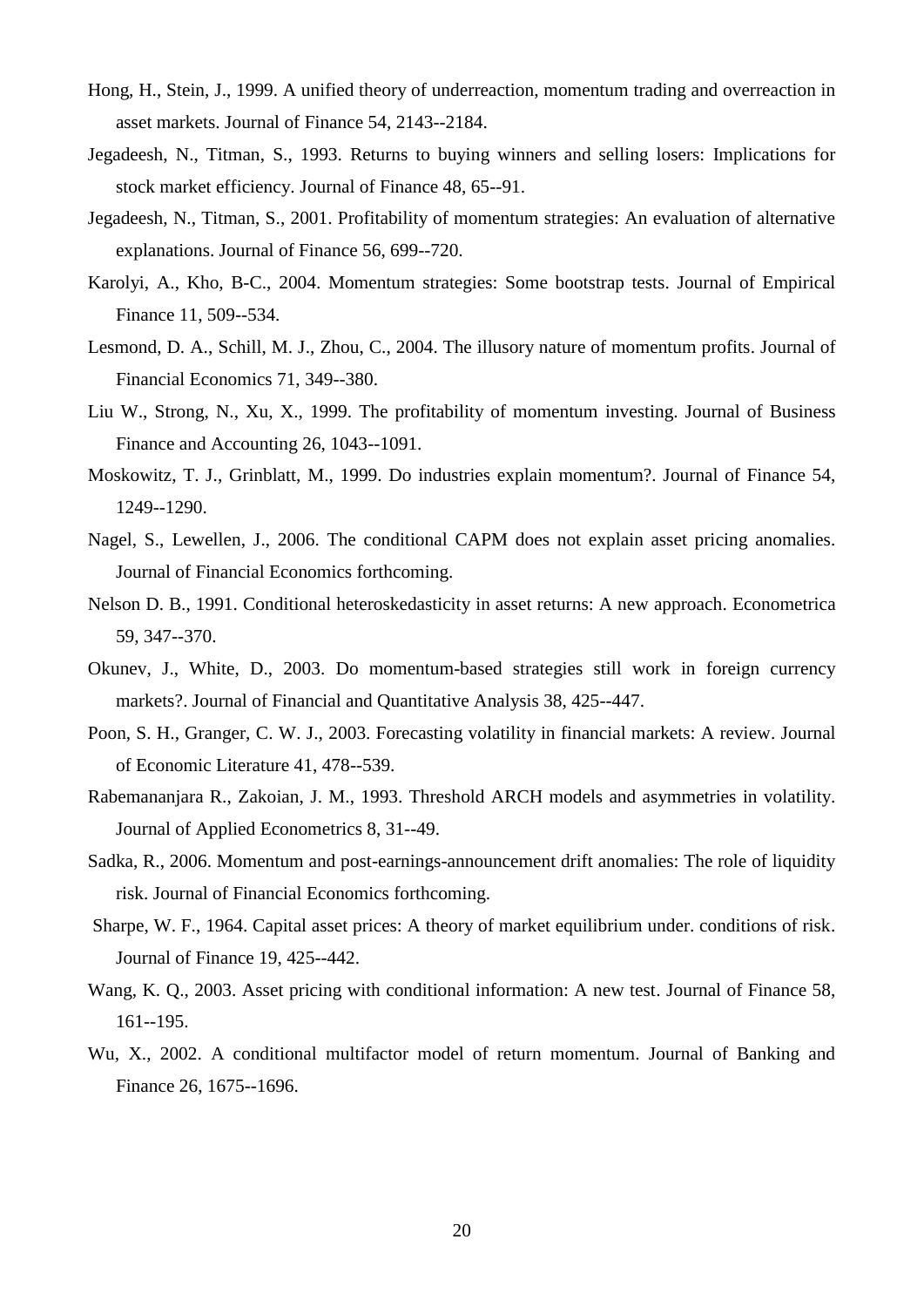#### **Table 1 – Summary statistics of the returns of the winner, loser and momentum portfolios**

Winner (Loser) is an equally-weighted non-overlapping portfolio containing the 10% of stocks that performed the best (worst) over a given ranking period. Momentum is a portfolio that buys the winner portfolio and sells the loser portfolio short. Returns are measured as proportions rather than percentages. Reward-to-risk ratio is the ratio of the monthly mean to the monthly standard deviation. The *p*-values in parentheses are for the significance of the mean. They are based on heteroscedasticity and autocorrelation robust (Newey-West) standard errors.

|                                      |        | Holding period of 3 months |          |        | Holding period of 6 months |                 |        |           | Holding period of 12 months |
|--------------------------------------|--------|----------------------------|----------|--------|----------------------------|-----------------|--------|-----------|-----------------------------|
|                                      | Winner | Loser                      | Momentum | Winner | Loser                      | <b>Momentum</b> | Winner | Loser     | Momentum                    |
|                                      |        |                            |          |        |                            |                 |        |           |                             |
| Panel A: Ranking period of 3 months  |        |                            |          |        |                            |                 |        |           |                             |
| Mean                                 | 0.0063 | $-0.0030$                  | 0.0093   | 0.0084 | $-0.0055$                  | 0.0139          | 0.0077 | $-0.0048$ | 0.0125                      |
|                                      | (0.02) | (0.22)                     | (0.04)   | (0.01) | (0.08)                     | (0.00)          | (0.01) | (0.09)    | (0.01)                      |
| Standard deviation                   | 0.0555 | 0.0699                     | 0.0485   | 0.0573 | 0.0689                     | 0.0506          | 0.0608 | 0.0639    | 0.0474                      |
| Reward-to-risk ratio                 | 0.1137 | $-0.0433$                  | 0.1925   | 0.1468 | $-0.0792$                  | 0.2740          | 0.1265 | $-0.0751$ | 0.2634                      |
| Panel B: Ranking period of 6 months  |        |                            |          |        |                            |                 |        |           |                             |
| Mean                                 | 0.0107 | $-0.0064$                  | 0.0171   | 0.0113 | $-0.0080$                  | 0.0193          | 0.0085 | $-0.0053$ | 0.0139                      |
|                                      | (0.00) | (0.05)                     | (0.00)   | (0.00) | (0.02)                     | (0.00)          | (0.00) | (0.08)    | (0.00)                      |
| Standard deviation                   | 0.0554 | 0.0707                     | 0.0535   | 0.0562 | 0.0682                     | 0.0511          | 0.0578 | 0.0654    | 0.0497                      |
| Reward-to-risk ratio                 | 0.1933 | $-0.0911$                  | 0.3203   | 0.2006 | $-0.1170$                  | 0.3769          | 0.1478 | $-0.0815$ | 0.2792                      |
| Panel C: Ranking period of 12 months |        |                            |          |        |                            |                 |        |           |                             |
| Mean                                 | 0.0121 | $-0.0041$                  | 0.0162   | 0.0128 | $-0.0063$                  | 0.0191          | 0.0098 | $-0.0045$ | 0.0143                      |
|                                      | (0.00) | (0.13)                     | (0.00)   | (0.00) | (0.04)                     | (0.00)          | (0.00) | (0.11)    | (0.00)                      |
| Standard deviation                   | 0.0571 | 0.0638                     | 0.0501   | 0.0571 | 0.0653                     | 0.0496          | 0.0568 | 0.0635    | 0.0456                      |
| Reward-to-risk ratio                 | 0.2121 | $-0.0645$                  | 0.3242   | 0.2243 | $-0.0966$                  | 0.3856          | 0.1728 | $-0.0704$ | 0.3133                      |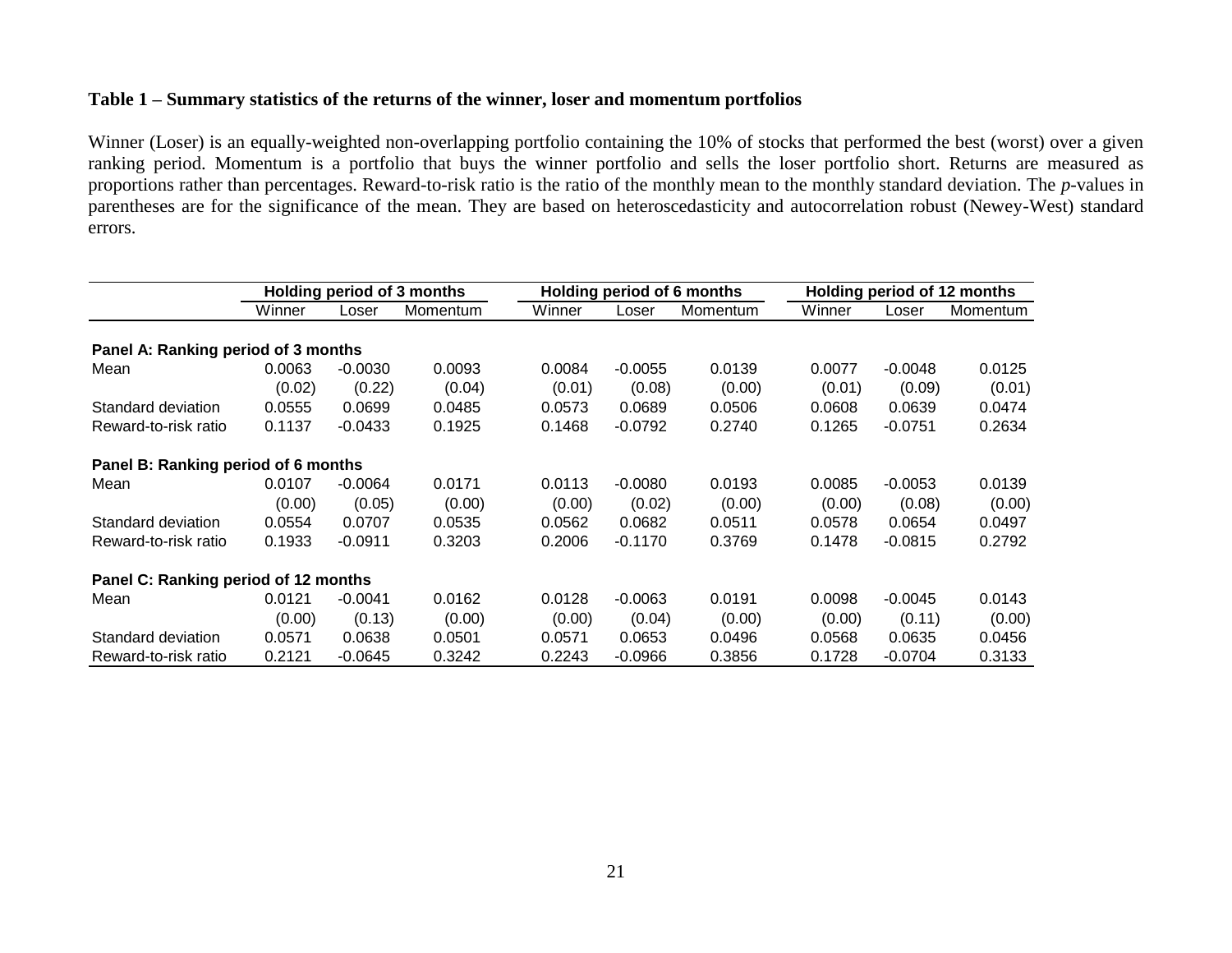#### **Table 2 – Static market and Fama and French models**

The table reports coefficient estimates for equations (1) and (2) for the winner, loser and momentum portfolios. Winner (Loser) is an equally-weighted non-overlapping portfolio containing the 10% of stocks that performed the best (worst) over a given ranking period. Momentum is a portfolio that buys the winner portfolio and short sells the loser portfolio.  $\alpha$  measures the portfolio's abnormal performance, *β* measures the market risk of the portfolio, *s* and *h* are the portfolio loadings on the size and book-to-market value factors as measured by Fama and French (1993). MM refers to the market model and FFM refers to the Fama and French model. White's heteroscedasticity robust *t*statistics are in parentheses.

|          |                                      |            | Holding period of 3 months |            |                          |            |                          |            | Holding period of 6 months |            |                          |            |                          |            | Holding period of 12 months |            |                          |            |
|----------|--------------------------------------|------------|----------------------------|------------|--------------------------|------------|--------------------------|------------|----------------------------|------------|--------------------------|------------|--------------------------|------------|-----------------------------|------------|--------------------------|------------|
|          | Winner                               |            | Loser                      |            | Momentum                 |            | Winner                   |            | Loser                      |            | Momentum                 |            | Winner                   |            |                             | Loser      | Momentum                 |            |
|          | MМ                                   | <b>FFM</b> | <b>MM</b>                  | <b>FFM</b> | <b>MM</b>                | <b>FFM</b> | <b>MM</b>                | <b>FFM</b> | <b>MM</b>                  | <b>FFM</b> | <b>MM</b>                | <b>FFM</b> | <b>MM</b>                | <b>FFM</b> | <b>MM</b>                   | <b>FFM</b> | MМ                       | <b>FFM</b> |
|          | Panel A: Ranking period of 3 months  |            |                            |            |                          |            |                          |            |                            |            |                          |            |                          |            |                             |            |                          |            |
|          | $-0.0020$                            | $-0.0031$  | $-0.0115$                  | $-0.0141$  | 0.0095                   | 0.0110     | 0.0001                   | $-0.0009$  | $-0.0139$                  | $-0.0170$  | 0.0140                   | 0.0161     | $-0.0007$                | $-0.0014$  | $-0.0132$                   | $-0.0166$  | 0.0125                   | 0.0152     |
|          | $(-0.87)$                            | $(-2.33)$  | $(-3.81)$                  | $(-6.24)$  | (3.46)                   | (4.11)     | (0.03)                   | $(-0.71)$  | $(-4.59)$                  | $(-7.80)$  | (4.82)                   | (6.05)     | $(-0.28)$                | $(-1.01)$  | $(-4.68)$                   | $(-8.49)$  | (4.60)                   | (6.47)     |
| $\beta$  | 0.7662                               | 0.9660     | 0.9155                     | 1.1528     | $-0.1493$                | $-0.1868$  | 0.7833                   | 0.9856     | 0.8858                     | 1.1360     | $-0.1025$                | $-0.1505$  | 0.8358                   | 1.0392     | 0.8237                      | 1.0707     | 0.0121                   | $-0.0314$  |
|          | (11.79)                              | (26.08)    | (12.15)                    | (13.64)    | $(-1.62)$                | $(-1.73)$  | (11.35)                  | (22.83)    | (12.06)                    | (13.77)    | $(-1.11)$                | $(-1.39)$  | (16.03)                  | (29.46)    | (12.24)                     | (17.58)    | (0.23)                   | $(-0.49)$  |
| s        |                                      | 1.0001     | —                          | 1.1143     | $\overline{\phantom{0}}$ | $-0.1142$  | $\overline{\phantom{0}}$ | 1.0195     | $\overline{\phantom{0}}$   | 1.1563     | —                        | $-0.1368$  | $\overline{\phantom{m}}$ | 1.0439     | $\overline{\phantom{m}}$    | 1.1184     | $\overline{\phantom{0}}$ | $-0.0745$  |
|          |                                      | (17.45)    |                            | (11.98)    |                          | $(-0.89)$  |                          | (16.45)    |                            | (12.72)    |                          | $(-1.05)$  |                          | (17.23)    |                             | (14.98)    |                          | $(-0.69)$  |
| h        |                                      | $-0.1160$  |                            | 0.2598     |                          | $-0.3759$  | $\overline{\phantom{0}}$ | $-0.1529$  | $\overline{\phantom{0}}$   | 0.3770     | $\overline{\phantom{0}}$ | $-0.5300$  |                          | $-0.2563$  |                             | 0.4934     |                          | $-0.7497$  |
|          |                                      | $(-1.43)$  |                            | (1.69)     |                          | $(-2.05)$  |                          | $(-1.58)$  |                            | (2.23)     |                          | $(-2.36)$  |                          | $(-2.10)$  |                             | (4.32)     |                          | $(-4.04)$  |
|          | Panel B: Ranking period of 6 months  |            |                            |            |                          |            |                          |            |                            |            |                          |            |                          |            |                             |            |                          |            |
| $\alpha$ | 0.0024                               | 0.0017     | $-0.0149$                  | $-0.0182$  | 0.0173                   | 0.0200     | 0.0029                   | 0.0021     | $-0.0164$                  | $-0.0198$  | 0.0194                   | 0.0219     | 0.0002                   | $-0.0005$  | $-0.0138$                   | $-0.0173$  | 0.0139                   | 0.0169     |
|          | (1.05)                               | (1.34)     | $(-4.78)$                  | $(-7.89)$  | (5.67)                   | (7.03)     | (1.28)                   | (1.75)     | $(-5.42)$                  | $(-9.03)$  | (6.60)                   | (8.13)     | (0.07)                   | $(-0.39)$  | $(-4.77)$                   | $(-8.32)$  | (4.89)                   | (6.64)     |
| $\beta$  | 0.7751                               | 0.9601     | 0.9017                     | 1.1525     | $-0.1266$                | $-0.1924$  | 0.7936                   | 0.9846     | 0.8677                     | 1.1181     | $-0.0742$                | $-0.1334$  | 0.8188                   | 1.0099     | 0.8451                      | 1.0899     | $-0.0263$                | $-0.0800$  |
|          | (11.28)                              | (22.13)    | (11.78)                    | (13.31)    | $(-1.29)$                | $(-1.64)$  | (11.87)                  | (22.39)    | (11.77)                    | (13.77)    | $(-0.80)$                | $(-1.21)$  | (15.39)                  | (31.08)    | (12.09)                     | (15.50)    | $(-0.39)$                | $(-0.94)$  |
| S        |                                      | 0.9475     |                            | 1.1450     |                          | $-0.1975$  | $\overline{\phantom{m}}$ | 0.9716     | $\overline{\phantom{m}}$   | 1.1375     | $\overline{\phantom{m}}$ | $-0.1659$  |                          | 0.9807     | $\overline{\phantom{m}}$    | 1.0960     |                          | $-0.1153$  |
|          |                                      | (16.84)    |                            | (12.04)    |                          | $(-1.49)$  |                          | (17.19)    |                            | (12.87)    |                          | $(-1.31)$  |                          | (17.65)    |                             | (13.59)    |                          | $(-0.99)$  |
| h        | -                                    | $-0.2210$  | —                          | 0.4528     |                          | $-0.6738$  | $\overline{\phantom{0}}$ | $-0.1910$  | $\overline{\phantom{0}}$   | 0.4799     | -                        | $-0.6709$  |                          | $-0.2395$  |                             | 0.5575     |                          | $-0.7971$  |
|          |                                      | $(-2.47)$  |                            | (2.57)     |                          | $(-2.89)$  |                          | $(-2.26)$  |                            | (2.79)     |                          | $(-3.03)$  |                          | $(-2.21)$  |                             | (4.27)     |                          | $(-3.92)$  |
|          | Panel C: Ranking period of 12 months |            |                            |            |                          |            |                          |            |                            |            |                          |            |                          |            |                             |            |                          |            |
| $\alpha$ | 0.0037                               | 0.0033     | $-0.0125$                  | $-0.0155$  | 0.0162                   | 0.0188     | 0.0044                   | 0.0039     | $-0.0147$                  | $-0.0183$  | 0.0191                   | 0.0222     | 0.0014                   | 0.0008     | $-0.0129$                   | $-0.0165$  | 0.0142                   | 0.0174     |
|          | (1.69)                               | (2.68)     | $(-4.46)$                  | $(-7.06)$  | (5.63)                   | (7.02)     | (2.00)                   | (3.32)     | $(-5.01)$                  | $(-8.66)$  | (6.68)                   | (8.69)     | (0.64)                   | (0.76)     | $(-4.59)$                   | $(-8.53)$  | (5.48)                   | (7.73)     |
| β        | 0.8525                               | 1.0210     | 0.8270                     | 1.0435     | 0.0255                   | $-0.0225$  | 0.8480                   | 1.0232     | 0.8214                     | 1.0707     | 0.0265                   | $-0.0475$  | 0.8468                   | 1.0259     | 0.8164                      | 1.0599     | 0.0304                   | $-0.0340$  |
|          | (13.71)                              | (24.79)    | (10.89)                    | (11.54)    | (0.27)                   | $(-0.19)$  | (13.62)                  | (24.14)    | (10.48)                    | (11.58)    | (0.27)                   | $(-0.40)$  | (16.15)                  | (35.74)    | (12.47)                     | (16.48)    | (0.51)                   | $(-0.46)$  |
| s        |                                      | 0.8763     | $\overline{\phantom{m}}$   | 0.9803     | $\overline{\phantom{m}}$ | $-0.1040$  |                          | 0.9036     |                            | 1.1168     |                          | $-0.2132$  |                          | 0.9200     |                             | 1.0835     | $\overline{\phantom{m}}$ | $-0.1635$  |
|          |                                      | (16.97)    |                            | (10.73)    |                          | $(-0.84)$  |                          | (17.08)    |                            | (12.35)    |                          | $(-1.73)$  |                          | (18.87)    |                             | (14.96)    |                          | $(-1.71)$  |
| h        |                                      | $-0.2726$  |                            | 0.4346     |                          | $-0.7072$  |                          | $-0.2434$  | -                          | 0.5625     |                          | $-0.8059$  |                          | $-0.2283$  |                             | 0.5925     |                          | $-0.8208$  |
|          |                                      | $(-2.97)$  |                            | (3.35)     |                          | $(-4.07)$  |                          | $(-2.57)$  |                            | (4.56)     |                          | $(-4.71)$  |                          | $(-2.43)$  |                             | (5.13)     |                          | $(-4.91)$  |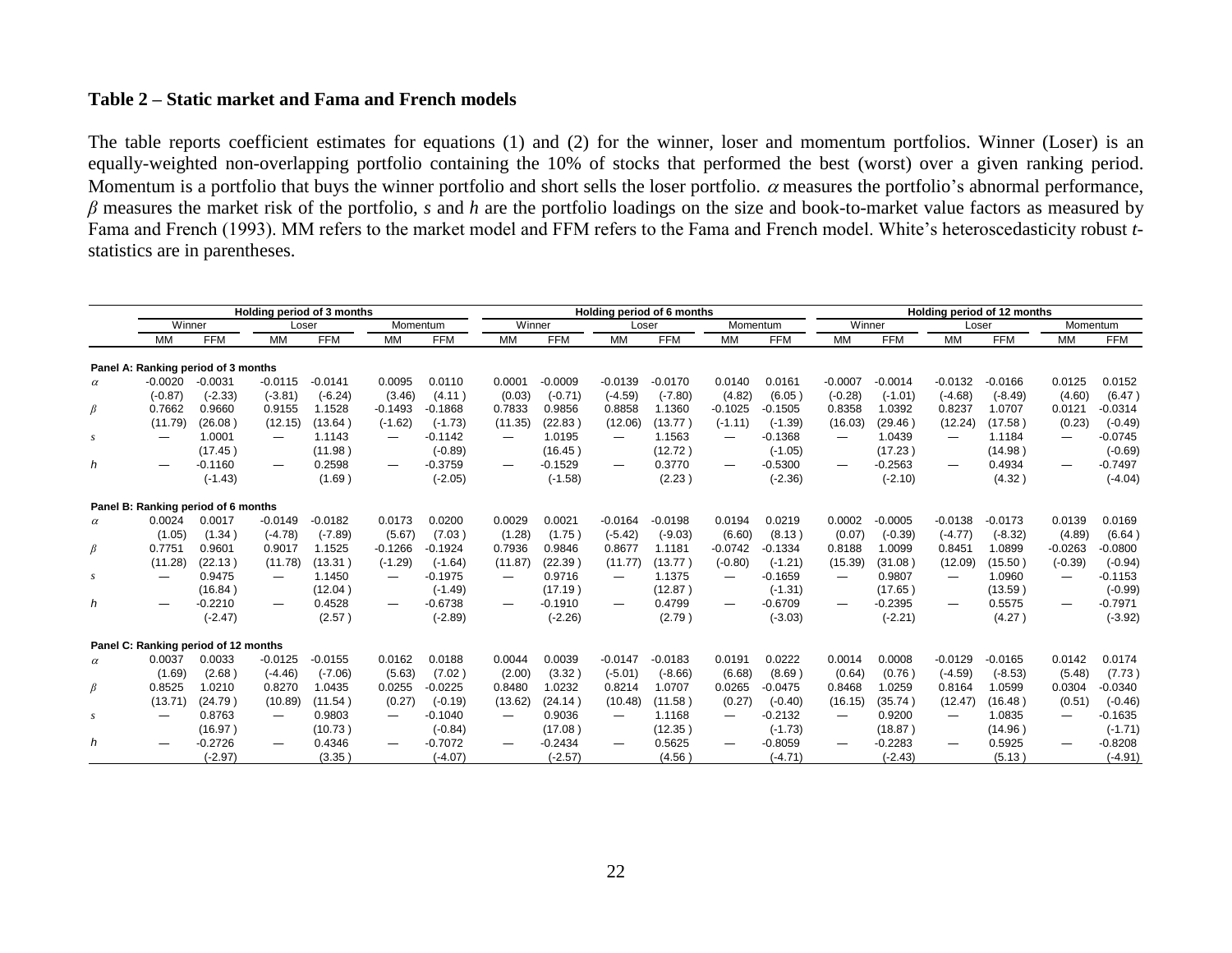#### **Table 3 – Conditional market and Fama and French models with a GJR-GARCH (1, 1)-M term**

The table reports coefficient estimates for systems (3) and (4) for the winner, loser and momentum portfolios. Winner (Loser) is an equallyweighted non-overlapping portfolio containing the 10% of stocks that performed the best (worst) over a given ranking period. Momentum is a portfolio that buys the winner portfolio and short sells the loser portfolio. measures the portfolio's abnormal performance, *β* measures the market risk of the portfolio, *s* and *h* are the portfolio loadings on the size and book-to-market value factors as measured by Fama and French (1993),  $\delta\sigma_t$  is the time-varying risk exposure. The conditional variance of the portfolio returns follows a GJR-GARCH(1,1) structure as 2 2 2 2  $\sigma_t^2 = \omega + \gamma \varepsilon_{t-1}^2 + \eta I_{t-1} \varepsilon_{t-1}^2 + \theta \sigma_{t-1}^2$ , where  $\omega, \gamma, \eta$  and  $\theta$  are estimated parameters and  $I_{t-1}$  takes a value of 1, when  $\varepsilon_{t-1}$  is negative and a value

1  $1$ <sup> $\epsilon$ </sup> $t-1$ 1 of 0, otherwise. MM refers to the market model and FFM refers to the Fama and French model. Bollerslev-Wooldridge robust *t*-statistics are in parentheses.

|                            |                                     |            | Holding period of 3 months |            |           |            |           |            | Holding period of 6 months |            |                          |            |           |            | Holding period of 12 months |            |           |            |
|----------------------------|-------------------------------------|------------|----------------------------|------------|-----------|------------|-----------|------------|----------------------------|------------|--------------------------|------------|-----------|------------|-----------------------------|------------|-----------|------------|
|                            | Winner                              |            | Loser                      |            | Momentum  |            | Winner    |            | Loser                      |            | Momentum                 |            | Winner    |            | Loser                       |            | Momentum  |            |
|                            | MМ                                  | <b>FFM</b> | <b>MM</b>                  | <b>FFM</b> | <b>MM</b> | <b>FFM</b> | <b>MM</b> | <b>FFM</b> | <b>MM</b>                  | <b>FFM</b> | MМ                       | <b>FFM</b> | <b>MM</b> | <b>FFM</b> | <b>MM</b>                   | <b>FFM</b> | <b>MM</b> | <b>FFM</b> |
|                            | Panel A: Ranking period of 3 months |            |                            |            |           |            |           |            |                            |            |                          |            |           |            |                             |            |           |            |
| $\alpha$                   | $-0.0015$                           | 0.0164     | $-0.0090$                  | 0.0106     | $-0.0028$ | $-0.0007$  | 0.0094    | 0.0073     | 0.0501                     | 0.0084     | $-0.0013$                | 0.0027     | 0.0016    | 0.0215     | 0.0514                      | 0.0178     | 0.0011    | 0.0024     |
|                            | $(-0.17)$                           | (2.48)     | $(-1.41)$                  | (1.67)     | $(-0.44)$ | $(-0.10)$  | (1.55)    | (2.15)     | (2.64)                     | (1.74)     | $(-0.19)$                | (0.48)     | (0.27)    | (3.11)     | (10.02)                     | (2.14)     | (0.21)    | (0.45)     |
| β                          | 0.7049                              | 0.9410     | 0.7786                     | 1.0329     | $-0.0633$ | $-0.1510$  | 0.6659    | 0.8707     | 0.7589                     | 1.0316     | $-0.0436$                | $-0.1760$  | 0.7367    | 1.0186     | 0.6933                      | 0.9444     | 0.0664    | 0.0191     |
|                            | (14.87)                             | (34.29)    | (15.71)                    | (15.89)    | $(-1.67)$ | $(-3.61)$  | (22.31)   | (28.14)    | (19.30)                    | (21.94)    | $(-0.90)$                | $(-4.22)$  | (24.08)   | (27.37)    | (45.65)                     | (38.61)    | (2.19)    | (0.61)     |
| $\boldsymbol{S}$           |                                     | 0.8956     |                            | 1.0740     |           | $-0.2388$  |           | 0.8066     |                            | 1.1024     | $\overline{\phantom{0}}$ | $-0.3119$  |           | 0.9423     |                             | 1.0383     |           | $-0.1345$  |
|                            |                                     | (21.85)    |                            | (18.48)    |           | $(-3.56)$  |           | (21.36)    |                            | (22.51)    |                          | $(-4.91)$  |           | (25.19)    |                             | (23.53)    |           | $(-2.38)$  |
| h                          | $\hspace{0.05cm}$                   | 0.0682     |                            | 0.3588     |           | $-0.2807$  | —         | 0.1173     | $\overline{\phantom{0}}$   | 0.4939     | —                        | -0.4083    |           | 0.1296     |                             | 0.4544     |           | $-0.2687$  |
|                            |                                     | (1.07)     |                            | (4.43)     |           | $(-3.23)$  |           | (2.42)     |                            | (6.92)     |                          | $(-4.34)$  |           | (2.10)     |                             | (8.39)     |           | $(-3.87)$  |
| $\delta$                   | $-0.0232$                           | $-0.9622$  | $-0.0102$                  | $-0.6502$  | 0.3038    | 0.2897     | $-0.2304$ | $-0.3971$  | $-1.3282$                  | $-0.7437$  | 0.3280                   | 0.3141     | $-0.0387$ | $-1.1028$  | $-1.3747$                   | $-1.1255$  | 0.3497    | 0.3437     |
|                            | $(-0.08)$                           | $(-2.66)$  | $(-0.07)$                  | $(-3.31)$  | (1.65)    | (1.49)     | $(-1.11)$ | $(-2.05)$  | $(-3.34)$                  | $(-4.33)$  | (1.63)                   | (1.78)     | $(-0.20)$ | $(-3.17)$  | $(-7.91)$                   | $(-3.39)$  | (2.09)    | (1.91)     |
| $\omega$                   | 0.0003                              | 0.0001     | 0.0001                     | 0.0001     | 0.0001    | 0.0001     | 0.0003    | 0.0001     | 0.0001                     | 0.0000     | 0.0001                   | 0.0001     | 0.0001    | 0.0001     | 0.0000                      | 0.0001     | 0.0001    | 0.0001     |
|                            | (2.90)                              | (2.42)     | (1.12)                     | (1.45)     | (1.63)    | (1.42)     | (3.02)    | (3.48)     | (1.69)                     | (1.48)     | (1.64)                   | (1.51)     | (2.00)    | (1.58)     | $(-0.12)$                   | (2.27)     | (1.48)    | (1.42)     |
| γ                          | 0.3542                              | 0.1560     | 0.1181                     | 0.1048     | 0.5210    | 0.4146     | 0.4488    | 0.4621     | $-0.0353$                  | 0.0822     | 0.4492                   | 0.4765     | 0.3051    | 0.2451     | $-0.0062$                   | $-0.0193$  | 0.3628    | 0.2953     |
|                            | (3.09)                              | (2.49)     | (1.73)                     | (1.24)     | (2.75)    | (2.56)     | (2.52)    | (2.65)     | $(-2.63)$                  | (1.32)     | (3.45)                   | (3.97)     | (2.72)    | (2.15)     | $(-0.53)$                   | $(-0.56)$  | (2.89)    | (2.94)     |
| $\eta$                     | $-0.2856$                           | 0.0013     | 0.0789                     | 0.1789     | $-0.4254$ | $-0.3469$  | $-0.0749$ | $-0.1226$  | 0.2155                     | 0.2714     | $-0.2984$                | $-0.3134$  | $-0.0899$ | $-0.1568$  | 0.4319                      | 0.3321     | $-0.2407$ | $-0.1710$  |
|                            | $(-2.15)$                           | (0.02)     | (1.11)                     | (2.06)     | $(-2.41)$ | $(-2.26)$  | $(-0.41)$ | $(-0.42)$  | (3.24)                     | (2.63)     | $(-2.46)$                | $(-2.60)$  | $(-0.83)$ | (-1.31)    | (6.97)                      | (3.12)     | $(-2.23)$ | $(-1.88)$  |
| $\theta$                   | 0.587                               | 0.7288     | 0.8325                     | 0.7560     | 0.6846    | 0.7443     | 0.4310    | 0.4042     | 0.8770                     | 0.7762     | 0.6603                   | 0.6657     | 0.6786    | 0.6443     | 0.7715                      | 0.7870     | 0.7445    | 0.7709     |
|                            | (5.71)                              | (10.06)    | (12.84)                    | (7.88)     | (6.79)    | (7.84)     | (4.21)    | (3.18)     | (16.21)                    | (12.95)    | (5.72)                   | (7.39)     | (8.68)    | (4.02)     | (31.56)                     | (11.98)    | (8.44)    | (10.03)    |
| $\gamma + \eta/2 + \theta$ | 0.7986                              | 0.8854     | 0.9901                     | 0.9502     | 0.9929    | 0.9854     | 0.8423    | 0.8050     | 0.9495                     | 0.9942     | 0.9604                   | 0.9855     | 0.9388    | 0.8110     | 0.9813                      | 0.9338     | 0.9870    | 0.9806     |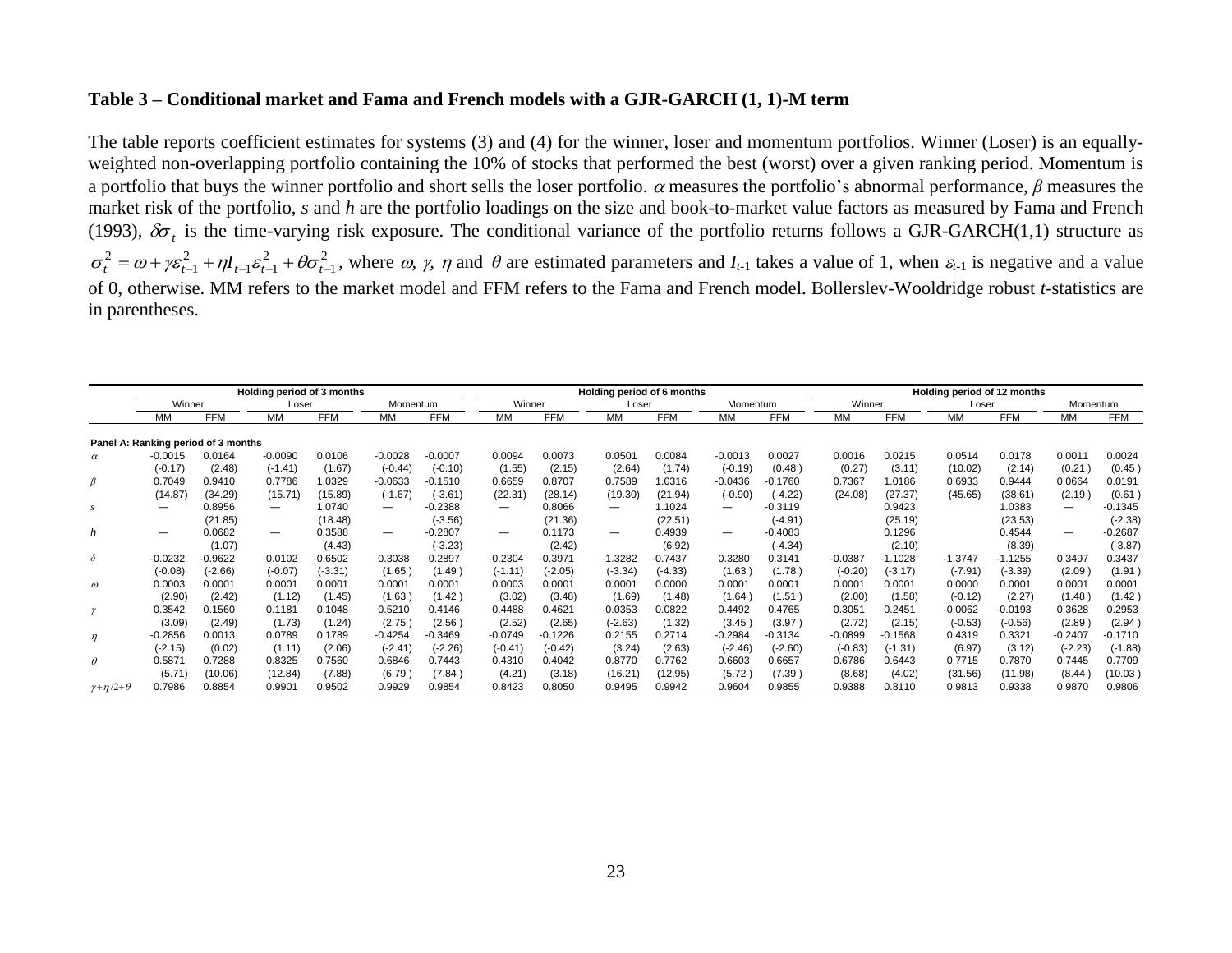#### **Table 3 –** *Continued*

|                            |                          |                                      | Holding period of 3 months |            |           |            |                          |            | Holding period of 6 months |            |                          |            |           |            | Holding period of 12 months |            |                                  |           |
|----------------------------|--------------------------|--------------------------------------|----------------------------|------------|-----------|------------|--------------------------|------------|----------------------------|------------|--------------------------|------------|-----------|------------|-----------------------------|------------|----------------------------------|-----------|
|                            | Winner                   |                                      | Loser                      |            | Momentum  |            | Winner                   |            | Loser                      |            | Momentum                 |            | Winner    |            | Loser                       |            | Momentum                         |           |
|                            | <b>MM</b>                | <b>FFM</b>                           | MM                         | <b>FFM</b> | MM        | <b>FFM</b> | МM                       | <b>FFM</b> | MM                         | <b>FFM</b> | <b>MM</b>                | <b>FFM</b> | <b>MM</b> | <b>FFM</b> | <b>MM</b>                   | <b>FFM</b> | MM                               | FFM       |
|                            |                          | Panel B: Ranking period of 6 months  |                            |            |           |            |                          |            |                            |            |                          |            |           |            |                             |            |                                  |           |
|                            | 0.0238                   | 0.0171                               | 0.0665                     | 0.0124     | $-0.0089$ | 0.0011     | 0.0083                   | 0.0120     | 0.0556                     | 0.0077     | 0.0053                   | 0.0093     | 0.0021    | 0.0147     | 0.0683                      | 0.0116     | $-0.0014$                        | $-0.0044$ |
|                            | (2.37)                   | (2.95)                               | (3.25)                     | (2.05)     | $(-1.44)$ | (0.19)     | (1.29)                   | (3.54)     | (4.21)                     | (1.53)     | (0.98)                   | (1.73)     | (0.34)    | (3.24)     | (2.86)                      | (1.83)     | $(-0.22)$                        | $(-0.72)$ |
|                            | 0.7121                   | 0.9063                               | 0.7599                     | 1.0016     | $-0.0088$ | $-0.1286$  | 0.6508                   | 0.8930     | 0.7179                     | 0.9755     | $-0.0357$                | $-0.1303$  | 0.6970    | 0.9290     | 0.6563                      | 1.0114     | 0.0297                           | $-0.0403$ |
|                            | (18.76)                  | (48.31)                              | (17.51)                    | (23.82)    | $(-0.35)$ | $(-3.26)$  | (23.41)                  | (35.16)    | (15.53)                    | (22.16)    | $(-1.11)$                | $(-3.55)$  | (24.31)   | (30.72)    | (10.99)                     | (19.72)    | (0.89)                           | $(-1.03)$ |
| S                          | $\overline{\phantom{0}}$ | 0.7554                               |                            | 1.0790     |           | $-0.3684$  |                          | 0.8613     | $\overline{\phantom{0}}$   | 1.0353     | $\overline{\phantom{0}}$ | $-0.2423$  |           | 0.8999     |                             | 1.0516     | $\overline{\phantom{0}}$         | $-0.1348$ |
|                            |                          | (25.08)                              |                            | (18.44)    |           | $(-6.06)$  |                          | (25.52)    |                            | (19.26)    |                          | $(-4.04)$  |           | (22.71)    |                             | (18.81)    |                                  | $(-2.27)$ |
| h                          |                          | 0.0351                               |                            | 0.5217     |           | $-0.5132$  | —                        | $-0.0762$  |                            | 0.6217     |                          | $-0.6183$  |           | $-0.0099$  |                             | 0.5414     |                                  | $-0.4616$ |
|                            |                          | (0.88)                               |                            | (5.88)     |           | $(-5.55)$  |                          | $(-1.16)$  |                            | (7.07)     |                          | $(-7.92)$  |           | $(-0.14)$  |                             | (5.17)     |                                  | $(-6.11)$ |
| δ                          | $-0.6727$                | $-0.8283$                            | $-1.6774$                  | $-0.8451$  | 0.7616    | 0.4445     | $-0.1124$                | $-0.4970$  | -1.4994                    | -0.7812    | 0.3538                   | 0.3369     | $-0.0118$ | $-0.7783$  | $-1.7612$                   | $-0.8700$  | 0.4165                           | 0.5464    |
|                            | $(-2.11)$                | $(-2.55)$                            | $(-3.66)$                  | $(-4.37)$  | (5.85)    | (2.56)     | $(-0.51)$                | $(-2.43)$  | $(-4.74)$                  | $(-4.48)$  | (2.28)                   | (2.02)     | $(-0.06)$ | $(-2.95)$  | $(-3.32)$                   | $(-3.96)$  | (2.28)                           | (3.02)    |
| $\omega$                   | 0.0003                   | 0.0001                               | 0.0003                     | 0.0000     | 0.0000    | 0.0002     | 0.0003                   | 0.0001     | 0.0003                     | 0.0000     | 0.0001                   | 0.0001     | 0.0001    | 0.0001     | 0.0003                      | 0.0001     | 0.0001                           | 0.0001    |
|                            | (3.20)                   | (3.40)                               | (2.99)                     | (1.38)     | (1.74)    | (2.06)     | (2.39)                   | (3.29)     | (2.81)                     | (1.29)     | (1.31)                   | (1.53)     | (2.45)    | (1.76)     | (2.01)                      | (1.71)     | (1.53)                           | (1.37)    |
| γ                          | 0.3669                   | 0.2077                               | $-0.0872$                  | 0.0337     | 0.6100    | 0.6568     | 0.5312                   | 0.3356     | $-0.0775$                  | 0.0729     | 0.4646                   | 0.4326     | 0.3751    | 0.2097     | $-0.0169$                   | 0.0894     | 0.2988                           | 0.2407    |
|                            | (2.66)                   | (1.91)                               | $(-8.10)$                  | (1.21)     | (6.11)    | (3.13)     | (2.16)                   | (2.34)     | $(-3.69)$                  | (1.49)     | (2.69)                   | (2.61)     | (3.39)    | (1.96)     | $(-0.70)$                   | (1.62)     | (2.20)                           | (2.32)    |
| $\eta$                     | $-0.1478$                | 0.2377                               | 0.3757                     | 0.2300     | $-0.5096$ | $-0.6385$  | $-0.3465$                | 0.1933     | 0.3698                     | 0.1661     | $-0.4266$                | $-0.3755$  | $-0.2771$ | 0.2078     | 0.4085                      | 0.1604     | $-0.2044$                        | $-0.1316$ |
|                            | $(-0.82)$                | (1.26)                               | (4.08)                     | (3.20)     | $(-5.38)$ | $(-3.13)$  | $(-1.55)$                | (0.78)     | (3.17)                     | (2.08)     | $(-2.49)$                | $(-2.29)$  | $(-2.00)$ | (1.01)     | (2.96)                      | (1.65)     | $(-1.67)$                        | $(-1.37)$ |
| $\theta$                   | 0.4155                   | 0.3368                               | 0.7780                     | 0.8498     | 0.6198    | 0.6158     | 0.4885                   | 0.2825     | 0.8030                     | 0.8409     | 0.7403                   | 0.7534     | 0.6475    | 0.4660     | 0.7060                      | 0.8029     | 0.7768                           | 0.8062    |
|                            | (2.34)                   | (2.46)                               | (10.88)                    | (19.40)    | (12.93)   | (5.97)     | (3.47)                   | (2.32)     | (13.39)                    | (18.17)    | (9.74)                   | (9.26)     | (6.63)    | (2.41)     | (6.73)                      | (11.64)    | (8.99)                           | (11.49)   |
| $\gamma + \eta/2 + \theta$ | 0.7085                   | 0.6634                               | 0.8787                     | 0.9985     | 0.9750    | 0.9533     | 0.8465                   | 0.7147     | 0.9105                     | 0.9969     | 0.9916                   | 0.9983     | 0.8840    | 0.7795     | 0.8933                      | 0.9725     | 0.9734                           | 0.9811    |
|                            |                          | Panel C: Ranking period of 12 months |                            |            |           |            |                          |            |                            |            |                          |            |           |            |                             |            |                                  |           |
| $\alpha$                   | 0.0086                   | 0.0240                               | 0.0683                     | 0.0179     | $-0.0103$ | $-0.0085$  | 0.0172                   | 0.0171     | 0.0452                     | 0.0113     | 0.0093                   | 0.0038     | 0.0011    | 0.0150     | 0.0548                      | 0.0208     | $-0.0053$                        | $-0.0025$ |
|                            | (1.35)                   | (3.36)                               | (3.21)                     | (2.72)     | $(-1.58)$ | $(-1.31)$  | (2.21)                   | (4.68)     | (2.29)                     | (1.32)     | (1.52)                   | (0.52)     | (0.18)    | (2.87)     | (2.52)                      | (1.38)     | $(-0.72)$                        | $(-0.32)$ |
| β                          | 0.7515                   | 0.9605                               | 0.6929                     | 0.9120     | 0.1299    | 0.0736     | 0.7431                   | 0.9438     | 0.6810                     | 0.9959     | 0.0282                   | $-0.0366$  | 0.7285    | 0.9593     | 0.6872                      | 0.9881     | 0.0902                           | $-0.0151$ |
|                            | (26.31)                  | (31.43)                              | (16.53)                    | (18.75)    | (2.38)    | (1.32)     | (16.12)                  | (34.33)    | (14.93)                    | (29.14)    | (0.68)                   | $(-0.85)$  | (26.61)   | (69.71)    | (14.87)                     | (34.46)    | (2.68)                           | $(-0.43)$ |
| S                          |                          | 0.7941                               | $\overline{\phantom{0}}$   | 0.8258     |           | $-0.0873$  | $\overline{\phantom{m}}$ | 0.8290     | $\overline{\phantom{0}}$   | 1.0513     |                          | $-0.2256$  |           | 0.8769     |                             | 1.0448     | $\overbrace{\phantom{12322111}}$ | $-0.1735$ |
|                            |                          | (18.67)                              |                            | (15.29)    |           | $(-1.19)$  |                          | (22.31)    |                            | (19.40)    |                          | $(-3.64)$  |           | (35.00)    |                             | (20.56)    |                                  | $(-3.12)$ |
| h                          |                          | $-0.0816$                            | $\overline{\phantom{0}}$   | 0.5744     |           | $-0.5398$  | —                        | $-0.0317$  | $\overline{\phantom{0}}$   | 0.6272     |                          | $-0.7148$  |           | 0.0108     |                             | 0.6901     |                                  | $-0.6555$ |
|                            |                          | $(-0.95)$                            |                            | (8.25)     |           | $(-4.68)$  |                          | $(-0.55)$  |                            | (9.70)     |                          | $(-9.42)$  |           | (0.31)     |                             | (11.33)    |                                  | $(-8.74)$ |
| δ                          | $-0.1314$                | $-1.0132$                            | $-1.8889$                  | $-0.9683$  | 0.5879    | 0.6233     | $-0.3595$                | $-0.6839$  | -1.2735                    | $-0.8920$  | 0.2718                   | 0.4790     | 0.0539    | -0.7640    | $-1.4360$                   | $-1.1617$  | 0.5327                           | 0.5535    |
|                            | $(-0.56)$                | $(-3.14)$                            | $(-3.56)$                  | $(-4.45)$  | (3.72)    | (3.23)     | $(-1.43)$                | $(-3.58)$  | $(-2.99)$                  | $(-3.10)$  | (1.64)                   | (2.36)     | (0.25)    | $(-2.33)$  | $(-2.79)$                   | $(-2.26)$  | (2.64)                           | (2.35)    |
| $\omega$                   | 0.0001                   | 0.0001                               | 0.0003                     | 0.0000     | 0.0001    | 0.0000     | 0.0003                   | 0.0001     | 0.0001                     | 0.0001     | 0.0000                   | 0.0001     | 0.0001    | 0.0001     | 0.0005                      | 0.0002     | 0.0001                           | 0.0001    |
|                            | (2.25)                   | (2.42)                               | (2.30)                     | (1.58)     | (1.77)    | (1.15)     | (1.72)                   | (2.44)     | (1.80)                     | (1.43)     | (0.94)                   | (1.22)     | (2.12)    | (3.79)     | (2.78)                      | (2.29)     | (1.26)                           | (1.90)    |
| γ                          | 0.2372                   | 0.2298                               | $-0.0634$                  | 0.0150     | 0.4103    | 0.2702     | 0.2945                   | 0.2168     | $-0.0269$                  | $-0.0081$  | 0.3080                   | 0.2646     | 0.2193    | 0.0907     | $-0.0318$                   | 0.0339     | 0.2863                           | 0.2002    |
|                            | (2.57)                   | (2.39)                               | $(-3.75)$                  | (0.41)     | (4.24)    | (4.00)     | (2.48)                   | (1.78)     | $(-1.88)$                  | $(-0.31)$  | (2.45)                   | (2.60)     | (3.15)    | (1.51)     | $(-1.53)$                   | (1.09)     | (2.33)                           | (2.17)    |
| $\eta$                     | $-0.2343$                | $-0.0053$                            | 0.3392                     | 0.2111     | $-0.3914$ | $-0.3132$  | $-0.0585$                | 0.2030     | 0.1757                     | 0.2346     | $-0.2691$                | $-0.1370$  | $-0.1521$ | 0.2957     | 0.3299                      | 0.1980     | $-0.2352$                        | $-0.0478$ |
|                            | $(-1.89)$                | $(-0.04)$                            | (3.50)                     | (2.92)     | $(-3.06)$ | $(-2.58)$  | $(-0.39)$                | (0.92)     | (2.12)                     | (2.65)     | $(-2.25)$                | $(-1.46)$  | $(-2.36)$ | (2.43)     | (2.32)                      | (2.42)     | $(-2.03)$                        | $(-0.53)$ |
| $\theta$                   | 0.7386                   | 0.5574                               | 0.7608                     | 0.8732     | 0.7772    | 0.8642     | 0.5113                   | 0.5054     | 0.9130                     | 0.8770     | 0.7880                   | 0.7816     | 0.7083    | 0.5904     | 0.6777                      | 0.7013     | 0.8298                           | 0.7385    |
|                            | (8.51)                   | (3.74)                               | (8.13)                     | (21.44)    | (14.61)   | (23.23)    | (2.58)                   | (3.66)     | (18.37)                    | (16.64)    | (12.77)                  | (10.95)    | (6.09)    | (9.69)     | (7.22)                      | (7.30)     | (12.26)                          | (8.86)    |
| $\gamma + \eta/2 + \theta$ | 0.8587                   | 0.7845                               | 0.8671                     | 0.9937     | 0.9918    | 0.9778     | 0.7766                   | 0.8238     | 0.9739                     | 0.9862     | 0.9614                   | 0.9777     | 0.8515    | 0.8290     | 0.8108                      | 0.8343     | 0.9985                           | 0.9148    |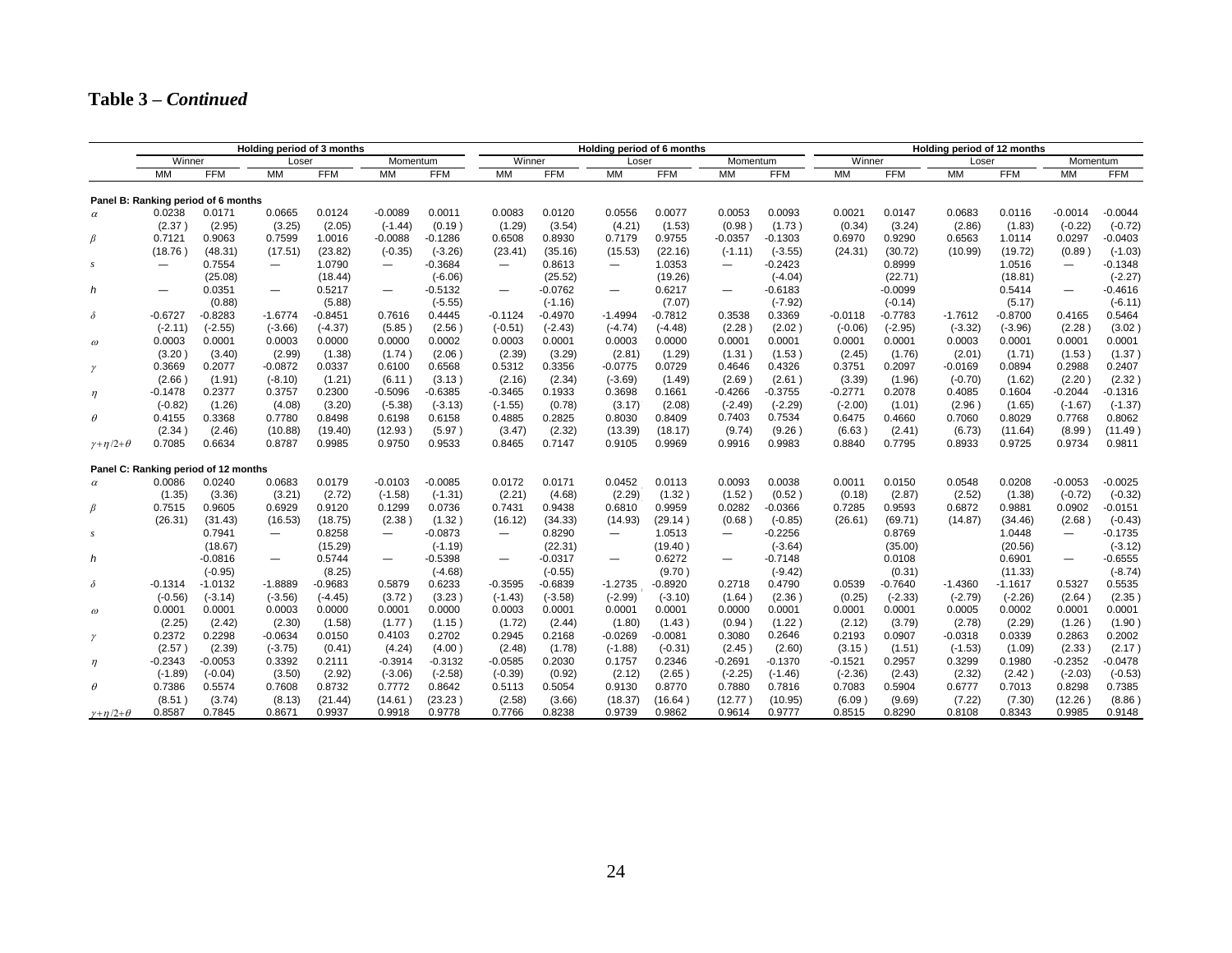#### **Table 4 – Conditional market and Fama and French models with a GARCH (1, 1)-M term**

The table reports coefficient estimates for systems (5) and (6) for the winner, loser and momentum portfolios. Winner (Loser) is an equallyweighted non-overlapping portfolio containing the 10% of stocks that performed the best (worst) over a given ranking period. Momentum is a portfolio that buys the winner portfolio and short sells the loser portfolio. measures the portfolio's abnormal performance, *β* measures the market risk, *s* and *h* are the portfolio loadings on the size and book-to-market value factors as measured by Fama and French (1993),  $\delta\sigma_t$ is the time-varying risk exposure. The conditional variance of the portfolio returns follows a GARCH(1,1) structure as 2 1 2 1 2  $\sigma_t^2 = \omega + \gamma \varepsilon_{t-1}^2 + \theta \sigma_{t-1}^2$ , where  $\omega$ ,  $\gamma$  and  $\theta$  are parameters. MM refers to the market model and FFM refers to the Fama and French model. Bollerslev-Wooldridge robust *t*-statistics are in parentheses.

|                |                                     |            | Holding period of 3 months |            |                 |            |           |            | Holding period of 6 months |           |                          |            |           |            | Holding period of 12 months |            |                          |            |
|----------------|-------------------------------------|------------|----------------------------|------------|-----------------|------------|-----------|------------|----------------------------|-----------|--------------------------|------------|-----------|------------|-----------------------------|------------|--------------------------|------------|
|                | Winner                              |            | Loser                      |            | Momentum        |            | Winner    |            | Loser                      |           | Momentum                 |            | Winner    |            | Loser                       |            | Momentum                 |            |
|                | <b>MM</b>                           | <b>FFM</b> | <b>MM</b>                  | <b>FFM</b> | <b>MM</b>       | <b>FFM</b> | MM        | <b>FFM</b> | MМ                         | FFM       | <b>MM</b>                | <b>FFM</b> | <b>MM</b> | <b>FFM</b> | <b>MM</b>                   | <b>FFM</b> | <b>MM</b>                | <b>FFM</b> |
|                | Panel A: Ranking period of 3 months |            |                            |            |                 |            |           |            |                            |           |                          |            |           |            |                             |            |                          |            |
| $\alpha$       | 0.0172                              | 0.0163     | $-0.0150$                  | 0.0031     | 0.0109          | 0.0092     | 0.0130    | 0.0078     | $-0.007'$                  | 0.0032    | 0.0067                   | 0.0067     | 0.0035    | 0.0153     | $-0.0071$                   | 0.0012     | 0.0077                   | 0.0064     |
|                | (1.75)                              | (2.53)     | $(-2.38)$                  | (0.60)     | (1.57)          | (1.25)     | (2.22)    | (2.05)     | $(-1.05)$                  | (0.79)    | (1.09)                   | (1.24)     | (0.58)    | (2.12)     | $(-1.09)$                   | (0.24)     | (1.54)                   | (1.14)     |
| β              | 0.7171                              | 0.9410     | 0.7700                     | 0.0342     | $-0.0558$       | $-0.1376$  | 0.6950    | 0.8734     | 0.7387                     | 0441. ا   | $-0.0749$                | -0.1802    | 0.7355    | 0.9907     | 0.6657                      | 0.9779     | 0.0668                   | 0.0166     |
|                | (16.67)                             | (34.45)    | (15.46)                    | (18.26)    | $(-1.41)$       | $(-3.23)$  | (18.43)   | (28.30)    | (15.22)                    | (27.21)   | $(-1.93)$                | $(-4.25)$  | (24.39)   | (50.51)    | (13.54)                     | (33.22)    | (2.07)                   | (0.51)     |
| S              | —                                   | 0.8956     |                            | .0596      | $\qquad \qquad$ | $-0.2162$  | —         | 0.8078     |                            | 1.0992    | $\overline{\phantom{0}}$ | $-0.2886$  |           | 0.8964     |                             | .0494      | $\overline{\phantom{0}}$ | $-0.1385$  |
|                |                                     | (21.94)    |                            | (17.66)    |                 | $(-3.27)$  |           | (21.28)    |                            | (24.30)   |                          | $(-4.85)$  |           | (27.37)    |                             | (22.95)    |                          | (-2.51)    |
| h              |                                     | 0.0685     |                            | 0.3909     |                 | $-0.3291$  |           | 0.1073     |                            | 0.5567    |                          | $-0.5041$  |           | 0.1340     |                             | 0.4895     |                          | $-0.3182$  |
|                |                                     | (1.10)     |                            | (4.60)     |                 | $(-3.86)$  |           | (2.16)     |                            | (7.56)    |                          | $(-6.07)$  |           | (2.90)     |                             | (9.58)     |                          | (-4.59)    |
| $\delta$       | $-0.5803$                           | $-0.9597$  | 0.1459                     | $-0.3789$  | $-0.0829$       | $-0.0042$  | $-0.3731$ | $-0.4330$  | $-0.0298$                  | $-0.4875$ | 0.1000                   | 0.1825     | $-0.1001$ | $-0.7551$  | $-0.0524$                   | $-0.4790$  | 0.0989                   | 0.1898     |
|                | $(-1.94)$                           | $(-2.78)$  | (1.01)                     | $(-2.28)$  | $(-0.43)$       | $(-0.02)$  | $(-2.06)$ | (-2.04)    | $(-0.20)$                  | $(-3.31)$ | (0.58)                   | (1.10)     | $(-0.52)$ | $(-2.12)$  | $(-0.34)$                   | $(-2.32)$  | (0.60)                   | (1.02)     |
| $\omega$       | 0.0003                              | 0.0001     | 0.0001                     | 0.0001     | 0.0002          | 0.0001     | 0.0003    | 0.0001     | 0.0001                     | 0.0001    | 0.0001                   | 0.0001     | 0.0001    | 0.0001     | 0.0001                      | 0.0000     | 0.0001                   | 0.0001     |
|                | (2.85)                              | (2.56)     | (1.16)                     | (1.39)     | (1.87)          | (1.66)     | (3.39)    | (3.78)     | (0.98)                     | (1.42)    | (2.10)                   | (1.89)     | (2.14)    | (2.76)     | (1.49)                      | (1.47)     | (1.60)                   | (1.48)     |
| $\gamma$       | 0.2416                              | 0.1568     | 0.1818                     | 0.2060     | 0.2466          | 0.2103     | 0.3767    | 0.3992     | 0.1676                     | 0.2590    | 0.2758                   | 0.2870     | 0.2742    | 0.2050     | 0.2603                      | 0.2237     | 0.2395                   | 0.1949     |
|                | (2.85)                              | (2.96)     | (3.27)                     | (3.22)     | (2.63)          | (2.59)     | (3.53)    | (2.45)     | (2.84)                     | (3.66)    | (3.20)                   | (3.16)     | (2.88)    | (2.36)     | (2.00)                      | (3.85)     | (2.94)                   | (3.09)     |
| $\theta$       | 0.4927                              | 0.7286     | 0.8114                     | 0.7609     | 0.7012          | 0.7349     | 0.4405    | 0.3723     | 0.8274                     | 0.7265    | 0.7079                   | 0.7033     | 0.6642    | 0.5263     | 0.7110                      | 0.7642     | 0.7327                   | 0.7772     |
|                | (3.83)                              | (11.22)    | (13.71)                    | (9.48)     | (7.05)          | (7.85)     | (4.77)    | (3.36)     | (12.73)                    | (10.47)   | (9.00)                   | (8.05)     | (8.76)    | (5.09)     | (5.70)                      | (13.63)    | (8.37)                   | (10.42)    |
| $\nu + \theta$ | 0.7342                              | 0.8854     | 0.9932                     | 0.9669     | 0.9478          | 0.9452     | 0.8172    | 0.7715     | 0.9950                     | 0.9855    | 0.9837                   | 0.9903     | 0.9384    | 0.7313     | 0.9713                      | 0.9879     | 0.9722                   | 0.9721     |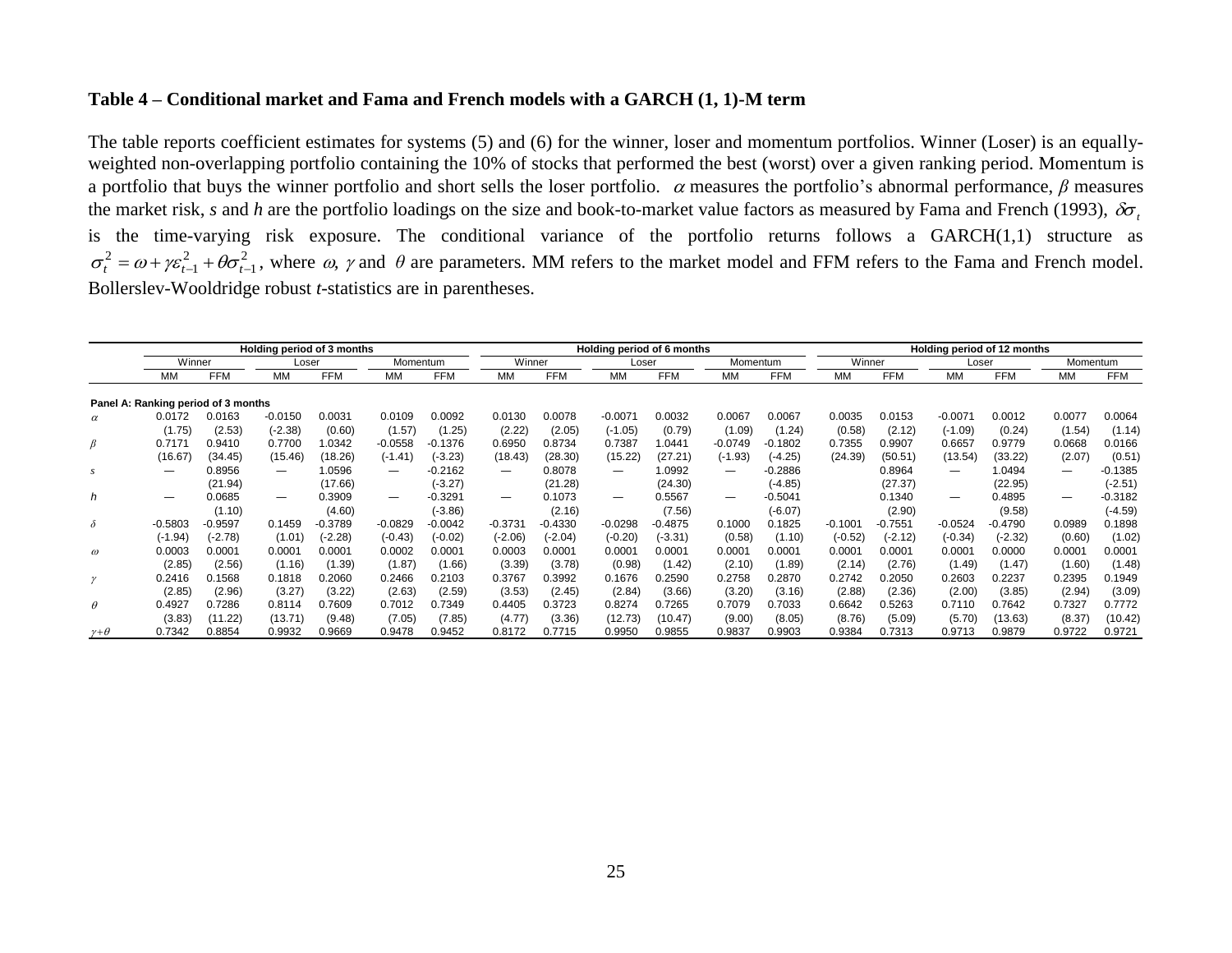#### **Table 4 –** *Continued*

|                   |                                      |            | Holding period of 3 months |            |                                 |            |                                 |            | Holding period of 6 months      |            |                          |            |                                 |            | Holding period of 12 months     |            |                          |            |
|-------------------|--------------------------------------|------------|----------------------------|------------|---------------------------------|------------|---------------------------------|------------|---------------------------------|------------|--------------------------|------------|---------------------------------|------------|---------------------------------|------------|--------------------------|------------|
|                   | Winner                               |            | Loser                      |            | Momentum                        |            | Winner                          |            | Loser                           |            | Momentum                 |            | Winner                          |            | Loser                           |            | Momentum                 |            |
|                   | MM                                   | <b>FFM</b> | <b>MM</b>                  | <b>FFM</b> | <b>MM</b>                       | <b>FFM</b> | <b>MM</b>                       | <b>FFM</b> | <b>MM</b>                       | <b>FFM</b> | <b>MM</b>                | <b>FFM</b> | <b>MM</b>                       | <b>FFM</b> | <b>MM</b>                       | <b>FFM</b> | <b>MM</b>                | <b>FFM</b> |
|                   | Panel B: Ranking period of 6 months  |            |                            |            |                                 |            |                                 |            |                                 |            |                          |            |                                 |            |                                 |            |                          |            |
| $\alpha$          | 0.0283                               | 0.0150     | $-0.0150$                  | 0.0021     | 0.0213                          | 0.0165     | 0.0190                          | 0.0108     | $-0.0114$                       | 0.0057     | 0.0186                   | 0.0181     | 0.0091                          | 0.0138     | $-0.0128$                       | 0.0045     | 0.0081                   | $-0.0003$  |
|                   | (2.18)                               | (2.91)     | $(-2.37)$                  | (0.41)     | (3.61)                          | (2.65)     | (2.52)                          | (3.12)     | $(-1.67)$                       | (1.15)     | (3.14)                   | (3.13)     | (1.71)                          | (3.31)     | $(-1.81)$                       | (0.89)     | (1.40)                   | $(-0.05)$  |
| $\beta$           | 0.7224                               | 0.8992     | 0.7192                     | 1.0109     | $-0.0117$                       | $-0.1313$  | 0.6980                          | 0.8930     | 0.7153                          | 0.9828     | $-0.0419$                | $-0.1289$  | 0.7323                          | 0.9255     | 0.7129                          | 1.0051     | 0.0254                   | $-0.0387$  |
|                   | (18.86)                              | (47.75)    | (14.72)                    | (23.67)    | $(-0.30)$                       | $(-3.31)$  | (16.12)                         | (34.37)    | (14.33)                         | (24.88)    | $(-1.10)$                | $(-3.45)$  | (18.46)                         | (31.52)    | (16.18)                         | (21.22)    | (0.77)                   | $(-1.00)$  |
| $\boldsymbol{s}$  | —                                    | 0.7512     | $\hspace{0.05cm}$          | 1.0820     | $\hspace{0.05cm}$               | $-0.3124$  | $\hspace{0.1mm}-\hspace{0.1mm}$ | 0.8611     | $\hspace{0.1mm}-\hspace{0.1mm}$ | 1.0449     | $\overline{\phantom{m}}$ | $-0.2304$  | $\overline{\phantom{m}}$        | 0.9008     | $\overline{\phantom{m}}$        | 1.0502     | —                        | $-0.1232$  |
|                   |                                      | (24.65)    |                            | (18.29)    |                                 | $(-4.68)$  |                                 | (27.49)    |                                 | (20.01)    |                          | $(-4.03)$  |                                 | (23.45)    |                                 | (18.88)    |                          | $(-2.13)$  |
| h                 |                                      | 0.0432     | $\overline{\phantom{0}}$   | 0.5991     | $\hspace{0.1mm}-\hspace{0.1mm}$ | $-0.6037$  |                                 | $-0.0709$  | $\qquad \qquad$                 | 0.6771     | $\overline{\phantom{0}}$ | $-0.6706$  | $\hspace{0.1mm}-\hspace{0.1mm}$ | 0.0039     |                                 | 0.5533     |                          | $-0.5045$  |
|                   |                                      | (1.06)     |                            | (6.33)     |                                 | $(-7.10)$  |                                 | $(-1.07)$  |                                 | (8.10)     |                          | $(-8.58)$  |                                 | (0.06)     |                                 | (6.14)     |                          | $(-7.15)$  |
| $\delta$          | $-0.8193$                            | $-0.7123$  | 0.1034                     | $-0.4411$  | $-0.1711$                       | $-0.0009$  | $-0.4831$                       | $-0.4164$  | 0.0056                          | $-0.6419$  | $-0.0413$                | 0.0528     | $-0.2518$                       | $-0.7034$  | 0.0394                          | $-0.5709$  | 0.1384                   | 0.4128     |
|                   | $(-2.04)$                            | $(-2.44)$  | (0.76)                     | $(-2.64)$  | $(-1.10)$                       | $(-0.01)$  | $(-2.08)$                       | $(-2.01)$  | (0.04)                          | $(-3.82)$  | $(-0.25)$                | (0.31)     | $(-1.49)$                       | $(-2.91)$  | (0.25)                          | $(-3.32)$  | (0.84)                   | (2.39)     |
| $\omega$          | 0.0004                               | 0.0001     | 0.0001                     | 0.0000     | 0.0002                          | 0.0002     | 0.0004                          | 0.0001     | 0.0001                          | 0.0000     | 0.0002                   | 0.0001     | 0.0002                          | 0.0001     | 0.0001                          | 0.0000     | 0.0001                   | 0.0001     |
|                   | (2.72)                               | (3.16)     | (1.41)                     | (1.39)     | (1.87)                          | (1.74)     | (2.62)                          | (2.98)     | (1.01)                          | (1.20)     | (1.99)                   | (1.93)     | (2.37)                          | (1.82)     | (1.27)                          | (1.64)     | (1.69)                   | (1.45)     |
| $\gamma$          | 0.2899                               | 0.3016     | 0.2145                     | 0.1829     | 0.3538                          | 0.2935     | 0.3046                          | 0.4324     | 0.1681                          | 0.1718     | 0.3023                   | 0.2729     | 0.3081                          | 0.3285     | 0.1907                          | 0.1914     | 0.2142                   | 0.1774     |
|                   | (2.07)                               | (2.38)     | (3.52)                     | (3.61)     | (2.74)                          | (2.92)     | (2.72)                          | (3.40)     | (3.27)                          | (3.26)     | (2.68)                   | (2.89)     | (3.14)                          | (2.50)     | (2.39)                          | (3.15)     | (2.59)                   | (2.86)     |
| $\theta$          | 0.3836                               | 0.4132     | 0.7716                     | 0.7975     | 0.6171                          | 0.6523     | 0.3984                          | 0.2998     | 0.8216                          | 0.8234     | 0.6607                   | 0.6804     | 0.5673                          | 0.4610     | 0.7868                          | 0.7920     | 0.7440                   | 0.7942     |
|                   | (2.32)                               | (3.20)     | (12.04)                    | (14.11)    | (5.13)                          | (6.42)     | (2.91)                          | (2.24)     | (12.87)                         | (16.19)    | (6.32)                   | (7.48)     | (5.07)                          | (2.50)     | (8.92)                          | (13.79)    | (8.35)                   | (11.28)    |
| $\gamma + \theta$ | 0.6735                               | 0.7148     | 0.9861                     | 0.9803     | 0.9709                          | 0.9458     | 0.7030                          | 0.7322     | 0.9897                          | 0.9952     | 0.9630                   | 0.9533     | 0.8754                          | 0.7895     | 0.9776                          | 0.9834     | 0.9582                   | 0.9716     |
|                   | Panel C: Ranking period of 12 months |            |                            |            |                                 |            |                                 |            |                                 |            |                          |            |                                 |            |                                 |            |                          |            |
| $\alpha$          | 0.0188                               | 0.0240     | $-0.0033$                  | 0.0097     | 0.0043                          | $-0.0038$  | 0.0194                          | 0.0174     | $-0.0204$                       | $-0.0004$  | 0.0258                   | 0.0190     | 0.0081                          | 0.0142     | $-0.0175$                       | 0.0022     | 0.0090                   | $-0.0005$  |
|                   | (2.48)                               | (3.27)     | $(-0.55)$                  | (1.21)     | (1.09)                          | $(-0.55)$  | (2.47)                          | (4.56)     | $(-2.58)$                       | $(-0.09)$  | (4.01)                   | (3.31)     | (1.27)                          | (3.62)     | $(-1.97)$                       | (0.38)     | (1.33)                   | $(-0.07)$  |
| β                 | 0.7668                               | 0.9608     | 0.7292                     | 0.9202     | 0.0817                          | 0.0590     | 0.7456                          | 0.9422     | 0.7036                          | 0.9677     | 0.0068                   | $-0.0337$  | 0.7682                          | 0.9475     | 0.7211                          | 1.0180     | 0.0714                   | $-0.0255$  |
|                   | (18.82)                              | (30.94)    | (13.73)                    | (28.97)    | (1.66)                          | (1.36)     | (15.96)                         | (33.91)    | (13.72)                         | (21.57)    | (0.16)                   | $(-0.89)$  | (17.96)                         | (27.76)    | (14.16)                         | (21.96)    | (2.01)                   | $(-0.71)$  |
| s                 |                                      | 0.7943     | $\overline{\phantom{0}}$   | 0.8104     |                                 | $-0.0637$  |                                 | 0.8215     | $\overline{\phantom{m}}$        | 1.0589     | $\overline{\phantom{0}}$ | $-0.1675$  | $\hspace{0.05cm}$               | 0.8626     | $\overbrace{\phantom{1232211}}$ | 1.0649     | $\overline{\phantom{0}}$ | $-0.1756$  |
|                   |                                      | (18.70)    |                            | (15.46)    |                                 | $(-0.96)$  |                                 | (23.06)    |                                 | (16.87)    |                          | $(-3.09)$  |                                 | (25.63)    |                                 | (17.37)    |                          | $(-3.27)$  |
| h                 | $\overline{\phantom{0}}$             | $-0.0819$  |                            | 0.6079     |                                 | $-0.7050$  | $\qquad \qquad -$               | $-0.0239$  |                                 | 0.7065     | $\overline{\phantom{0}}$ | $-0.6651$  |                                 | $-0.0270$  | $\overline{\phantom{0}}$        | 0.6457     | $\overline{\phantom{0}}$ | $-0.6850$  |
|                   |                                      | $(-0.95)$  |                            | (8.50)     |                                 | $(-8.13)$  |                                 | $(-0.43)$  |                                 | (9.05)     |                          | $(-9.29)$  |                                 | $(-0.38)$  |                                 | (7.47)     |                          | $(-9.12)$  |
| $\delta$          | $-0.4758$                            | $-1.0101$  | $-0.0826$                  | $-0.5962$  | 0.1349                          | 0.4670     | $-0.4290$                       | $-0.6628$  | 0.1762                          | $-0.4581$  | $-0.1593$                | 0.0486     | $-0.2008$                       | $-0.6705$  | 0.1279                          | $-0.5228$  | 0.1417                   | 0.4794     |
|                   | $(-1.94)$                            | $(-2.99)$  | $(-0.56)$                  | $(-2.26)$  | (1.34)                          | (2.52)     | $(-1.78)$                       | $(-3.21)$  | (1.01)                          | $(-2.68)$  | $(-0.92)$                | (0.31)     | $(-0.99)$                       | $(-3.02)$  | (0.64)                          | $(-2.71)$  | (0.75)                   | (2.18)     |
| $\omega$          | 0.0002                               | 0.0001     | 0.0001                     | 0.0000     | 0.0001                          | 0.0000     | 0.0003                          | 0.0001     | 0.0001                          | 0.0000     | 0.0001                   | 0.0001     | 0.0001                          | 0.0001     | 0.0001                          | 0.0001     | 0.0001                   | 0.0001     |
|                   | (2.24)                               | (2.47)     | (1.53)                     | (1.14)     | (2.32)                          | (1.13)     | (1.76)                          | (2.54)     | (1.23)                          | (0.97)     | (1.75)                   | (1.89)     | (1.42)                          | (1.97)     | (1.17)                          | (2.25)     | (1.58)                   | (1.79)     |
| $\gamma$          | 0.2316                               | 0.2274     | 0.1965                     | 0.1757     | 0.2766                          | 0.1391     | 0.2645                          | 0.3274     | 0.1758                          | 0.1521     | 0.2526                   | 0.3033     | 0.1491                          | 0.2871     | 0.1411                          | 0.2051     | 0.1836                   | 0.2010     |
|                   | (2.66)                               | (2.08)     | (2.81)                     | (2.76)     | (2.76)                          | (2.41)     | (2.43)                          | (2.26)     | (2.75)                          | (2.89)     | (3.04)                   | (4.18)     | (1.90)                          | (2.01)     | (3.04)                          | (2.81)     | (2.51)                   | (2.50)     |
| $\theta$          | 0.5783                               | 0.5558     | 0.7871                     | 0.8164     | 0.7060                          | 0.8581     | 0.4998                          | 0.5079     | 0.8034                          | 0.8468     | 0.7275                   | 0.6882     | 0.7959                          | 0.5742     | 0.8280                          | 0.7152     | 0.7779                   | 0.7192     |
|                   | (4.34)                               | (3.88)     | (11.24)                    | (12.78)    | (13.92)                         | (14.77)    | (2.52)                          | (3.80)     | (10.87)                         | (14.69)    | (9.35)                   | (9.51)     | (8.00)                          | (3.93)     | (11.55)                         | (8.64)     | (9.79)                   | (7.43)     |
| $\gamma+\theta$   | 0.8099                               | 0.7832     | 0.9836                     | 0.9921     | 0.9826                          | 0.9972     | 0.7643                          | 0.8352     | 0.9792                          | 0.9989     | 0.9801                   | 0.9916     | 0.9450                          | 0.8613     | 0.9691                          | 0.9203     | 0.9615                   | 0.9202     |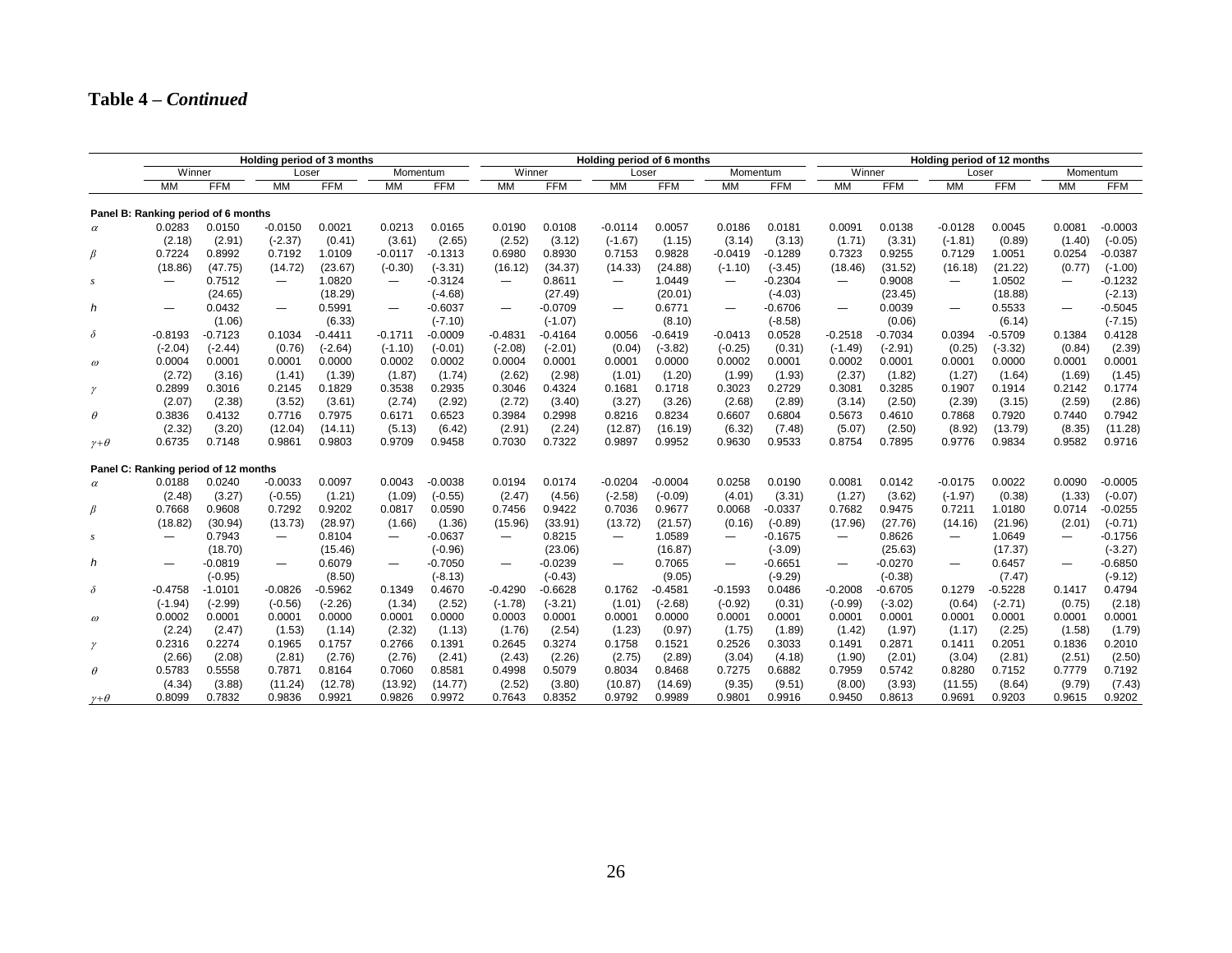#### **Table 5 – Akaike's information criterion**

The table reports Akaike's information criterion for three specifications of the market model (MM) and the Fama and French model (FFM). These specifications are the static model, the GJR-GARCH(1,1)-M model and the GARCH(1,1)-M model. Winner (Loser) is an equallyweighted non-overlapping portfolio containing the 10% of stocks that performed the best (worst) over a given ranking period. Momentum is a portfolio that buys the winner portfolio and short sells the loser portfolio. The highlighted entries denote the minimum values for each ranking and holding period.

|                                      |           |            | Holding period of 3 months |            |           |            |           |           | Holding period of 6 months |            |           |            |           |            | Holding period of 12 months |            |           |            |
|--------------------------------------|-----------|------------|----------------------------|------------|-----------|------------|-----------|-----------|----------------------------|------------|-----------|------------|-----------|------------|-----------------------------|------------|-----------|------------|
|                                      |           | Winner     |                            | Loser      |           | Momentum   |           | Winner    |                            | Loser      | Momentum  |            |           | Winner     |                             | Loser      | Momentum  |            |
|                                      | MМ        | <b>FFM</b> | MM                         | <b>FFM</b> | MM        | <b>FFM</b> | MМ        | FFM       | MM                         | <b>FFM</b> | MM        | <b>FFM</b> | MМ        | <b>FFM</b> | MМ                          | <b>FFM</b> | ΜМ        | <b>FFM</b> |
| Panel A: Ranking period of 3 months  |           |            |                            |            |           |            |           |           |                            |            |           |            |           |            |                             |            |           |            |
| Static                               | $-3.5705$ | $-4.7005$  | $-3.0319$                  | $-3.6139$  | $-3.2293$ | $-3.2527$  | $-3.4921$ | $-4.5723$ | $-3.0299$                  | $-3.6719$  | $-3.1306$ | $-3.1827$  | $-3.3852$ | -4.4449    | $-3.1774$                   | $-3.9119$  | $-3.2506$ | $-3.3900$  |
| GJR-GARCH(1,1)-M                     | -3.8980   | -4.9116    | $-3.2531$                  | $-3.9252$  | $-3.6228$ | $-3.6636$  | $-4.0527$ | $-5.0383$ | $-3.3035$                  | $-4.1226$  | $-3.5992$ | $-3.7186$  | $-3.8670$ | $-4.8225$  | $-3.4542$                   | $-4.3080$  | $-3.8732$ | $-3.8994$  |
| $GARCH(1,1)-M$                       | $-3.8930$ | $-4.9180$  | $-3.2528$                  | $-3.9117$  | $-3.5990$ | $-3.6371$  | $-3.9968$ | $-5.0433$ | $-3.2382$                  | $-4.0912$  | $-3.5884$ | $-3.7129$  | $-3.8314$ | $-4.8120$  | $-3.3521$                   | $-4.2663$  | $-3.8580$ | $-3.8925$  |
| Panel B: Ranking period of 6 months  |           |            |                            |            |           |            |           |           |                            |            |           |            |           |            |                             |            |           |            |
| Static                               | -3.5999   | $-4.6875$  | $-2.9686$                  | $-3.5447$  | $-3.0217$ | $-3.1060$  | $-3.5918$ | -4.7269   | $-3.0307$                  | $-3.6506$  | $-3.1062$ | $-3.1966$  | $-3.5481$ | $-4.6835$  | $-3.1310$                   | $-3.7894$  | $-3.1561$ | $-3.2989$  |
| GJR-GARCH(1,1)-M                     | -4.0511   | -5.1124    | $-3.2896$                  | $-3.9190$  | $-3.3642$ | $-3.6043$  | $-4.0917$ | $-5.1440$ | $-3.3278$                  | $-4.0353$  | $-3.5974$ | $-3.7318$  | $-3.9930$ | $-5.0968$  | $-3.3462$                   | $-4.0672$  | $-3.6856$ | $-3.7464$  |
| GARCH(1,1)-M                         | -4.0545   | $-5.1138$  | $-3.1718$                  | $-3.8702$  | $-3.4429$ | $-3.5613$  | $-4.0238$ | $-5.1474$ | $-3.2341$                  | $-4.0151$  | $-3.5494$ | $-3.6994$  | $-3.9647$ | $-5.0967$  | $-3.2905$                   | $-4.0503$  | $-3.6769$ | $-3.7447$  |
| Panel C: Ranking period of 12 months |           |            |                            |            |           |            |           |           |                            |            |           |            |           |            |                             |            |           |            |
| Static                               | -3.6854   | $-4.7215$  | $-3.1856$                  | $-3.6968$  | $-3.1413$ | $-3.2469$  | $-3.6710$ | $-4.7510$ | $-3.0987$                  | $-3.7613$  | $-3.1607$ | $-3.3108$  | $-3.6950$ | $-4.8780$  | $-3.1833$                   | $-3.8806$  | $-3.3297$ | $-3.5177$  |
| GJR-GARCH(1,1)-M                     | $-4.1297$ | -4.9484    | $-3.4974$                  | $-4.0284$  | $-3.5332$ | $-3.5948$  | $-3.9877$ | $-5.1261$ | $-3.3148$                  | $-4.0819$  | $-3.5212$ | $-3.6705$  | $-4.0313$ | $-5.2009$  | $-3.3404$                   | $-4.0422$  | $-3.6828$ | $-3.7880$  |
| GARCH(1,1)-M                         | -4.0490   | $-4.9548$  | $-3.3972$                  | $-3.9636$  | $-3.4861$ | $-3.5878$  | $-3.9936$ | $-5.1250$ | $-3.2375$                  | $-3.9895$  | $-3.5142$ | $-3.6411$  | $-3.9855$ | $-5.1837$  | $-3.2587$                   | $-4.0371$  | $-3.6703$ | $-3.7954$  |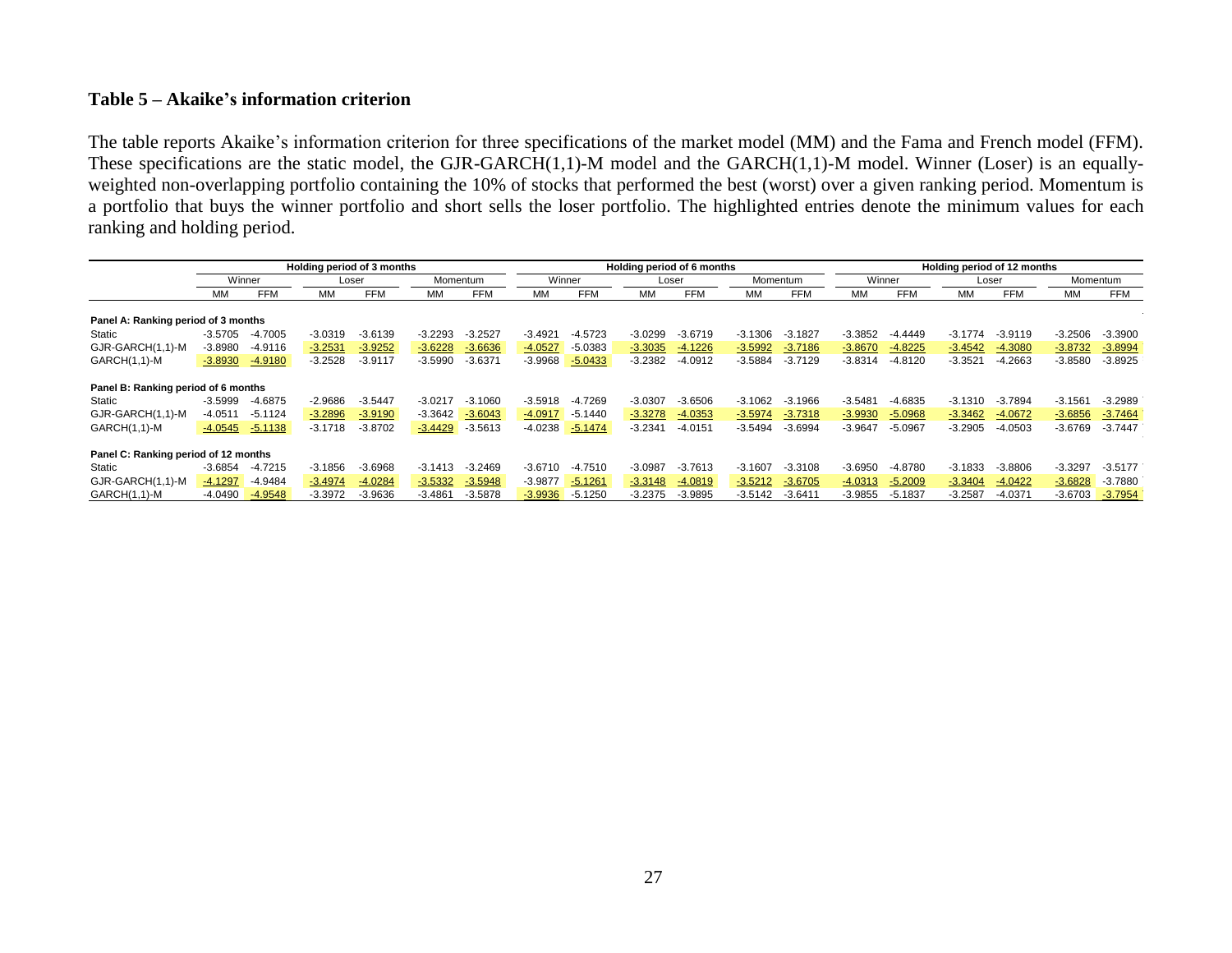#### **Table 6 - Mean return and** *p***-values for momentum strategies for various ranking and holding periods for US Data.**

Winner (Loser) is an equally-weighted non-overlapping portfolio containing the 10% of stocks that performed the best (worst) over a given ranking period. Momentum is a portfolio that buys the winner portfolio and sells the loser portfolio short. Returns are measured as proportions rather than percentages. Reward-to-risk ratio is the ratio of the monthly mean to the monthly standard deviation. The p-values in parentheses are for the significance of the mean. They are based on heteroscedasticity and autocorrelation robust (Newey-West) standard errors**.**

|         | Holding period of 3 months           |          |          | Holding period of 6 months |           |          | Holding period of 12 months |        |          |
|---------|--------------------------------------|----------|----------|----------------------------|-----------|----------|-----------------------------|--------|----------|
|         | Winner                               | Loser    | Momentum | Winner                     | Loser     | Momentum | Winner                      | Loser  | Momentum |
|         |                                      |          |          |                            |           |          |                             |        |          |
|         | Panel A: Ranking period of 3 months  |          |          |                            |           |          |                             |        |          |
| Mean    | 0.0117                               | 0.0056   | 0.0061   | 0.0123                     | 0.0034    | 0.0089   | 0.0123                      | 0.0036 | 0.0087   |
| p-value | (0.00)                               | (0.20)   | (0.05)   | (0.00)                     | (0.42)    | (0.00)   | (0.00)                      | (0.32) | (0.00)   |
|         |                                      |          |          |                            |           |          |                             |        |          |
|         | Panel B: Ranking period of 6 months  |          |          |                            |           |          |                             |        |          |
| Mean    | 0.0154                               | 0.0008   | 0.0147   | 0.0145                     | 0.0007    | 0.0139   | 0.0132                      | 0.0012 | 0.0120   |
| p-value | (0.00)                               | (0.85)   | (0.00)   | (0.00)                     | (0.87)    | (0.00)   | (0.00)                      | (0.76) | (0.00)   |
|         |                                      |          |          |                            |           |          |                             |        |          |
|         | Panel C: Ranking period of 12 months |          |          |                            |           |          |                             |        |          |
| Mean    | 0.0166                               | $-0.001$ | 0.0171   | 0.0154                     | $-0.0010$ | 0.0163   | 0.0122                      | 0.0010 | 0.0112   |
| p-value | (0.00)                               | (0.89)   | (0.00)   | (0.00)                     | (0.81)    | (0.00)   | (0.00)                      | (0.80) | (0.00)   |
|         |                                      |          |          |                            |           |          |                             |        |          |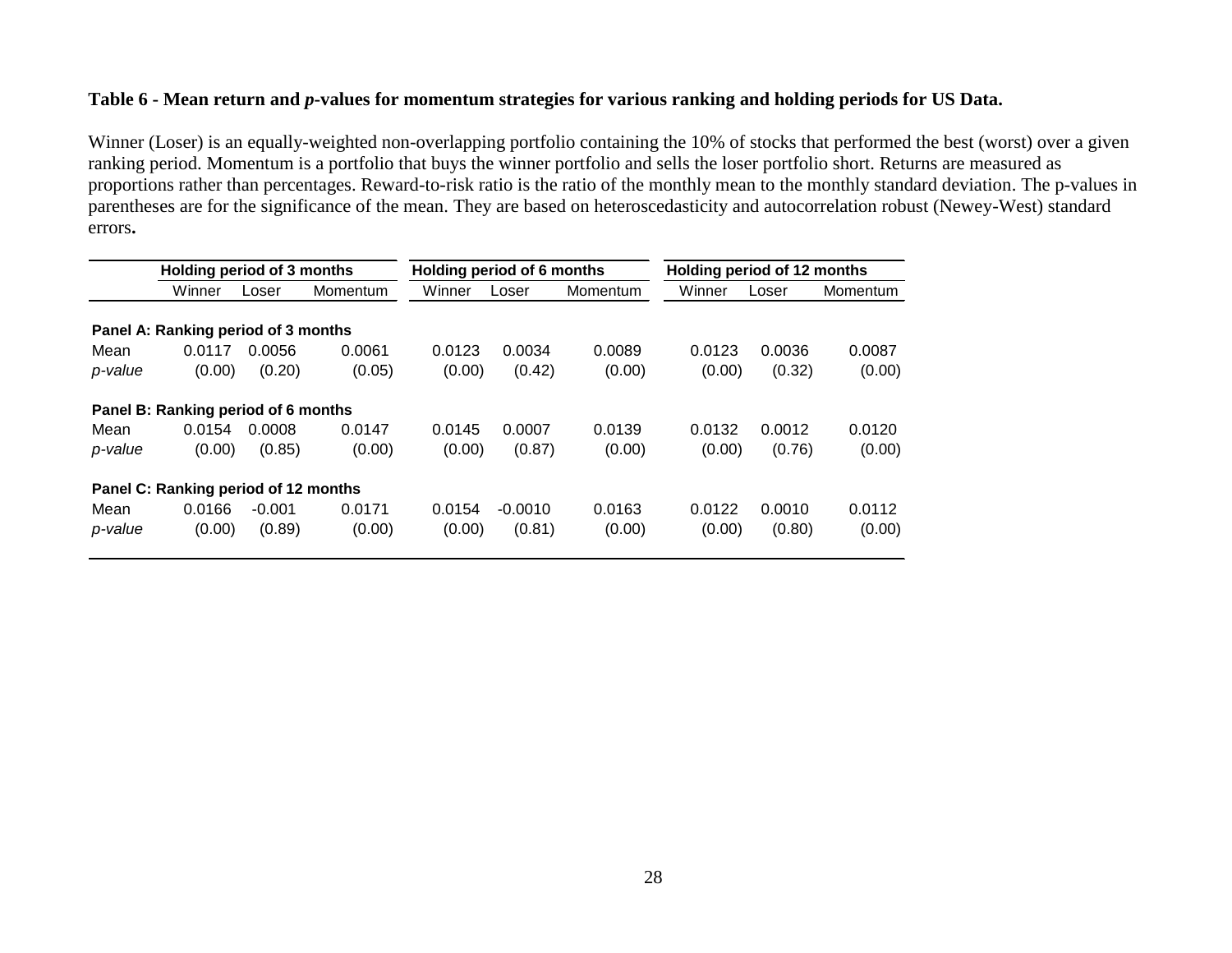#### **Table 7 - Static market and Fama and French models for US Data**

The table reports coefficient estimates for equations (1) and (2) for the winner, loser and momentum portfolios. Winner (Loser) is an equally-weighted non-overlapping portfolio containing the 10% of stocks that performed the best (worst) over a given ranking period. Momentum is a portfolio that buys the winner portfolio and short sells the loser portfolio. *α* measures the portfolio abnormal performance, *β* measures the market risk of the portfolio, *s* and *h* are the portfolio loadings on the size and book-to-market value factors as measured by Fama and French (1993). MM refers to the market model and FFM refers to the Fama and French model. White's heteroscedasticity robust *t*statistics are in parentheses.

|                  |                                      |            |           | Holding period of 3 months |           |            |           |            |           | Holding period of 6 months |           |            |           |            | Holding period of 12 months |            |           |            |
|------------------|--------------------------------------|------------|-----------|----------------------------|-----------|------------|-----------|------------|-----------|----------------------------|-----------|------------|-----------|------------|-----------------------------|------------|-----------|------------|
|                  | Winner                               |            | Loser     |                            | Momentum  |            | Winner    |            | Loser     |                            | Momentum  |            | Winner    |            | Loser                       |            | Momentum  |            |
|                  | <b>MM</b>                            | <b>FFM</b> | <b>MM</b> | <b>FFM</b>                 | <b>MM</b> | <b>FFM</b> | <b>MM</b> | <b>FFM</b> | <b>MM</b> | <b>FFM</b>                 | <b>MM</b> | <b>FFM</b> | MM        | <b>FFM</b> | MM                          | <b>FFM</b> | <b>MM</b> | <b>FFM</b> |
|                  | Panel A: Ranking period of 3 months  |            |           |                            |           |            |           |            |           |                            |           |            |           |            |                             |            |           |            |
| $\alpha$         | $-0.0002$                            | $-0.0021$  | $-0.0070$ | $-0.0082$                  | 0.0067    | 0.0062     | 0.0003    | $-0.0015$  | $-0.0091$ | $-0.0106$                  | 0.0094    | 0.0091     | 0.0000    | $-0.0018$  | $-0.0084$                   | $-0.0096$  | 0.0084    | 0.0078     |
|                  | $(-0.11)$                            | $(-1.36)$  | $(-2.45)$ | $(-3.05)$                  | (2.21)    | (1.90)     | (0.14)    | $(-1.05)$  | $(-3.44)$ | $(-4.44)$                  | (3.81)    | (3.38)     | (0.00)    | $(-1.17)$  | $(-3.82)$                   | $(-4.93)$  | (3.83)    | (3.63)     |
|                  | 1.2058                               | 1.1486     | 1.3507    | 1.2593                     | $-0.1448$ | $-0.1107$  | 1.2283    | 1.1585     | 1.3129    | 1.2391                     | $-0.0846$ | $-0.0806$  | 1.3144    | 1.2370     | 1.1910                      | 1.1278     | 0.1234    | 0.1093     |
|                  | (20.19)                              | (13.57)    | (19.12)   | (16.57)                    | $(-1.75)$ | $(-1.20)$  | (22.22)   | (16.93)    | (20.26)   | (16.34)                    | $(-1.22)$ | $(-1.19)$  | (21.82)   | (15.94)    | (22.33)                     | (15.50)    | (1.74)    | (1.42)     |
| $\boldsymbol{S}$ |                                      | 0.8141     |           | 0.8650                     |           | $-0.0508$  |           | 0.8710     |           | 0.8303                     |           | 0.0407     |           | 0.9282     |                             | 0.7031     |           | 0.2250     |
|                  |                                      | (3.80)     |           | (5.78)                     |           | $(-0.30)$  |           | (5.11)     |           | (4.99)                     |           | (0.38)     |           | (4.74)     |                             | (5.25)     |           | (2.02)     |
| h                |                                      | 0.2004     |           | 0.1207                     |           | 0.0797     |           | 0.1883     |           | 0.1577                     |           | 0.0306     |           | 0.1919     |                             | 0.1314     |           | 0.0604     |
|                  |                                      | (1.63)     |           | (0.85)                     |           | (0.44)     |           | (1.94)     |           | (1.21)                     |           | (0.25)     |           | (1.57)     |                             | (1.26)     |           | (0.51)     |
|                  | Panel B: Ranking period of 6 months  |            |           |                            |           |            |           |            |           |                            |           |            |           |            |                             |            |           |            |
| $\alpha$         | 0.0031                               | 0.0016     | $-0.0115$ | $-0.0127$                  | 0.0146    | 0.0143     | 0.0020    | 0.0011     | $-0.0114$ | $-0.0129$                  | 0.0134    | 0.0141     | 0.0006    | $-0.0010$  | $-0.0108$                   | $-0.0115$  | 0.0115    | 0.0105     |
|                  | (1.37)                               | (1.11)     | $(-3.99)$ | $(-4.54)$                  | (4.51)    | (4.13)     | (0.93)    | (0.81)     | $(-4.05)$ | $(-4.72)$                  | (4.52)    | (4.29)     | (0.29)    | $(-0.71)$  | $(-4.39)$                   | $(-5.10)$  | (4.78)    | (4.16)     |
| $\beta$          | 1.2834                               | 1.2107     | 1.3081    | 1.2218                     | $-0.0247$ | $-0.0111$  | 1.3048    | 1.2125     | 1.2572    | 1.1855                     | 0.0476    | 0.0270     | 1.3586    | 1.2856     | 1.1958                      | 1.1020     | 0.1628    | 0.1836     |
|                  | (22.39)                              | (14.26)    | (19.05)   | (15.67)                    | $(-0.28)$ | $(-0.12)$  | (22.93)   | (14.33)    | (19.07)   | (14.60)                    | (0.58)    | (0.28)     | (24.44)   | (18.08)    | (19.55)                     | (13.80)    | (2.26)    | (2.27)     |
| s                |                                      | 0.7969     |           | 0.8084                     |           | $-0.0115$  |           | 0.7656     |           | 0.8314                     |           | $-0.0659$  |           | 0.8587     |                             | 0.7298     |           | 0.1289     |
|                  |                                      | (3.72)     |           | (4.99)                     |           | $(-0.07)$  |           | (3.56)     |           | (5.25)                     |           | $(-0.40)$  |           | (4.96)     |                             | (4.69)     |           | (1.31)     |
| h                |                                      | 0.1457     |           | 0.1102                     |           | 0.0355     |           | 0.0723     |           | 0.1648                     |           | $-0.0925$  |           | 0.1732     |                             | 0.0515     |           | 0.1217     |
|                  |                                      | (1.19)     |           | (0.72)                     |           | (0.18)     |           | (0.58)     |           | (1.16)                     |           | $(-0.54)$  |           | (1.67)     |                             | (0.43)     |           | (1.05)     |
|                  | Panel C: Ranking period of 12 months |            |           |                            |           |            |           |            |           |                            |           |            |           |            |                             |            |           |            |
| $\alpha$         | 0.0038                               | 0.0036     | $-0.0125$ | $-0.0138$                  | 0.0163    | 0.0174     | 0.0027    | 0.0026     | $-0.0131$ | $-0.0147$                  | 0.0157    | 0.0172     | $-0.0006$ | $-0.0011$  | $-0.0108$                   | $-0.0127$  | 0.0102    | 0.0116     |
|                  | (1.73)                               | (2.38)     | $(-4.62)$ | $(-4.94)$                  | (5.15)    | (4.89)     | (1.24)    | (1.78)     | $(-4.94)$ | $(-5.63)$                  | (5.27)    | (5.29)     | $(-0.31)$ | $(-0.87)$  | $(-4.25)$                   | $(-5.23)$  | (3.71)    | (4.00)     |
| $\beta$          | 1.3729                               | 1.2558     | 1.2014    | 1.1341                     | 0.1716    | 0.1217     | 1.3604    | 1.2400     | 1.2268    | 1.1632                     | 0.1336    | 0.0768     | 1.3866    | 1.2821     | 1.1740                      | 1.1245     | 0.2126    | 0.1575     |
|                  | (24.99)                              | (15.65)    | (17.33)   | (13.70)                    | (1.85)    | (1.15)     | (25.64)   | (15.53)    | (19.03)   | (15.31)                    | (1.64)    | (0.80)     | (28.86)   | (16.65)    | (18.45)                     | (16.36)    | (2.92)    | (1.87)     |
| $\boldsymbol{S}$ |                                      | 0.7214     |           | 0.7224                     |           | $-0.0010$  |           | 0.7102     |           | 0.7870                     |           | $-0.0768$  |           | 0.7276     |                             | 0.7879     |           | $-0.0603$  |
|                  |                                      | (3.65)     |           | (5.07)                     |           | $(-0.01)$  |           | (3.60)     |           | (5.63)                     |           | $(-0.49)$  |           | (3.71)     |                             | (5.94)     |           | $(-0.40)$  |
| h                |                                      | $-0.0229$  |           | 0.1280                     |           | $-0.1509$  |           | $-0.0377$  |           | 0.1689                     |           | $-0.2066$  |           | 0.0179     |                             | 0.2117     |           | $-0.1938$  |
|                  |                                      | $(-0.20)$  |           | (0.94)                     |           | $(-0.85)$  |           | $(-0.32)$  |           | (1.31)                     |           | $(-1.23)$  |           | (0.16)     |                             | (1.68)     |           | $(-1.18)$  |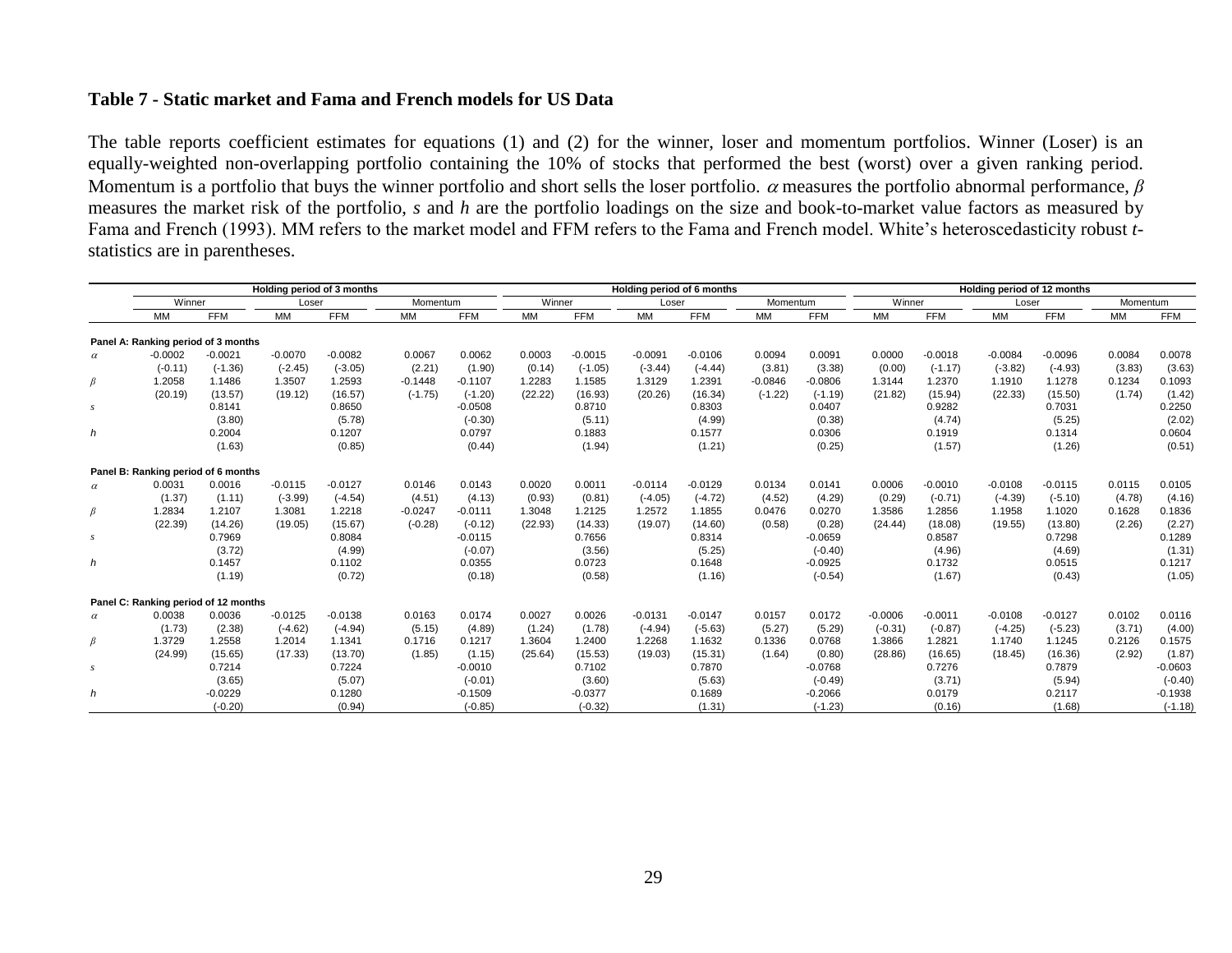#### **Table 8 - Conditional market and Fama and French models with a GJR-GARCH (1, 1)-M term for US Data**

The table reports coefficient estimates for systems (3) and (4) for the winner, loser and momentum portfolios. Winner (Loser) is an equallyweighted non-overlapping portfolio containing the 10% of stocks that performed the best (worst) over a given ranking period. Momentum is a portfolio that buys the winner portfolio and short sells the loser portfolio. measures the portfolio abnormal performance, *β* measures the market risk of the portfolio, *s* and *h* are the portfolio loadings on the size and book-to-market value factors as measured by Fama and French (1993),  $\delta\sigma_t$  is the time-varying risk exposure. The conditional variance of the portfolio returns follows a GJR-GARCH(1,1) structure as 2 1 2  $1$ <sup> $\sigma$ </sup> $t-1$ 2 1 2  $\sigma_t^2 = \omega + \gamma \varepsilon_{t-1}^2 + \eta I_{t-1} \varepsilon_{t-1}^2 + \theta \sigma_{t-1}^2$ , where  $\omega, \gamma, \eta$  and  $\theta$  are estimated parameters and  $I_{t-1}$  takes a value of 1, when  $\varepsilon_{t-1}$  is negative and a value of 0, otherwise. MM refers to the market model and FFM refers to the Fama and French model. Bollerslev-Wooldridge robust *t*-statistics are in parentheses.

|                            |           |                                     | Holding period of 3 months |            |           |            |           |            | Holding period of 6 months |            |           |            |           |            | Holding period of 12 months |            |           |            |
|----------------------------|-----------|-------------------------------------|----------------------------|------------|-----------|------------|-----------|------------|----------------------------|------------|-----------|------------|-----------|------------|-----------------------------|------------|-----------|------------|
|                            | Winner    |                                     | Loser                      |            | Momentum  |            | Winner    |            | Loser                      |            | Momentum  |            | Winner    |            | Loser                       |            | Momentum  |            |
|                            | <b>MM</b> | <b>FFM</b>                          | <b>MM</b>                  | <b>FFM</b> | <b>MM</b> | <b>FFM</b> | <b>MM</b> | <b>FFM</b> | <b>MM</b>                  | <b>FFM</b> | <b>MM</b> | <b>FFM</b> | <b>MM</b> | <b>FFM</b> | <b>MM</b>                   | <b>FFM</b> | МM        | <b>FFM</b> |
|                            |           | Panel A: Ranking period of 3 months |                            |            |           |            |           |            |                            |            |           |            |           |            |                             |            |           |            |
| $\alpha$                   | $-0.0248$ | $-0.0087$                           | $-0.0115$                  | $-0.0133$  | 0.0245    | 0.0253     | $-0.0391$ | 0.0171     | $-0.0207$                  | $-0.0133$  | 0.0143    | 0.0159     | 0.0005    | $-0.0073$  | $-0.0064$                   | $-0.0189$  | 0.0093    | 0.0124     |
|                            | $(-2.51)$ | $(-1.74)$                           | $(-1.09)$                  | $(-2.97)$  | (3.40)    | (3.42)     | $(-2.67)$ | (1.46)     | $(-2.72)$                  | $(-3.62)$  | (2.84)    | (3.08)     | (0.04)    | $(-1.05)$  | $(-0.91)$                   | $(-4.94)$  | (1.51)    | (1.95)     |
| $\beta$                    | 1.1271    | 1.0513                              | 1.1243                     | 1.0959     | 0.0346    | 0.0095     | 1.1675    | 1.0877     | 1.1518                     | 1.0468     | 0.0559    | 0.0261     | 1.2776    | 1.1693     | 1.1252                      | 1.0158     | 0.1040    | 0.0934     |
|                            | (32.96)   | (42.37)                             | (13.79)                    | (21.68)    | (0.75)    | (0.18)     | (31.72)   | (37.89)    | (29.14)                    | (31.71)    | (1.45)    | (0.60)     | (31.22)   | (34.54)    | (28.55)                     | (31.95)    | (3.20)    | (2.55)     |
| $\boldsymbol{S}$           |           | 1.0197                              |                            | 1.0474     |           | 0.0156     |           | 1.0988     |                            | 1.0313     |           | 0.0837     |           | 1.0943     |                             | 0.9380     |           | 0.1798     |
|                            |           | (28.28)                             |                            | (12.06)    |           | (0.22)     |           | (29.23)    |                            | (20.20)    |           | (1.43)     |           | (24.68)    |                             | (19.43)    |           | (3.44)     |
| $\hbar$                    |           | $-0.0209$                           |                            | 0.0848     |           | $-0.1052$  |           | 0.0614     |                            | 0.0831     |           | $-0.1046$  |           | 0.1646     |                             | 0.0095     |           | $-0.0267$  |
|                            |           | $(-0.52)$                           |                            | (1.32)     |           | $(-1.21)$  |           | (1.47)     |                            | (1.41)     |           | $(-1.47)$  |           | (3.53)     |                             | (0.18)     |           | $(-0.41)$  |
| $\delta$                   | 0.6379    | 0.2654                              | 0.1217                     | 0.1003     | $-0.3409$ | $-0.3463$  | 1.0231    | $-0.7667$  | 0.2944                     | 0.0880     | $-0.1184$ | $-0.1404$  | $-0.0399$ | 0.2105     | $-0.0440$                   | 0.3082     | $-0.0319$ | $-0.1223$  |
|                            | (2.32)    | (1.30)                              | (0.52)                     | (0.72)     | $(-1.96)$ | $(-1.93)$  | (2.63)    | $(-1.58)$  | (1.60)                     | (0.70)     | $(-0.82)$ | $(-0.95)$  | $(-0.12)$ | (0.72)     | $(-0.22)$                   | (2.14)     | $(-0.17)$ | $(-0.64)$  |
| $\omega$                   | 0.0004    | 0.0002                              | 0.0003                     | 0.0001     | 0.0003    | 0.0003     | 0.0004    | 0.0003     | 0.0001                     | 0.0001     | 0.0002    | 0.0002     | 0.0003    | 0.0004     | 0.0000                      | 0.0001     | 0.0001    | 0.0001     |
|                            | (2.43)    | (2.87)                              | (2.07)                     | (1.90)     | (2.72)    | (2.71)     | (2.24)    | (1.80)     | (3.21)                     | (2.30)     | (2.01)    | (2.04)     | (1.78)    | (7.15)     | (1.60)                      | (2.37)     | (1.73)    | (1.70)     |
| $\gamma$                   | 0.4716    | 0.4717                              | $-0.0057$                  | $-0.0157$  | 0.4838    | 0.4857     | 0.2845    | 0.0550     | $-0.0036$                  | 0.0442     | 0.5406    | 0.5203     | 0.1017    | 0.0295     | 0.0250                      | 0.0606     | 0.2762    | 0.2412     |
|                            | (2.65)    | (3.43)                              | $(-0.19)$                  | $(-0.39)$  | (3.37)    | (3.27)     | (2.06)    | (0.69)     | $(-0.18)$                  | (0.91)     | (3.03)    | (2.92)     | (1.69)    | (0.37)     | (0.85)                      | (1.23)     | (2.05)    | (2.02)     |
|                            | $-0.3916$ | $-0.3296$                           | 0.4769                     | 0.6649     | $-0.5105$ | $-0.5105$  | $-0.2585$ | 0.1486     | 0.2371                     | 0.5284     | $-0.4020$ | $-0.3968$  | 0.0472    | $-0.0419$  | 0.1188                      | 0.3862     | $-0.1068$ | $-0.1011$  |
|                            | $(-2.31)$ | $(-2.07)$                           | (3.04)                     | (3.68)     | $(-3.46)$ | $(-3.37)$  | $(-1.94)$ | (0.97)     | (4.19)                     | (3.19)     | $(-2.33)$ | $(-2.33)$  | (0.58)    | $(-0.29)$  | (2.15)                      | (2.70)     | $(-0.85)$ | $(-0.90)$  |
| $\theta$                   | 0.4973    | 0.4913                              | 0.6899                     | 0.6744     | 0.7281    | 0.7202     | 0.5557    | 0.4380     | 0.8421                     | 0.6822     | 0.6211    | 0.6320     | 0.6957    | 0.4779     | 0.9009                      | 0.7274     | 0.6944    | 0.7330     |
|                            | (3.67)    | (5.57)                              | (6.36)                     | (12.44)    | (11.61)   | (10.98)    | (3.69)    | (1.52)     | (30.39)                    | (9.28)     | (6.08)    | (6.20)     | (5.38)    | (6.74)     | (23.87)                     | (11.57)    | (6.25)    | (7.31)     |
| $\gamma + \eta/2 + \theta$ | 0.7731    | 0.7982                              | 0.9226                     | 0.9911     | 0.9566    | 0.9506     | 0.7109    | 0.5674     | 0.9570                     | 0.9905     | 0.9607    | 0.9540     | 0.8210    | 0.4864     | 0.9853                      | 0.9811     | 0.9172    | 0.9236     |